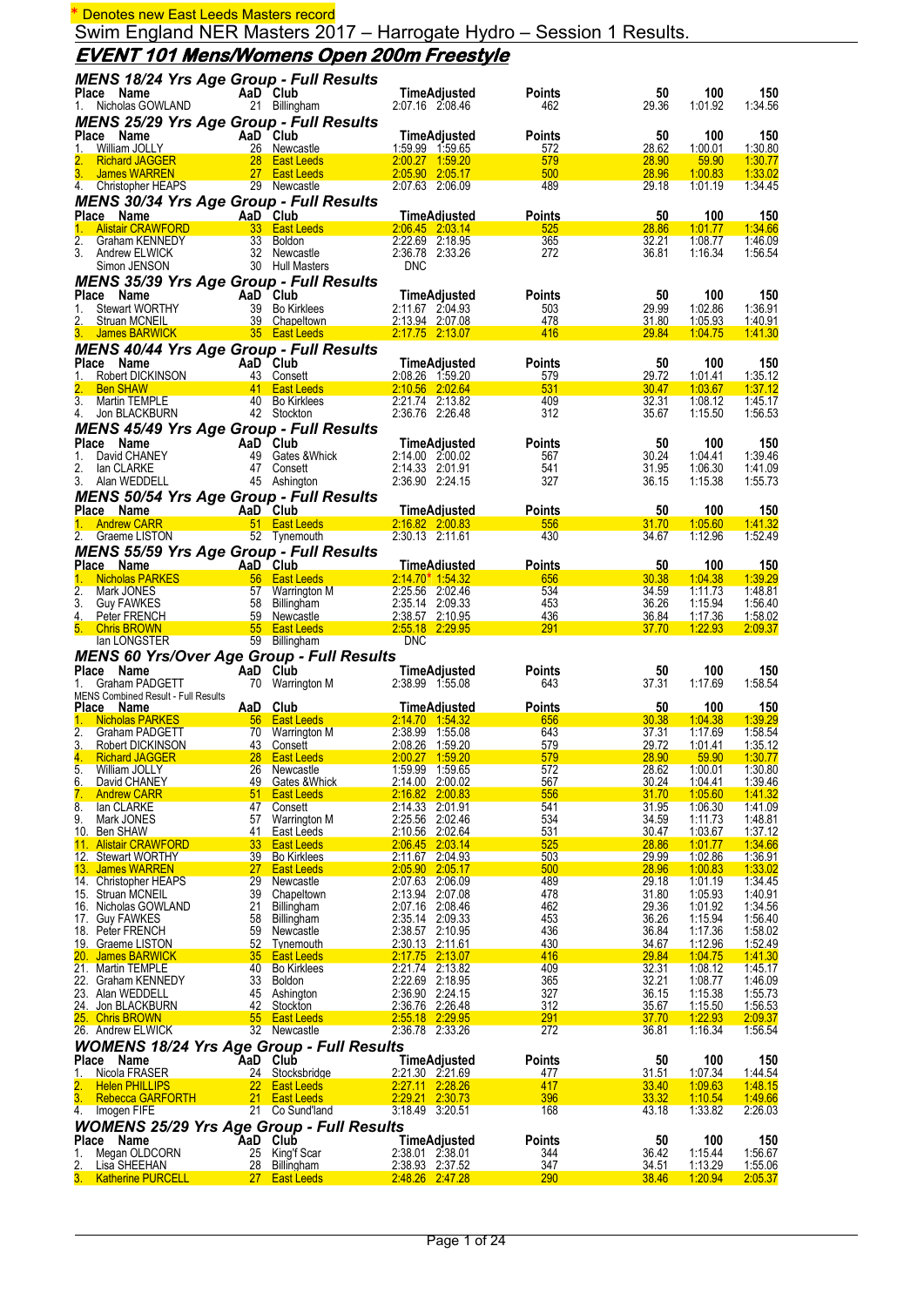|                  |                                                    |                       |                    | $\cdots$            |               |                |                    |                    |
|------------------|----------------------------------------------------|-----------------------|--------------------|---------------------|---------------|----------------|--------------------|--------------------|
|                  | <b>WOMENS 40/44 Yrs Age Group - Full Results</b>   |                       |                    |                     |               |                |                    |                    |
| Place            | Name                                               | <b>AaD</b>            | Club               | TimeAdjusted        | <b>Points</b> | 50             | 100                | 150                |
| 1.               | Elisabeth YANESKE                                  | 40                    | Sedgefield         | 2:30.60 2:22.19     | 472           | 35.62          | 1:13.41            | 1:52.43            |
| 2.               | Victoria WILFORD                                   | 43                    | <b>Bo Kirklees</b> | 2:38.75 2:27.53     | 423           | 35.23          | 1:14.72            | 1:56.78            |
| 3.               | Jayne BLIZZARD                                     | 44                    | King'f Scar        | 2:29.81<br>2:42.11  | 404           | 37.33          | 1:18.11            | 2:00.40            |
|                  | Susan HARRIS                                       | 44                    | Ilkley             | <b>DNC</b>          |               |                |                    |                    |
|                  | <b>WOMENS 50/54 Yrs Age Group - Full Results</b>   |                       |                    |                     |               |                |                    |                    |
|                  | Place Name                                         | AaD                   | Club               | TimeAdjusted        | <b>Points</b> | 50             | 100                | 150                |
|                  | <b>Jayne DRESSER</b>                               | 54                    | <b>East Leeds</b>  | 3:04.91 2:39.59     | 334           | 41.77          | 1:28.71            | 2:17.17            |
|                  | <b>WOMENS 55/59 Yrs Age Group - Full Results</b>   |                       |                    |                     |               |                |                    |                    |
|                  | Place Name                                         |                       | AaD Club           | TimeAdjusted        | <b>Points</b> | 50             | 100                | 150                |
|                  | Joan EDWARDS                                       | 59                    | Consett            | 2:33.48 2:06.74     | 667           | 36.32          | 1:15.76            | 1:55.62            |
|                  | <b>WOMENS 60 Yrs/Over Age Group - Full Results</b> |                       |                    |                     |               |                |                    |                    |
| Place            | Name                                               | AaD                   | Club               | TimeAdjusted        | <b>Points</b> | 50             | 100                | 150                |
| 1.               | Lindy WOODROW                                      | 63                    | Co Sund'land       | 3:37.99 2.52.69     | 263           | 49.01          | 1:45.02            | 2:42.59            |
|                  | Gail DAFFERN                                       | 67                    | East Leeds         | <b>DNC</b>          |               |                |                    |                    |
|                  | <b>WOMENS Combined Result - Full Results</b>       |                       |                    |                     |               |                |                    |                    |
| Place            | Name                                               | AaD                   | Club               | <b>TimeAdjusted</b> | <b>Points</b> | 50             | 100                | 150                |
|                  | Joan EDWARDS                                       | 59                    | Consett            | 2:33.48<br>2:06.74  | 667           | 36.32          | 1:15.76            | 1:55.62            |
| 2.               | Nicola FRASER                                      | 24                    | Stocksbridge       | 2:21.30<br>2:21.69  | 477           | 31.51          | 1:07.34            | 1:44.54            |
| 3.               | Elisabeth YANESKE                                  | 40                    | Sedgefield         | 2:22.19<br>2:30.60  | 472           | 35.62          | 1:13.41            | 1:52.43            |
| 4.               | Victoria WILFORD                                   | 43                    | <b>Bo Kirklees</b> | 2:27.53<br>2:38.75  | 423           | 35.23          | 1:14.72            | 1:56.78            |
| 5.               | <b>Helen PHILLIPS</b>                              | 22                    | <b>East Leeds</b>  | 2:28.26<br>2:27.11  | 417           | 33.40          | 1:09.63            | 1:48.15            |
| 6.               | Jayne BLIZZARD                                     | 44                    | King'f Scar        | 2.29.81<br>2:42.11  | 404           | 37.33          | 1:18.11            | 2:00.40            |
| $\overline{7}$ . | <b>Rebecca GARFORTH</b>                            | 21                    | <b>East Leeds</b>  | 2:29.21<br>2:30.73  | 396           | 33.32          | 1:10.54            | 1:49.66            |
| 8.               | Lisa SHEEHAN                                       | 28                    | Billingham         | 2:38.93<br>2:37.52  | 347           | 34.51          | 1:13.29            | 1:55.06            |
| 9.               | Megan OLDCORN                                      | 25                    | King'f Scar        | 2:38.01<br>2:38.01  | 344           | 36.42          | 1:15.44            | 1:56.67            |
|                  | 10. Jayne DRESSER                                  | 54<br>27 <sup>°</sup> | <b>East Leeds</b>  | 2:39.59<br>3:04.91  | 334           | 41.77          | 1:28.71            | 2:17.17            |
|                  | 11. Katherine PURCELL                              |                       | <b>East Leeds</b>  | 2:48.26<br>2:47.28  | 290           | 38.46          | 1:20.94            | 2:05.37            |
| 12.              | Lindy WOODROW                                      | 63<br>21              | Co Sund'land       | 3:37.99<br>2:52.69  | 263<br>168    | 49.01<br>43.18 | 1:45.02<br>1:33.82 | 2:42.59<br>2:26.03 |
| 13.              | Imogen FIFE                                        |                       | Co Sund'land       | 3:18.49 3:20.51     |               |                |                    |                    |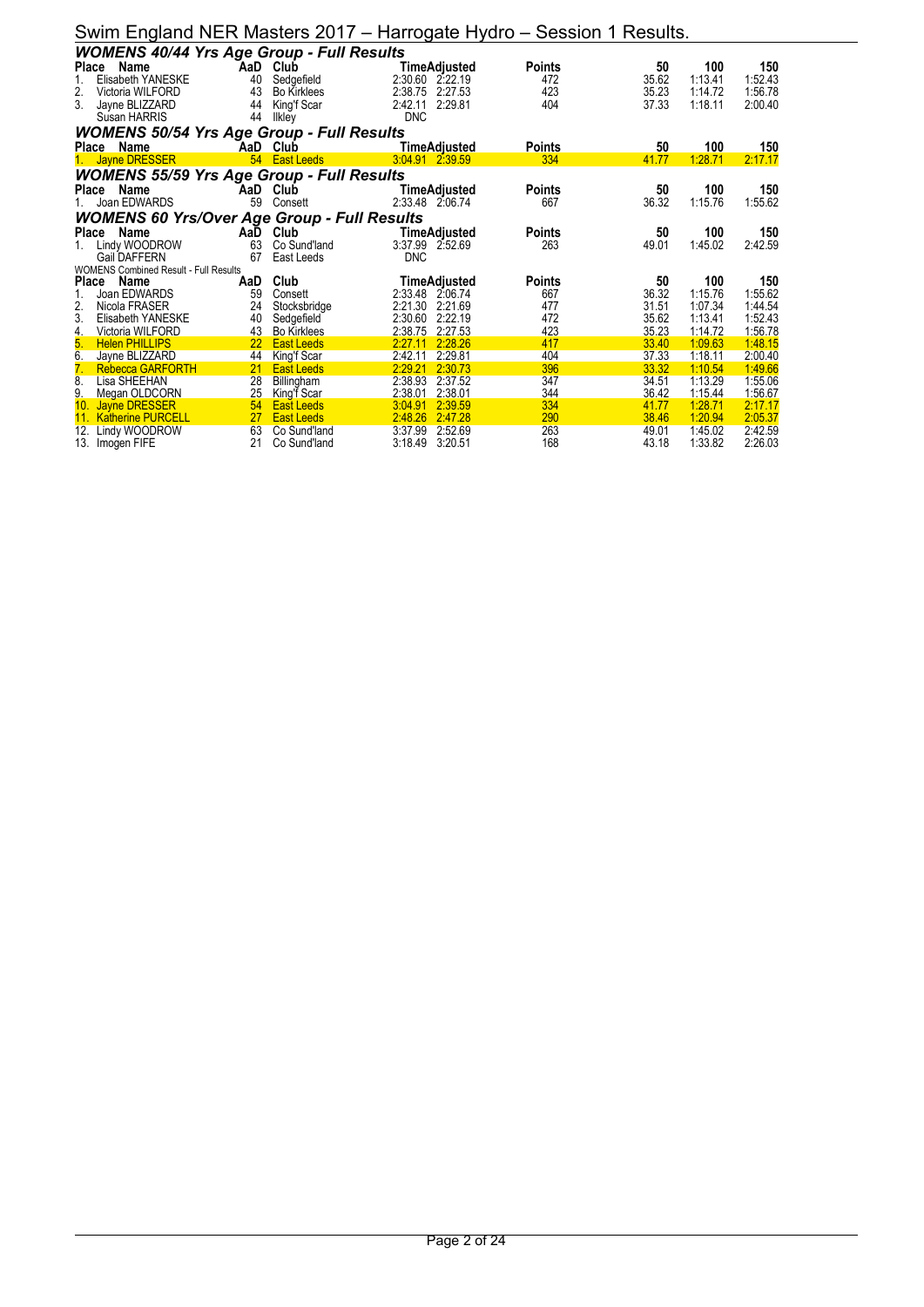|                        | 18/24 Yrs Age Group - Full Results                                            |                      |                                        |                                                     |                      |
|------------------------|-------------------------------------------------------------------------------|----------------------|----------------------------------------|-----------------------------------------------------|----------------------|
|                        | Place Name<br>AaD Club<br>24 East L                                           |                      |                                        | TimeAdjusted                                        | Points               |
| 1.<br>$\overline{2}$ . | <b>Richard AYRE</b>                                                           | 19                   | 24 East Leeds                          | 29.84<br>29.92                                      | 601<br>288           |
| 3.                     | Andrew ARMSTRONG<br>Nicholas SIMPSON                                          | 21                   | Boldon<br><b>Boldon</b>                | 37.68<br>38.23<br>37.97<br>38.36                    | 285                  |
| 4.                     | Peter DE SAUSMAREZ 20 Boldon                                                  |                      |                                        | 42.02<br>42.54                                      | 209                  |
|                        | 25/29 Yrs Age Group - Full Results                                            |                      |                                        |                                                     |                      |
|                        | Name<br>Place                                                                 | AaD Club             |                                        | TimeAdjusted                                        | <b>Points</b>        |
| 1.                     | <b>ce Name</b><br>Tain HODGSON<br>Richard JAGGER<br>lain HODGSON              |                      | 28 Darlington                          | 32.26<br>31.97                                      | 492                  |
| 2.<br>3.               | James WARREN                                                                  | 28<br>27             | <b>East Leeds</b><br><b>East Leeds</b> | 33.35<br>33.05<br>34.39<br>34.19                    | 445<br>402           |
| 4.                     | Paul LOVE                                                                     |                      | 29 Darlington M                        | 38.04<br>37.58                                      | 303                  |
|                        | 30/34 Yrs Age Group - Full Results                                            |                      |                                        |                                                     |                      |
|                        | Ce Name<br>Alistair CRAWFORD <b>Alap Club</b><br>Mark ROBINGONI<br>Place Name |                      |                                        | <u>TimeAdjusted</u>                                 | <b>Points</b>        |
| 1.<br>$\overline{2}$ . |                                                                               | 34                   |                                        | 29.73<br>28.95<br>32.92                             | 663                  |
| 3.                     | Mark ROBINSON<br>Graham KENNEDY                                               | 33                   | Co Sund'Iand<br>Boldon                 | 31.93<br>36.68<br>35.72                             | 494<br>353           |
| 4.                     | Robert NORTON-WRIGHT 32 Trafford Met                                          |                      |                                        | 38.77<br>37.90                                      | 295                  |
|                        | 35/39 Yrs Age Group - Full Results                                            |                      |                                        |                                                     |                      |
|                        | Place<br>Name                                                                 | AaD                  | Club                                   | TimeAdjusted                                        | <b>Points</b>        |
| 1.                     | Sam SEDDON                                                                    | 36                   | Adwick                                 | 31.39<br>30.19                                      | 585                  |
| 2.<br>3.               | <b>Stewart WORTHY</b><br>Struan MCNEIL                                        | 39                   | 39 Bo Kirklees<br>Chapeltown           | 34.67<br>32.89<br>35.51<br>33.69                    | 452<br>420           |
|                        | <b>Christopher ROSE</b>                                                       |                      | 37 Stalybridge                         | <b>DNC</b>                                          |                      |
|                        | 40/44 Yrs Age Group - Full Results                                            |                      |                                        |                                                     |                      |
|                        | Place<br>Name                                                                 | AaD Club             |                                        | TimeAdjusted                                        | <b>Points</b>        |
| 1.                     | Damien HALL                                                                   | 41                   | Tynemouth                              | 36.10<br>33.91                                      | 412                  |
| 2.<br>3.               | Christopher WILLIAMS<br>Matthew WARD                                          | 42                   | Billingham<br>42 Wetherby              | 37.47<br>35.01<br>38.97<br>36.41                    | 375<br>333           |
|                        | 45/49 Yrs Age Group - Full Results                                            |                      |                                        |                                                     |                      |
|                        | Place Name                                                                    | AaD Club             |                                        | TimeAdjusted                                        | Points               |
|                        | 1. Andrew ATKINSON                                                            |                      | 45 East Leeds                          | 34.99 32.15                                         | 484                  |
|                        | 2. Garry VICKERS                                                              |                      | 49 Horwich                             | 35.33<br>31.64                                      | 508                  |
|                        | 55/59 Yrs Age Group - Full Results                                            |                      |                                        |                                                     |                      |
|                        | Place Name                                                                    | AaD                  | Club                                   | TimeAdjusted                                        | Points               |
|                        |                                                                               |                      |                                        |                                                     |                      |
| 1.                     | Mark JONES                                                                    |                      | 57 Warrington M                        | 42.04<br>35.37                                      | 363                  |
|                        | 60 Yrs/Over Age Group - Full Results                                          |                      |                                        |                                                     |                      |
| 1.                     | Place Name<br><b>Brian TAYLOR</b>                                             | AaD Club<br>67       | Adwick                                 | TimeAdjusted<br>38.05<br>28.72                      | <b>Points</b><br>679 |
| 2.                     | lan URQUHART                                                                  | 63                   | Co Lincoln P                           | 40.48<br>32.07                                      | 488                  |
| 3.                     | Peter GARLAND                                                                 | 63                   | Hull Masters                           | 40.75<br>32.28                                      | 478                  |
| 4<br>5.                | Norman STEPHENSON 73 Co Sund'land<br><b>Bill MOORE</b>                        |                      | <b>East Leeds</b>                      | <u>45.96 </u><br><u>31.71 </u><br>$48.21*$<br>28.80 | .504<br>673          |
| 6.                     | Graeme SHUTT                                                                  | $\frac{80}{2}$<br>68 | Co Sund'Iand                           | 54.28<br>40.42                                      | 243                  |
|                        | Combined Result - Full Results                                                |                      |                                        |                                                     |                      |
| 1.                     | Place Name<br><b>Brian TAYLOR</b>                                             | AaD<br>67            | Club<br>Adwick                         | TimeAdjusted<br>38.05 28.72                         | Points<br>679        |
| 2.                     | <b>Bill MOORE</b>                                                             | 80                   | <b>East Leeds</b>                      | <u>48.21</u><br>28.80                               | 673                  |
| 3.                     | <b>Alistair CRAWFORD</b>                                                      | -33                  | <b>East Leeds</b>                      | 29.73<br>28.95                                      | 663                  |
| 4.                     | <b>Richard AYRE</b>                                                           | 24                   | <b>East Leeds</b>                      | 29.84<br>29.92                                      | 601                  |
| 5.<br>6.               | Sam SEDDON<br><b>Garry VICKERS</b>                                            | 36<br>49             | Adwick<br>Horwich                      | 31.39<br>30.19<br>35.33<br>31.64                    | 585<br>508           |
| 7.                     | Norman STEPHENSON                                                             | 73                   | Co Sund'land                           | 45.96<br>31.71                                      | 504                  |
| 8.                     | Mark ROBINSON                                                                 | 34                   | Co Sund'land                           | 32.92<br>31.93                                      | 494                  |
| 9.                     | lain HODGSON                                                                  | 28                   | Darlington                             | 32.26<br>31.97                                      | 492                  |
|                        | 10. Ian URQUHART<br>11. Andrew ATKINSON                                       | 63<br>45             | Co Lincoln P<br><b>East Leeds</b>      | 32.07<br>40.48<br>34.99<br><u>32.15</u>             | 488<br>484           |
|                        | 12. Peter GARLAND                                                             | 63                   | <b>Hull Masters</b>                    | 32.28<br>40.75                                      | 478                  |
|                        | 13. Stewart WORTHY                                                            | 39                   | <b>Bo Kirklees</b>                     | 34.67<br>32.89                                      | 452                  |
|                        | 14 Richard JAGGER                                                             | 28                   | <b>East Leeds</b>                      | 33.35<br>33.05                                      | 445                  |
|                        | 15. Struan MCNEIL<br>16. Damien HALL                                          | 39<br>41             | Chapeltown<br>Tynemouth                | 35.51<br>33.69<br>36.10<br>33.91                    | 420<br>412           |
|                        | 17. James WARREN                                                              | 27                   | <b>East Leeds</b>                      | 34.39<br>34.19                                      | 402                  |
|                        | 18. Christopher WILLIAMS                                                      | 42                   | Billingham                             | 37.47<br>35.01                                      | 375                  |
|                        | 19. Mark JONES<br>20. Graham KENNEDY                                          | 57<br>33             | Warrington M<br><b>Boldon</b>          | 42.04<br>35.37<br>36.68<br>35.72                    | 363<br>353           |
|                        | 21. Matthew WARD                                                              | 42                   | Wetherby                               | 38.97<br>36.41                                      | 333                  |
|                        | 22. Paul LOVE                                                                 | 29                   | Darlington M                           | 37.58<br>38.04                                      | 303                  |
|                        | 23. Robert NORTON-WRIGHT                                                      | 32                   | <b>Trafford Met</b>                    | 38.77<br>37.90                                      | 295                  |
|                        | 24. Andrew ARMSTRONG<br>25. Nicholas SIMPSON                                  | 19<br>21             | <b>Boldon</b><br><b>Boldon</b>         | 37.68<br>38.23<br>38.36                             | 288                  |
|                        | 26. Graeme SHUTT<br>27. Peter DE SAUSMAREZ                                    | 68<br>20             | Co Sund'land<br><b>Boldon</b>          | 37.97<br>54.28<br>40.42<br>42.54<br>42.02           | 285<br>243<br>209    |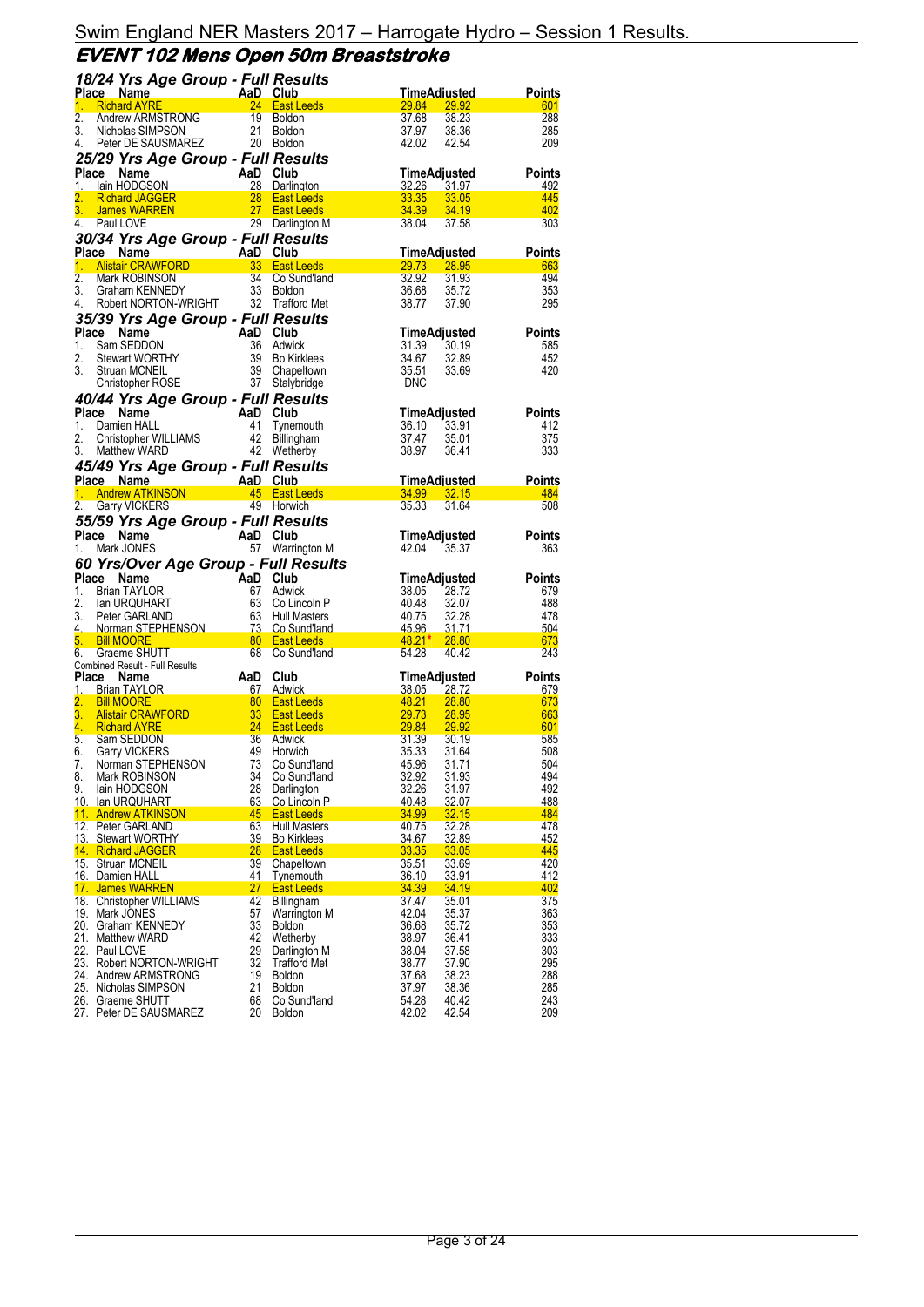### **EVENT 103 Womens Open 50m Breaststroke**

|                        | 18/24 Yrs Age Group - Full Results                                                                                                       |                                                                  |                                                                                  |                                              |                   |
|------------------------|------------------------------------------------------------------------------------------------------------------------------------------|------------------------------------------------------------------|----------------------------------------------------------------------------------|----------------------------------------------|-------------------|
| Place                  | Name                                                                                                                                     | AaD Club                                                         |                                                                                  | TimeAdjusted                                 | Points            |
| 1.                     | Lucy BYE                                                                                                                                 |                                                                  | 20 Stocksbridge                                                                  | 37.21<br>37.67                               | 446               |
|                        | 25/29 Yrs Age Group - Full Results                                                                                                       |                                                                  |                                                                                  |                                              |                   |
| Place                  | Name<br>Hannah SPRADBERY<br>Hannah POPSON                                                                                                | AaD Club                                                         |                                                                                  | TimeAdjusted                                 | <b>Points</b>     |
| 1.                     |                                                                                                                                          |                                                                  | 29 South Hunsle                                                                  | 41.78<br>41.27                               | 339               |
| 2.                     | Hannah ROBSON                                                                                                                            |                                                                  | 26 Boldon                                                                        | 45.88<br>45.75                               | 249               |
|                        | 30/34 Yrs Age Group - Full Results                                                                                                       |                                                                  |                                                                                  |                                              |                   |
| Place                  | Name                                                                                                                                     | AaD Club                                                         |                                                                                  | TimeAdjusted                                 | <b>Points</b>     |
| 1.                     | Sarah HEAPS                                                                                                                              |                                                                  | 33 Newcastle                                                                     | 40.06 39.01                                  | 402               |
|                        | 35/39 Yrs Age Group - Full Results                                                                                                       |                                                                  |                                                                                  |                                              |                   |
| Place<br>1.            | Name<br>Caroline MARSH                                                                                                                   | AaD                                                              | Club<br>38 Bo Kirklees                                                           | TimeAdjusted<br>40.96<br>39.05               | Points<br>401     |
| 2.                     | <b>Vicky HEWICK</b>                                                                                                                      | 37                                                               | <b>Hull Masters</b>                                                              | 43.20<br>41.37                               | 337               |
| 3.                     | Tanya JOHNSON                                                                                                                            |                                                                  | 37 Boldon                                                                        | 1:02.01<br>59.39                             | 114               |
|                        | 40/44 Yrs Age Group - Full Results                                                                                                       |                                                                  |                                                                                  |                                              |                   |
| Place                  | Name                                                                                                                                     | AaD Club                                                         |                                                                                  | TimeAdjusted                                 | <b>Points</b>     |
| 1.                     | Susan HARRIS                                                                                                                             | 44                                                               | <b>Ilkley</b>                                                                    | 47.98<br>44.34                               | 274               |
|                        | Nicola BENSTEAD                                                                                                                          |                                                                  | 41 Hull Masters                                                                  | <b>DNC</b>                                   |                   |
|                        | 45/49 Yrs Age Group - Full Results                                                                                                       |                                                                  |                                                                                  |                                              |                   |
|                        | Place Name                                                                                                                               | AaD Club                                                         |                                                                                  | TimeAdjusted                                 | <b>Points</b>     |
| 1.                     | Samantha ALMOND                                                                                                                          |                                                                  | 46 South Hunsle                                                                  | 36.21<br>39.65                               | 503               |
| 2.                     | Suzanne ADAMS                                                                                                                            |                                                                  | 46 Felixstowe                                                                    | 48.71<br>44.48                               | 271               |
|                        | 50/54 Yrs Age Group - Full Results                                                                                                       |                                                                  |                                                                                  |                                              |                   |
|                        | Place Name                                                                                                                               |                                                                  |                                                                                  | TimeAdjusted                                 | Points            |
| 1.                     | <b>Jayne DRESSER</b>                                                                                                                     |                                                                  | <b>Example 18</b><br><b>Example 18</b><br><b>Example 18</b><br><b>East Leeds</b> | 51.00 44.02                                  | <b>280</b>        |
|                        | 55/59 Yrs Age Group - Full Results                                                                                                       |                                                                  |                                                                                  |                                              |                   |
|                        |                                                                                                                                          |                                                                  |                                                                                  |                                              |                   |
| Place                  | Name                                                                                                                                     | AaD Club                                                         |                                                                                  | TimeAdjusted                                 | Points            |
| 1.                     |                                                                                                                                          |                                                                  | 58 Consett                                                                       | 40.66<br>33.90                               | 613               |
| 2.                     |                                                                                                                                          |                                                                  | 55 Harrogate                                                                     | 45.05<br>38.56                               | 416               |
| 3.                     | Verity DOBBIE<br>Jacqueline ROBINSON<br>Laslau ZIMMAEDMAN<br>Lesley ZIMMERMAN                                                            |                                                                  | 59 Warrington M                                                                  | 46.05<br>38.03                               | 434               |
|                        | 60 Yrs/Over Age Group - Full Results                                                                                                     |                                                                  |                                                                                  |                                              |                   |
| Place                  | Name                                                                                                                                     |                                                                  |                                                                                  | TimeAdjusted                                 | Points            |
| 1.                     | <b>Sally SHIELDS</b>                                                                                                                     |                                                                  | 63 Bo Kirklees                                                                   | 41.37<br><u>32.77</u>                        | 678               |
| 2.<br>$\overline{3}$ . | <b>Hilary CRICK</b>                                                                                                                      |                                                                  | <b>East Leeds</b>                                                                | 49.90<br>37.16                               | 465               |
|                        | Lindy WOODROW<br><b>Gail DAFFERN</b>                                                                                                     | AaD Club<br>AaD Club<br>63 Bo Kin<br>68 East L<br>63 Co Su<br>67 | Co Sund'land<br>East Leeds                                                       | 57.85<br>45.83<br><b>DNC</b>                 | 248               |
|                        | <b>Combined Result - Full Results</b>                                                                                                    |                                                                  |                                                                                  |                                              |                   |
| Place                  | Name                                                                                                                                     | AaD                                                              | Club                                                                             | TimeAdjusted                                 | Points            |
| 1.                     | Sally SHIELDS                                                                                                                            | 63                                                               | <b>Bo Kirklees</b>                                                               | 41.37<br>32.77                               | 678               |
| 2.                     | <b>Verity DOBBIE</b>                                                                                                                     | 58                                                               | Consett                                                                          | 40.66<br>33.90                               | 613               |
| 3.                     | Samantha ALMOND                                                                                                                          | 46                                                               | South Hunsle                                                                     | 39.65<br>36.21                               | 503               |
| 5 <sub>1</sub>         | 4. Hilary CRICK<br><u>68 - 68 April 1999 - 68 April 1999 - 68 April 1999 - 68 April 1999 - 68 April 1999 - 68 April 1999 - 68 April </u> |                                                                  | <b>East Leeds</b>                                                                | $\sim$ 49.90 $\,$<br>37.16<br>37.21<br>37.67 | 465<br>446        |
| 6.                     | Lucy BYE<br>Lesley ZIMMERMAN                                                                                                             | 20<br>59                                                         | Stocksbridge<br>Warrington M                                                     | 46.05<br>38.03                               | 434               |
| 7.                     |                                                                                                                                          | 55                                                               | Harrogate                                                                        | 45.05<br>38.56                               | 416               |
| 8.                     | Jacqueline ROBINSON<br>Sarah HEAPS                                                                                                       | 33                                                               | Newcastle                                                                        | 40.06<br>39.01                               | 402               |
| 9.                     | Caroline MARSH                                                                                                                           | 38                                                               | <b>Bo Kirklees</b>                                                               | 40.96<br>39.05                               | 401               |
|                        | 10. Hannah SPRADBERY                                                                                                                     | 29                                                               | South Hunsle                                                                     | 41.78<br>41.27                               | 339               |
|                        | 11. Vicky HEWICK                                                                                                                         | 37                                                               | <b>Hull Masters</b>                                                              | 43.20<br>41.37                               | 337               |
|                        | <u>12. Jayne DRESSER</u>                                                                                                                 | 44                                                               | <b>East Leeds</b>                                                                | $\sim$ 51.00 $\,$<br>44.02<br>44.34          | <b>280</b><br>274 |
|                        | 13. Susan HARRIS<br>14. Suzanne ADAMS                                                                                                    | 46                                                               | <b>Ilkley</b>                                                                    | 47.98<br>48.71<br>44.48                      | 271               |
|                        | 15. Hannah ROBSON                                                                                                                        | 26                                                               | Felixstowe<br><b>Boldon</b>                                                      | 45.88<br>45.75                               | 249               |
|                        | 16. Lindy WOODROW<br>17. Tanya JOHNSON                                                                                                   | 63<br>37                                                         | Co Sund'land<br><b>Boldon</b>                                                    | 57.85<br>45.83<br>1:02.01<br>59.39           | 248<br>114        |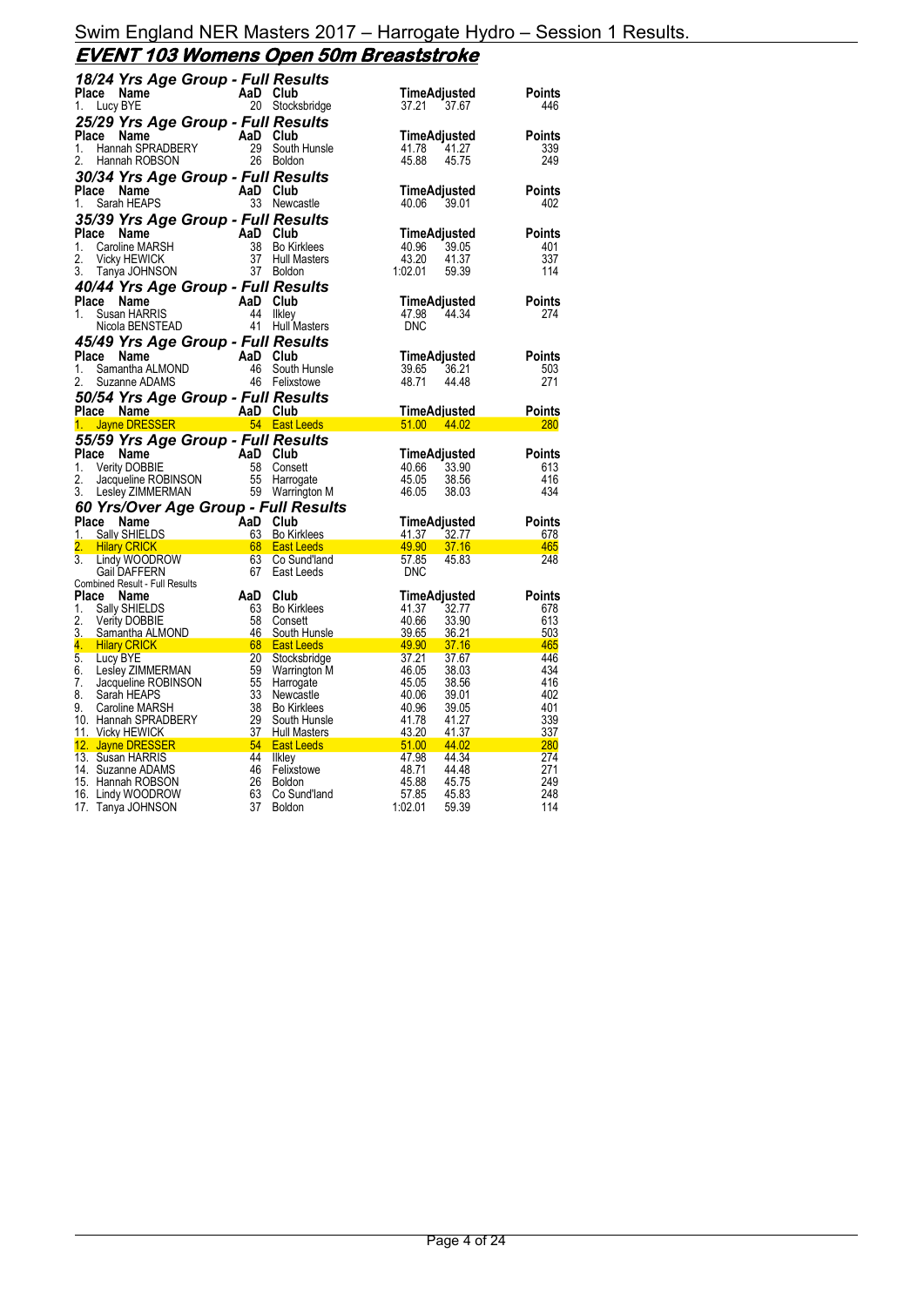### Swim England NER Masters 2017 – Harrogate Hydro – Session 1 Results. **EVENT 104 Mens Open 100m Butterfly**

| 18/24 Yrs Age Group - Full Results                            |                 |                        |                                    |                      |                |
|---------------------------------------------------------------|-----------------|------------------------|------------------------------------|----------------------|----------------|
| Place Name                                                    |                 | AaD Club               | <b>TimeAdjusted</b>                | Points               | 50             |
| <b>Ben TAYLOR-WALSH</b><br>1.                                 |                 | 19 East Leeds          | 58.33<br>59.18                     | 548                  | 27.15          |
| 2.<br>Nicholas GOWLAND                                        | 21              | Billingham             | 1:00.77 1:01.39                    | 491                  | 28.36          |
| 3.<br>Joshua APPLETON                                         |                 | 18 East Leeds          | 1:09.61 1:10.77                    | 320                  | 31.68          |
| 4.<br>Thomas BARTRAM                                          |                 | 23 York City           |                                    | 295                  | 32.56          |
| 25/29 Yrs Age Group - Full Results                            |                 |                        |                                    |                      |                |
| Place Name                                                    | AaD Club        |                        | TimeAdjusted                       | Points               | 50             |
| <b>Richard JAGGER</b><br>1.                                   | 28              | <b>East Leeds</b>      | 1:01.58 1:01.03                    | 500                  | 29.02          |
| $\overline{2}$ .<br><b>James WARREN</b>                       | 27              | <b>East Leeds</b>      | 1:06.33 1:05.94                    | 396                  | 30.76          |
| 3.<br>Christopher HEAPS                                       |                 | 29 Newcastle           | 1:07.82 1:07.00                    | 377                  | 32.35          |
| 30/34 Yrs Age Group - Full Results                            |                 |                        |                                    |                      |                |
| Place Name                                                    |                 | AaD Club               | TimeAdjusted                       | <b>Points</b>        | 50             |
| <b>Alistair CRAWFORD</b><br>$1 -$                             |                 | 33 East Leeds          | 59.27<br>57.72                     | 591                  | 27.93          |
| 2.<br>Omar HUSSAIN                                            |                 | 31 Co Bradford         | 1:03.53 1:02.33                    | 469                  | 29.25          |
| 35/39 Yrs Age Group - Full Results                            |                 |                        |                                    |                      |                |
| Place Name                                                    |                 | AaD Club               | TimeAdjusted                       | Points               | 50             |
| James BARWICK<br>1.                                           |                 | 35 East Leeds          | 1:07.35 1:05.06                    | 412                  | 30.33          |
| 40/44 Yrs Age Group - Full Results                            |                 |                        |                                    |                      |                |
| Place Name                                                    |                 | AaD Club               | <b>TimeAdjusted</b>                | Points               | 50             |
| <b>Ben SHAW</b><br>1.                                         |                 | 41 East Leeds          | 1:07.47 1:03.38                    | 446                  | 31.49          |
|                                                               |                 |                        |                                    |                      |                |
| 50/54 Yrs Age Group - Full Results                            | AaD Club        |                        |                                    |                      | 50             |
| Place<br>Name<br>Graeme LISTON<br>1.                          |                 |                        | TimeAdjusted<br>1:16.62 1:07.17    | <b>Points</b><br>375 | 35.81          |
|                                                               |                 | 52 Tynemouth           |                                    |                      |                |
| 55/59 Yrs Age Group - Full Results                            |                 |                        |                                    |                      |                |
| Place Name                                                    |                 | AaD Club               | <b>TimeAdiusted</b>                | <b>Points</b>        | 50             |
| <b>David EMERSON</b><br>1.                                    | 55              | <b>East Leeds</b>      | $1.04.49*$<br>55.20                | 675<br>386           | 29.45          |
| 2.<br><b>Guy FAWKES</b><br>3.<br>Mark JONES                   | 58              | Billingham             | 1:19.76 1:06.49<br>1:23.37 1:10.14 | 329                  | 37.69<br>39.46 |
|                                                               |                 | 57 Warrington M        |                                    |                      |                |
| 60 Yrs/Over Age Group - Full Results                          |                 |                        |                                    |                      |                |
| Place<br><b>Name</b>                                          | AaD Club        |                        | <b>TimeAdjusted</b>                | Points               | 50             |
| 1.<br>Norman STEPHENSON                                       | 73              | Co Sund'land           | 1:44.85 1:12.35                    | 300                  | 49.01          |
| Combined Result - Full Results<br><b>Place</b><br><b>Name</b> | AaD             | Club                   | <b>TimeAdjusted</b>                | Points               | 50             |
| 1.<br>David EMERSON                                           | 55              | <b>East Leeds</b>      | 1.04.49<br>55.20                   | 675                  | 29.45          |
| $\overline{2}$ .<br><b>Alistair CRAWFORD</b>                  | 33 <sup>2</sup> | <b>East Leeds</b>      | 59.27<br>57.72                     | 591                  | 27.93          |
| 3.<br><b>Ben TAYLOR-WALSH</b>                                 | 19              | <b>East Leeds</b>      | 58.33<br>59.18                     | 548                  | 27.15          |
| 4.<br><b>Richard JAGGER</b>                                   |                 | 28 East Leeds          | 1:01.58 1:01.03                    | 500                  | 29.02          |
| 5.<br>Nicholas GOWLAND                                        | 21              | Billingham             | 1:00.77 1:01.39                    | 491                  | 28.36          |
| 6.<br>Omar HUSSAIN                                            | 31              | Co Bradford            | 1:03.53<br>1:02.33                 | 469                  | 29.25          |
| 7.<br><b>Ben SHAW</b>                                         | 41              | <b>East Leeds</b>      | 1.07.47 1.03.38                    | 446                  | 31.49          |
| 8.<br>James BARWICK                                           | 35 <sub>5</sub> | <b>East Leeds</b>      | 1:07.35<br>1.05.06                 | 412                  | 30.33          |
| 9.<br><b>James WARREN</b>                                     | 27 <sub>2</sub> | <b>East Leeds</b>      | 1:06.33 1:05.94                    | 396                  | 30.76          |
| 10. Guy FAWKES                                                | 58<br>29        | <b>Billingham</b>      | 1:19.76 1:06.49<br>1:07.82         | 386<br>377           | 37.69<br>32.35 |
| 11. Christopher HEAPS<br>12. Graeme LISTON                    | 52              | Newcastle<br>Tynemouth | 1:07.00<br>1:16.62<br>1:07.17      | 375                  | 35.81          |
| 13. Mark JONES                                                | 57              | <b>Warrington M</b>    | 1:23.37<br>1:10.14                 | 329                  | 39.46          |
| <u>14. Joshua APPLETON</u>                                    | 18 <sup>1</sup> | <b>East Leeds</b>      | 1:09.61<br><u>1:10.77</u>          | 320                  | 31.68          |
| 15. Norman STEPHENSON                                         | 73              | Co Sund'land           | 1:44.85<br>1:12.35                 | 300                  | 49.01          |
| 16. Thomas BARTRAM                                            | 23              | <b>York City</b>       | 1:12.35<br>1:12.74                 | 295                  | 32.56          |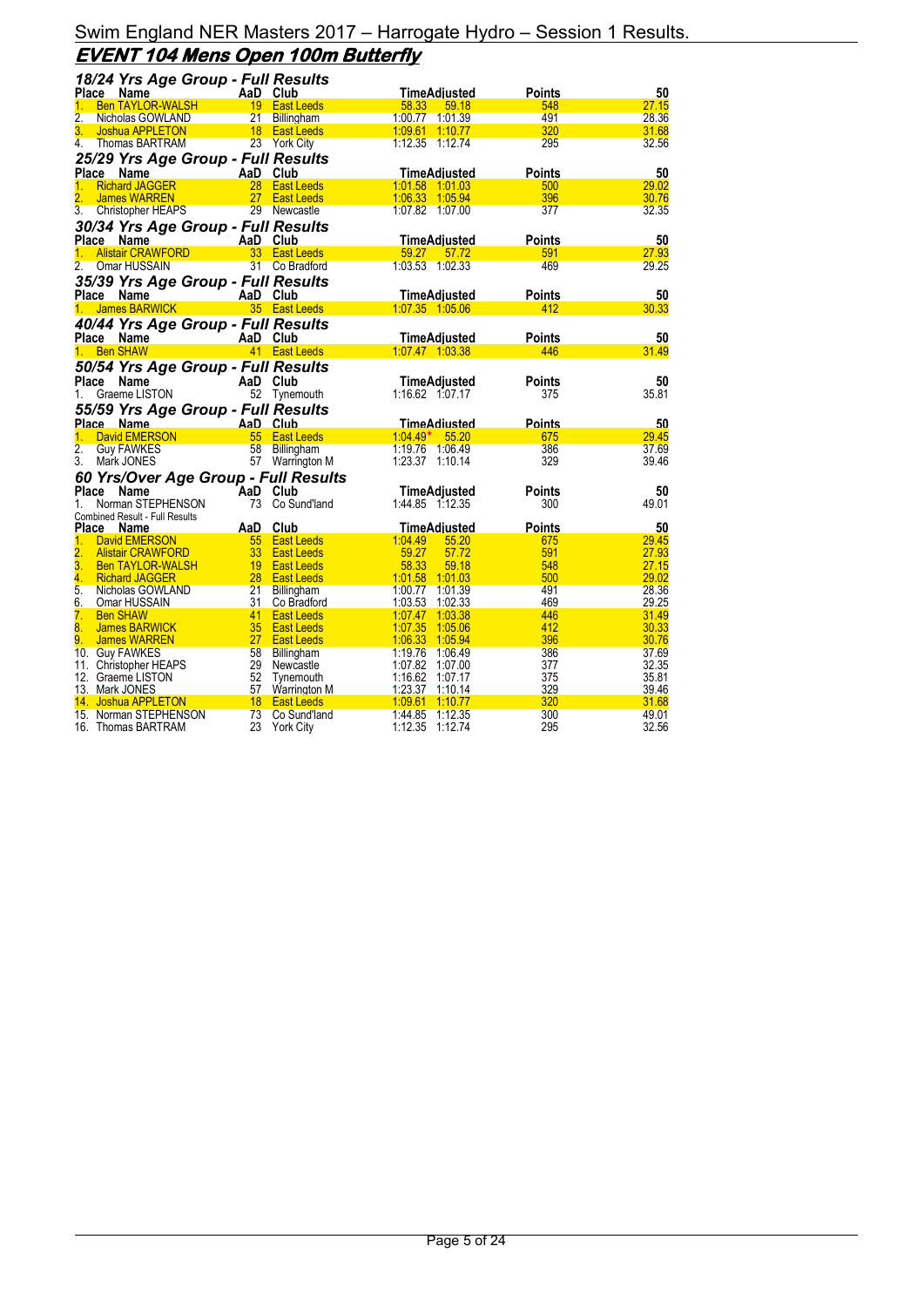### Swim England NER Masters 2017 – Harrogate Hydro – Session 1 Results. **EVENT 105 Womens Open 100m Butterfly**

| 18/24 Yrs Age Group - Full Results    |          |               |                     |               |       |
|---------------------------------------|----------|---------------|---------------------|---------------|-------|
| Place<br>Name                         | AaD Club |               | <b>TimeAdjusted</b> | <b>Points</b> | 50    |
| Nicola FRASER<br>$1_{\cdot}$          | 24       | Stocksbridge  | 1:12.08 1:12.28     | 431           | 33.53 |
| 2. Rebecca GARFORTH                   |          | 21 East Leeds | $1:14.47$ $1:15.23$ | 382           | 34.17 |
| 40/44 Yrs Age Group - Full Results    |          |               |                     |               |       |
| Place Name                            | AaD Club |               | <b>TimeAdiusted</b> | <b>Points</b> | 50    |
| 1. Melanie BARKER                     | 41       | Ashington     | 1:45.08 1:38.71     | 169           | 47.38 |
| <b>Combined Result - Full Results</b> |          |               |                     |               |       |
| Name<br><b>Place</b>                  | AaD      | Club          | <b>TimeAdiusted</b> | <b>Points</b> | 50    |
| Nicola FRASER<br>1.                   | 24       | Stocksbridge  | 1:12.08 1:12.28     | 431           | 33.53 |
| 2. Rebecca GARFORTH                   |          | 21 East Leeds | 1.14.47 1.15.23     | 382           | 34.17 |
| 3.<br>Melanie BARKER                  | 41       | Ashington     | 1:45.08<br>1:38.71  | 169           | 47.38 |

# **EVENT 106 Mens/Womens Open 200m IM**

| <b>MENS 25/29 Yrs Age Group - Full Results</b>                 |                 |                                    |                                    |               |                |                    |                    |
|----------------------------------------------------------------|-----------------|------------------------------------|------------------------------------|---------------|----------------|--------------------|--------------------|
| Place Name                                                     |                 | AaD Club                           | TimeAdjusted                       | <b>Points</b> | 50             | 100                | 150                |
| <b>Richard JAGGER</b><br>1.                                    |                 | 28 East Leeds                      | 2:21.29 2:20.03                    | 479           | 28.77          | 1:07.39            | 1:50.64            |
| <b>James WARREN</b>                                            | 27 <sub>2</sub> | <b>East Leeds</b>                  | 2:21.50 2:20.68                    | 473           | 29.76          | 1:07.08            | 1:48.83            |
| $\overline{3}$ .<br>Brendan WATSON                             |                 | 27 Co Bradford                     | 2:27.51 2:26.65                    | 417           | 29.81          | 1:05.78            | 1:51.76            |
| <b>MENS 35/39 Yrs Age Group - Full Results</b>                 |                 |                                    |                                    |               |                |                    |                    |
| Place Name<br>Sam SEDDON<br>$1_{\cdot}$                        |                 | AaD Club<br>36 Adwick              | TimeAdjusted                       | Points        | 50             | 100<br>1:12.41     | 150                |
| <b>James BARWICK</b>                                           |                 | 35 East Leeds                      | 2:27.12 2:21.52<br>2:43.15 2:37.60 | 464<br>336    | 31.18<br>31.20 | 1:11.39            | 1:52.88<br>2:03.59 |
| <b>MENS 40/44 Yrs Age Group - Full Results</b>                 |                 |                                    |                                    |               |                |                    |                    |
| Place Name                                                     |                 | AaD Club                           | TimeAdjusted                       | <b>Points</b> | 50             | 100                | 150                |
| Martin TEMPLE<br>1.                                            |                 | 40 Bo Kirklees                     | 2:48.05 2:38.66                    | 329           | 37.38          | 1:20.47            | 2:10.70            |
| MENS 45/49 Yrs Age Group - Full Results                        |                 |                                    |                                    |               |                |                    |                    |
| Place Name                                                     |                 | AaD Club                           | TimeAdjusted                       | Points        | 50             | 100                | 150                |
| Alan WEDDELL                                                   |                 | 45 Ashington                       | <b>DNF</b>                         |               |                |                    |                    |
| <b>MENS 50/54 Yrs Age Group - Full Results</b>                 |                 |                                    |                                    |               |                |                    |                    |
| Place Name                                                     |                 | AaD Club                           | TimeAdjusted                       | Points        | 50             | 100                | 150                |
| 1.<br>John DAY                                                 |                 | 52 Darlington                      | 2:28.14 2:09.86                    | 601           | 30.86          | 1:08.57            | 1:53.41            |
| <b>MENS 55/59 Yrs Age Group - Full Results</b>                 |                 |                                    |                                    |               |                |                    |                    |
| Place Name                                                     |                 | AaD Club                           | <b>TimeAdjusted</b>                | Points        | 50             | 100                | 150                |
| Mark JONES<br>1.                                               |                 | 57 Warrington M                    | 2:52.67 2:25.26                    | 429           | 39.57          | 1:25.73            | 2:14.51            |
| <b>MENS 60 Yrs/Over Age Group - Full Results</b>               |                 |                                    |                                    |               |                |                    |                    |
| Place<br>Name                                                  |                 | AaD Club                           | TimeAdjusted                       | <b>Points</b> | 50             | 100                | 150                |
| Graham PADGETT<br>1.                                           |                 | 70 Warrington M                    | 3:03.78 2:13.02                    | 559           | 41.83          | 1:29.03            | 2:23.14            |
| 2.<br>Norman STEPHENSON                                        |                 | 73 Co Sund'land                    | 3:36.48 2:29.37                    | 395           | 48.38          | 1:44.98            | 2:47.52            |
| 3.<br>Graeme SHUTT                                             |                 | 68 Co Sund'land                    | 3:59.29 2:58.21                    | 232           | 52.04          | 1:52.96            | 3:03.06            |
|                                                                |                 |                                    |                                    |               |                |                    |                    |
| <b>MENS Combined Result - Full Results</b>                     |                 |                                    |                                    |               |                |                    |                    |
| Place Name<br>1.<br>John DAY                                   |                 | AaD Club                           | TimeAdjusted<br>2:28.14 2:09.86    | Points<br>601 | 50<br>30.86    | 100<br>1:08.57     | 150                |
| 2.<br>Graham PADGETT                                           | 70              | 52 Darlington<br>Warrington M      | 3:03.78 2:13.02                    | 559           | 41.83          | 1:29.03            | 1:53.41<br>2:23.14 |
| 3.<br><b>Richard JAGGER</b>                                    | 28 <sup>2</sup> | <b>East Leeds</b>                  | 2:21.29 2:20.03                    | 479           | 28.77          | 1:07.39            | 1:50.64            |
| 4.<br><b>James WARREN</b>                                      |                 | 27 East Leeds                      | 2:21.50<br>2:20.68                 | 473           | 29.76          | 1:07.08            | 1.48.83            |
| 5.<br>Sam SEDDON                                               |                 | 36 Adwick                          | 2:27.12 2:21.52                    | 464           | 31.18          | 1:12.41            | 1:52.88            |
| 6.<br>Mark JONES                                               |                 | 57 Warrington M                    | 2:52.67 2:25.26                    | 429           | 39.57          | 1:25.73            | 2:14.51            |
| 7.<br>Brendan WATSON<br>8.<br>Norman STEPHENSON                |                 | 27 Co Bradford<br>73 Co Sund'land  | 2:27.51 2:26.65<br>3:36.48 2:29.37 | 417<br>395    | 29.81<br>48.38 | 1:05.78<br>1:44.98 | 1:51.76<br>2:47.52 |
| 9.<br><b>James BARWICK</b>                                     |                 | 35 East Leeds                      | 2.43.15 2:37.60                    | 336           | 31.20          | 1:11.39            | 2:03.59            |
| 10. Martin TEMPLE                                              |                 | 40 Bo Kirklees                     | 2:48.05 2:38.66                    | 329           | 37.38          | 1:20.47            | 2:10.70            |
| 11. Graeme SHUTT                                               |                 | 68 Co Sund'land                    | 3:59.29 2:58.21                    | 232           | 52.04          | 1:52.96            | 3:03.06            |
| <b>WOMENS 35/39 Yrs Age Group - Full Results</b>               |                 |                                    |                                    |               |                |                    |                    |
| Place Name                                                     | AaD Club        |                                    | TimeAdjusted                       | Points        | 50             | 100                | 150                |
| Rachel WHITWELL<br>1.                                          |                 | 37 Bo Kirklees                     | 2:38.52 2:31.81                    | 517           | 35.74          | 1:16.61            | 2:01.23            |
| 2.<br>Caroline MARSH                                           |                 | 38 Bo Kirklees                     | 2:49.69 2:41.77                    | 427           | 37.19          | 1:21.45            | 2:09.32            |
| 3.<br>Clare CASTILLO<br>4.<br>Ann-Marie BLOWMAN                |                 | 35 Hull Masters<br>38 Hull Masters | 3:03.29 2:57.06<br>3:44.03 3:33.57 | 326<br>185    | 38.31<br>52.76 | 1:24.83<br>1:50.28 | 2:20.47<br>2:54.44 |
|                                                                |                 |                                    |                                    |               |                |                    |                    |
| <b>WOMENS 55/59 Yrs Age Group - Full Results</b><br>Place Name |                 | AaD Club                           | <b>TimeAdiusted</b>                | Points        | 50             | 100                | 150                |
| <b>Verity DOBBIE</b><br>1.                                     |                 | 58 Consett                         | 3:08.70 2:37.31                    | 464           | 43.76          | 1:34.91            | 2:24.94            |
| WOMENS Combined Result - Full Results                          |                 |                                    |                                    |               |                |                    |                    |
| Place<br>Name                                                  | AaD Club        |                                    | TimeAdjusted                       | <b>Points</b> | 50             | 100                | 150                |
| 1.<br>Rachel WHITWELL                                          |                 | 37 Bo Kirklees                     | 2:38.52 2:31.81                    | 517           | 35.74          | 1:16.61            | 2:01.23            |
| 2.<br><b>Verity DOBBIE</b>                                     |                 | 58 Consett                         | 3:08.70 2:37.31                    | 464           | 43.76          | 1:34.91            | 2:24.94            |
| 3.<br>Caroline MARSH<br>4.<br>Clare CASTILLO                   |                 | 38 Bo Kirklees<br>35 Hull Masters  | 2:49.69 2:41.77<br>3:03.29 2:57.06 | 427<br>326    | 37.19<br>38.31 | 1:21.45<br>1:24.83 | 2:09.32<br>2:20.47 |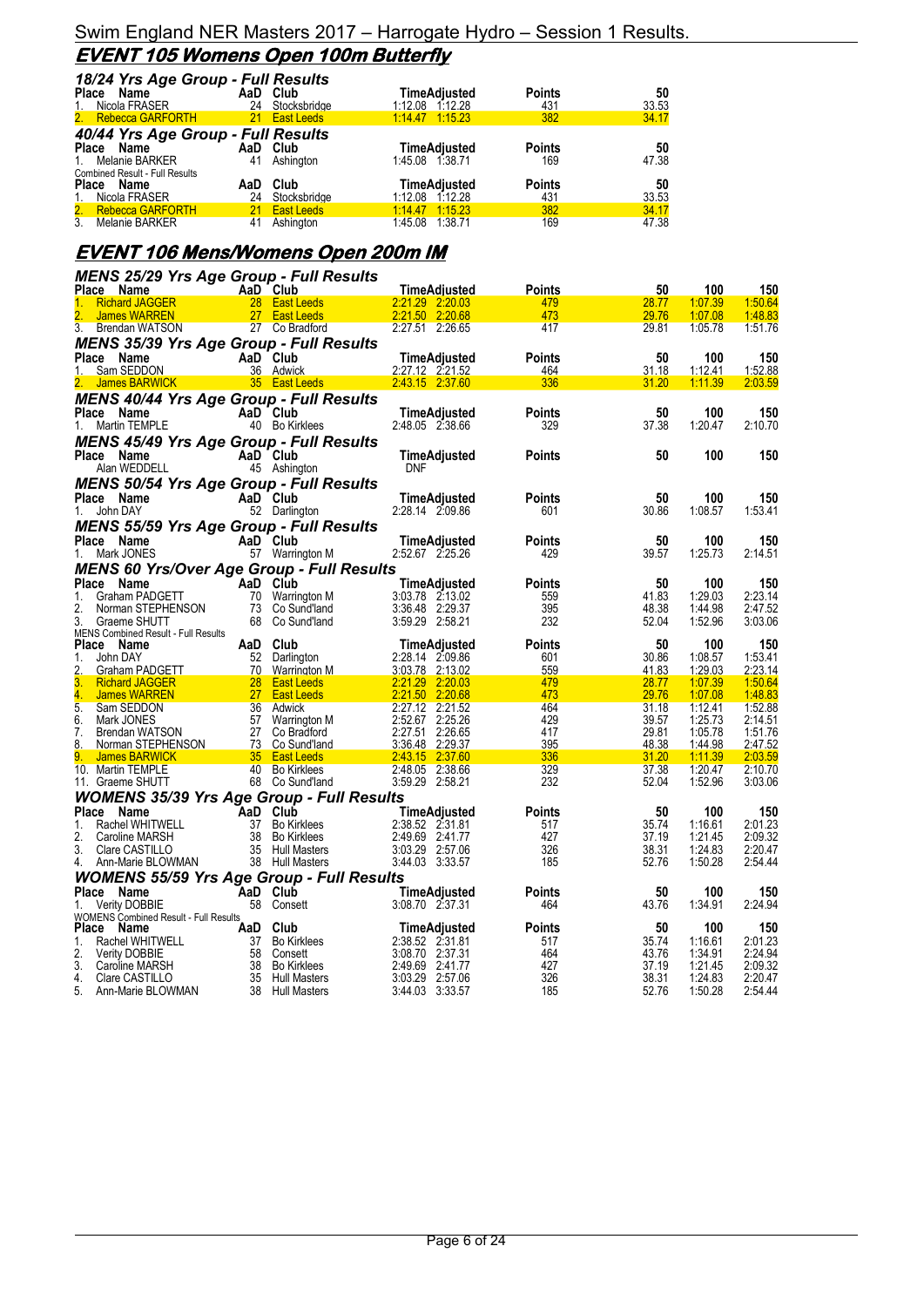|                  | 18/24 Yrs Age Group - Full Results                                                                                                                                                                   |                                                                                              |                                                      |                                |                                |                   |
|------------------|------------------------------------------------------------------------------------------------------------------------------------------------------------------------------------------------------|----------------------------------------------------------------------------------------------|------------------------------------------------------|--------------------------------|--------------------------------|-------------------|
| Place<br>1.      | Name<br><b>Richard AYRE</b>                                                                                                                                                                          | AaD Club<br>a a a a <mark>A</mark>                                                           | 24 East Leeds                                        | 24.36                          | TimeAdjusted<br>24.43          | Points<br>570     |
| 2.               | Andrew NEAL                                                                                                                                                                                          | 21                                                                                           | Stocksbridge                                         | 26.54                          | 26.81                          | 431               |
| 3.               | David KERSHAW                                                                                                                                                                                        |                                                                                              | 24 Stocksbridge                                      | 27.07                          | 27.14                          | 415               |
|                  |                                                                                                                                                                                                      |                                                                                              |                                                      | 27.21<br>27.57                 | 27.49                          | 400<br>384        |
|                  | 4. Nicholas SIMPSON 21 Boldon<br>5. Nicholas GOWLAND 21 Billingh:<br>6. Andrew ARMSTRONG 19 Boldon                                                                                                   |                                                                                              | Billingham                                           | 28.46                          | 27.85<br>28.88                 | 345               |
| 7.               | Joshua APPLETON                                                                                                                                                                                      | <b>18</b> East Leeds                                                                         |                                                      | 28.62                          | <b>29.10</b>                   | 337               |
|                  | 8. Peter DE SAUSMAREZ 20 Boldon                                                                                                                                                                      |                                                                                              |                                                      | 32.02                          | 32.42                          | 244               |
|                  | Mika BROWN                                                                                                                                                                                           |                                                                                              | 23 East Leeds                                        | <b>DNC</b>                     |                                |                   |
|                  | 25/29 Yrs Age Group - Full Results<br>Place Name<br>ve Name<br>lain HODGSON 28 Darling<br>Christopher HEAPS 29 Newca<br>Conor CROZIER 25 Co Sul<br>Paul LOVE 29 Darling<br>Richard LACCER 29 Darling |                                                                                              |                                                      |                                | TimeAdjusted                   | <b>Points</b>     |
| 1.               |                                                                                                                                                                                                      |                                                                                              | 28 Darlington                                        | 25.71                          | 25.48                          | 502               |
| 2.               |                                                                                                                                                                                                      |                                                                                              | 29 Newcastle                                         | 26.04                          | 25.72                          | 488               |
| 3.               | 4. Paul LOVE                                                                                                                                                                                         |                                                                                              | 25 Co Sund'land<br>25 Co Sundiand<br>29 Darlington M | 26.47<br>28.41                 | 26.47                          | 448<br>376        |
| 5.               | <b>Richard JAGGER</b>                                                                                                                                                                                | and a strong of the 28 East Leeds<br>27 East Leeds                                           |                                                      | <u>28.48</u>                   | 28.07<br>28.23                 | 369               |
| $6 -$            | James WARREN                                                                                                                                                                                         |                                                                                              | 27 East Leeds                                        | <b>29.65</b>                   | 29.48                          | 324               |
|                  | 30/34 Yrs Age Group - Full Results                                                                                                                                                                   |                                                                                              |                                                      |                                |                                |                   |
|                  | <b>Ce Name 1988</b><br>Alistair CRAWFORD 1988 Alistair CRAWFORD<br>Mark DOBINICON<br>Place Name                                                                                                      |                                                                                              |                                                      |                                | <u>TimeAdiusted</u>            | Points            |
| 1.<br>2.         | Mark ROBINSON                                                                                                                                                                                        |                                                                                              | 34 Co Sund'land                                      | 23.57<br>26.08                 | 22.95<br>25.30                 | 687<br>513        |
| 3.               | Robert NORTON-WRIGHT<br>Andrew ELWICK<br>Andrew ELWICK<br>22 November                                                                                                                                |                                                                                              |                                                      | 30.74                          | 30.05                          | 306               |
| 4.               | Andrew ELWICK                                                                                                                                                                                        |                                                                                              | 32 Newcastle                                         | 34.05                          | 33.28                          | 225               |
|                  | 35/39 Yrs Age Group - Full Results                                                                                                                                                                   |                                                                                              |                                                      |                                |                                |                   |
| Place            | Name                                                                                                                                                                                                 |                                                                                              |                                                      |                                | TimeAdjusted                   | Points            |
| 1.<br>2.         | <b>Stewart WORTHY</b><br><b>James BARWICK</b>                                                                                                                                                        | AaD Club<br>39 Bo Kirklees<br>35 East Leeds                                                  |                                                      | 26.93<br>27.90                 | 25.55<br>26.95                 | 498<br>424        |
|                  | Christopher ROSE                                                                                                                                                                                     |                                                                                              | 37 Stalybridge                                       | <b>DNC</b>                     |                                |                   |
|                  | 40/44 Yrs Age Group - Full Results                                                                                                                                                                   |                                                                                              |                                                      |                                |                                |                   |
|                  | Place Name<br><b>Ce Name</b><br>Robert DICKINSON<br>Jon BLACKBURN<br>Matthew WARD                                                                                                                    | AaD Club                                                                                     |                                                      |                                | TimeAdjusted                   | <b>Points</b>     |
| 1.               |                                                                                                                                                                                                      |                                                                                              | 43 Consett                                           | 27.08                          | 25.17                          | 521               |
| 2.<br>3.         | Matthew WARD                                                                                                                                                                                         |                                                                                              | 42 Stockton<br>ייטיט 42<br>42 Wetherby<br>חייוויים   | 29.44<br>30.32                 | 27.51<br>28.33                 | 399<br>365        |
| 4.               | Christopher WILLIAMS                                                                                                                                                                                 |                                                                                              | 42 Billingham                                        | 32.95                          | 30.79                          | 284               |
|                  | Ben SHAW                                                                                                                                                                                             |                                                                                              | 41 East Leeds                                        | <b>DNC</b>                     |                                |                   |
|                  | 45/49 Yrs Age Group - Full Results                                                                                                                                                                   |                                                                                              |                                                      |                                |                                |                   |
| 1.               | Place Name                                                                                                                                                                                           | AaD Club                                                                                     | 49 Gates & Whick                                     |                                | TimeAdjusted<br>23.22          | Points            |
| 2.               | David CHANEY<br>lan CLARKE                                                                                                                                                                           | 47                                                                                           | Consett                                              | 25.93<br>27.37                 | 24.84                          | 664<br>542        |
|                  | 3. Garry VICKERS                                                                                                                                                                                     |                                                                                              | 49 Horwich                                           | 27.71                          | 24.82                          | 543               |
|                  | 4. Andrew ATKINSON                                                                                                                                                                                   | <b>Example 245</b> East Leeds                                                                |                                                      | <b>27.84</b>                   | 25.58                          | 496               |
|                  |                                                                                                                                                                                                      |                                                                                              |                                                      |                                |                                |                   |
|                  |                                                                                                                                                                                                      | 50/54 Yrs Age Group - Full Results                                                           |                                                      |                                |                                |                   |
|                  | Place Name                                                                                                                                                                                           |                                                                                              |                                                      |                                | <u>TimeAdjusted</u>            | Points            |
| 1.<br>2.         | <b>Andrew CARR</b><br>Graeme LISTON                                                                                                                                                                  |                                                                                              |                                                      | 29.23<br>31.73                 | <b>25.81</b><br>27.82          | 483<br>386        |
|                  |                                                                                                                                                                                                      | AaD Club<br>51 East Leeds<br>52 Tynemouth                                                    |                                                      |                                |                                |                   |
|                  | 55/59 Yrs Age Group - Full Results<br>Place Name                                                                                                                                                     |                                                                                              |                                                      |                                | <u>TimeAdjusted</u>            | <b>Points</b>     |
| 1.               | David EMERSON                                                                                                                                                                                        |                                                                                              |                                                      | <b>26.92</b>                   | 23.04                          | 679               |
| 2.               | Julian HARFORTH                                                                                                                                                                                      |                                                                                              |                                                      | 28.91                          | 24.75                          | 548               |
| 3.<br>4.         | <b>Chris BROWN</b><br>Peter FRENCH                                                                                                                                                                   | AaD Club<br>55 East Leeds<br>55 East Leeds<br>55 East Leeds<br>55 East Leeds<br>59 Newcastle |                                                      | <b>31.77</b><br>31.86          | 27.19<br>26.31                 | 413<br>456        |
| 5.               | Mark JONES                                                                                                                                                                                           | 57                                                                                           | Warrington M                                         | 32.11                          | 27.01                          | 422               |
| 6.               | <b>Guy FAWKES</b>                                                                                                                                                                                    | 58                                                                                           | Billingham                                           | 33.47                          | 27.90                          | 382               |
| 7.               | Gordon DICKINSON<br>lan LONGSTER                                                                                                                                                                     | 58<br>59                                                                                     | Ashington<br>Billingham                              | 34.33<br><b>DNC</b>            | 28.62                          | 354               |
|                  |                                                                                                                                                                                                      |                                                                                              |                                                      |                                |                                |                   |
| Place            | 60 Yrs/Over Age Group - Full Results<br>Name                                                                                                                                                         | AaD                                                                                          | Club                                                 |                                | TimeAdjusted                   | <b>Points</b>     |
| 1.               | lan URQUHART                                                                                                                                                                                         | 63                                                                                           | Co Lincoln P                                         | 32.25                          | 25.55                          | 498               |
| 2.<br>3.         | <b>Brian TAYLOR</b><br>Michael FULFORD                                                                                                                                                               | 67<br>71                                                                                     | Adwick<br>East Leeds                                 | 32.50<br>45.68                 | 24.53<br>32.56                 | 563<br>240        |
|                  | <b>Combined Result - Full Results</b>                                                                                                                                                                |                                                                                              |                                                      |                                |                                |                   |
| <b>Place</b>     | <b>Name</b>                                                                                                                                                                                          | AaD                                                                                          | Club                                                 |                                | TimeAdjusted                   | <b>Points</b>     |
| 1.<br>2.         | <b>Alistair CRAWFORD</b><br><b>David EMERSON</b>                                                                                                                                                     | 33<br>55                                                                                     | <b>East Leeds</b><br><b>East Leeds</b>               | 23.57                          | 22.95<br>23.04                 | 687<br>679        |
| $\overline{3}$ . | David CHANEY                                                                                                                                                                                         | 49                                                                                           | Gates & Whick                                        | 26.92<br>25.93                 | 23.22                          | 664               |
| 4.               | <b>Richard AYRE</b>                                                                                                                                                                                  | 24                                                                                           | <b>East Leeds</b>                                    | 24.36                          | 24.43                          | 570               |
| 5.               | <b>Brian TAYLOR</b>                                                                                                                                                                                  | 67                                                                                           | <b>Adwick</b>                                        | <u>32.50</u>                   | 24.53                          | 563               |
| 6.<br>7.         | Julian HARFORTH<br><b>Garry VICKERS</b>                                                                                                                                                              | 55<br>49                                                                                     | <b>East Leeds</b><br>Horwich                         | 28.91<br>27.71                 | 24.75<br>24.82                 | 548<br>543        |
| 8.               | lan CLARKE                                                                                                                                                                                           | 47                                                                                           | Consett                                              | 27.37                          | 24.84                          | 542               |
| 9.               | Robert DICKINSON                                                                                                                                                                                     | 43                                                                                           | Consett                                              | 27.08                          | 25.17                          | 521               |
| 10.              | Mark ROBINSON<br>11. Iain HODGSON                                                                                                                                                                    | 34<br>28                                                                                     | Co Sund'land<br>Darlington                           | 26.08<br>25.71                 | 25.30<br>25.48                 | 513<br>502        |
| 12.              | lan URQUHART                                                                                                                                                                                         | 63                                                                                           | Co Lincoln P                                         | 32.25                          | 25.55                          | 498               |
| 13.              | <b>Stewart WORTHY</b>                                                                                                                                                                                | 39                                                                                           | <b>Bo Kirklees</b>                                   | <u>26.93</u>                   | <b>25.55</b>                   | 498               |
|                  | 14 Andrew ATKINSON                                                                                                                                                                                   | 45<br>29                                                                                     | <b>East Leeds</b>                                    | <u>27.84</u>                   | 25.58                          | 496<br>488        |
|                  | 15. Christopher HEAPS<br>16. Andrew CARR                                                                                                                                                             | 51                                                                                           | <b>Newcastle</b><br>East Leeds                       | 26.04<br><u>29.23</u>          | 25.72<br>25.81                 | 483               |
|                  | 17. Peter FRENCH                                                                                                                                                                                     | 59                                                                                           | Newcastle                                            | 31.86                          | 26.31                          | 456               |
|                  | 18. Conor CROZIER                                                                                                                                                                                    | 25                                                                                           | Co Sund'land                                         | 26.47                          | 26.47                          | 448               |
|                  | 19. Andrew NEAL<br>20. James BARWICK                                                                                                                                                                 | 21<br>35                                                                                     | Stocksbridge<br><b>East Leeds</b>                    | <u>26.54</u><br><u>27.90</u>   | <u>26.81</u><br>26.95          | 431<br>424        |
|                  | 21. Mark JONES                                                                                                                                                                                       | 57                                                                                           | Warrington M                                         | 32.11                          | 27.01                          | 422               |
|                  | 22. David KERSHAW                                                                                                                                                                                    | 24                                                                                           | Stocksbridge                                         | <u>27.07</u>                   | <u>27.14</u>                   | 415               |
|                  | 23. Chris BROWN<br>24. Nicholas SIMPSON                                                                                                                                                              | 55<br>21<br>42                                                                               | <b>East Leeds</b><br><b>Boldon</b><br>Stockton       | <u>31.77</u><br>27.21<br>29.44 | <u>27.19</u><br>27.49<br>27.51 | 413<br>400<br>399 |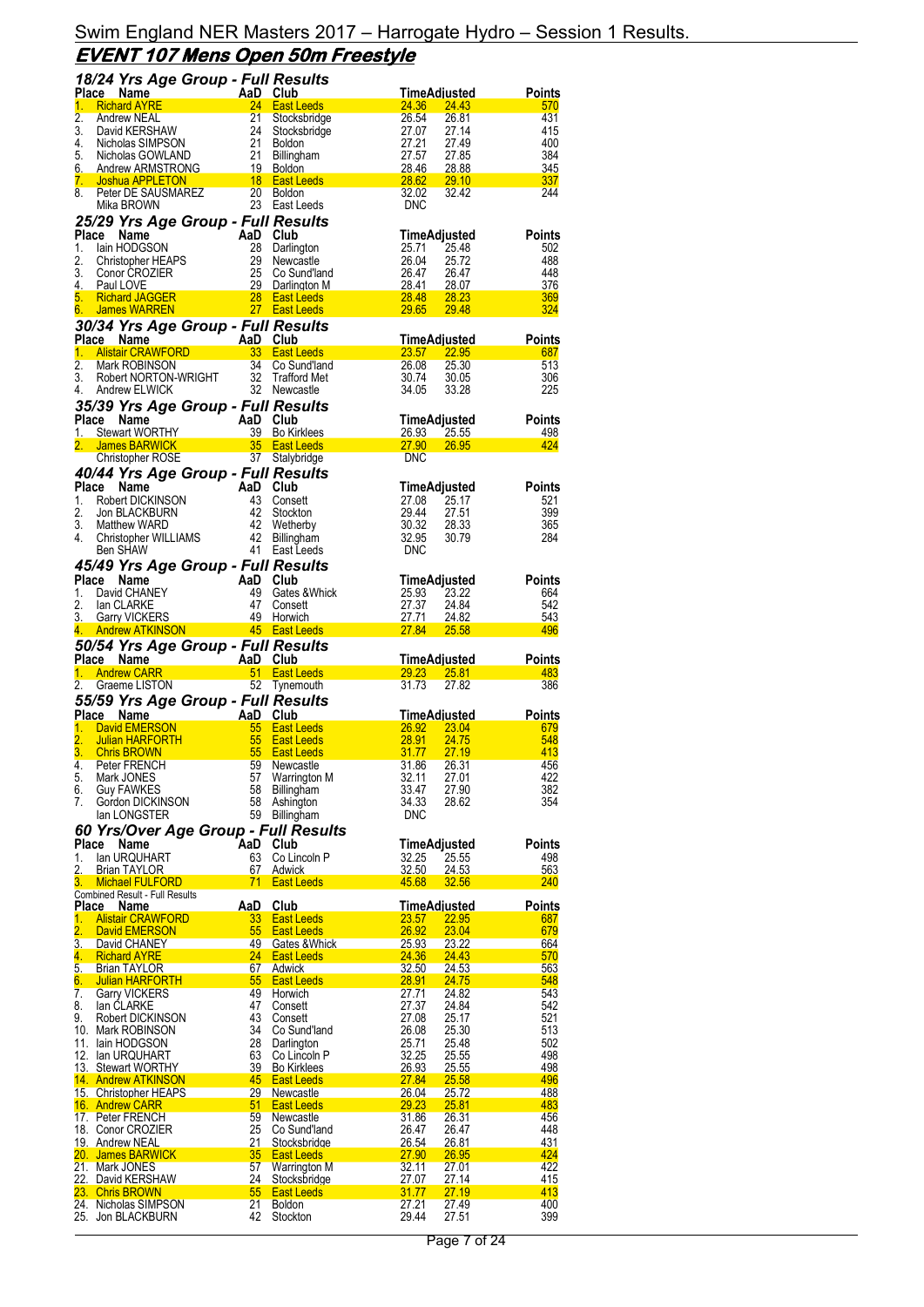| 26. Graeme LISTON        | 52 | Tvnemouth           | 31.73 | 27.82 | 386 |
|--------------------------|----|---------------------|-------|-------|-----|
| 27. Nicholas GOWLAND     | 21 | Billingham          | 27.57 | 27.85 | 384 |
| 28. Guy FAWKES           | 58 | Billingham          | 33.47 | 27.90 | 382 |
| 29. Paul LOVE            | 29 | Darlington M        | 28.41 | 28.07 | 376 |
| 30. Richard JAGGER       | 28 | <b>East Leeds</b>   | 28.48 | 28.23 | 369 |
| 31. Matthew WARD         | 42 | Wetherby            | 30.32 | 28.33 | 365 |
| 32. Gordon DICKINSON     | 58 | Ashington           | 34.33 | 28.62 | 354 |
| 33. Andrew ARMSTRONG     | 19 | <b>Boldon</b>       | 28.46 | 28.88 | 345 |
| 34. Joshua APPLETON      | 18 | <b>East Leeds</b>   | 28.62 | 29.10 | 337 |
| 35. James WARREN         | 27 | <b>East Leeds</b>   | 29.65 | 29.48 | 324 |
| 36. Robert NORTON-WRIGHT | 32 | <b>Trafford Met</b> | 30.74 | 30.05 | 306 |
| 37. Christopher WILLIAMS | 42 | Billingham          | 32.95 | 30.79 | 284 |
| 38. Peter DE SAUSMAREZ   | 20 | <b>Boldon</b>       | 32.02 | 32.42 | 244 |
| 39. Michael FULFORD      | 71 | <b>East Leeds</b>   | 45.68 | 32.56 | 240 |
| 40. Andrew ELWICK        | 32 | Newcastle           | 34.05 | 33.28 | 225 |
|                          |    |                     |       |       |     |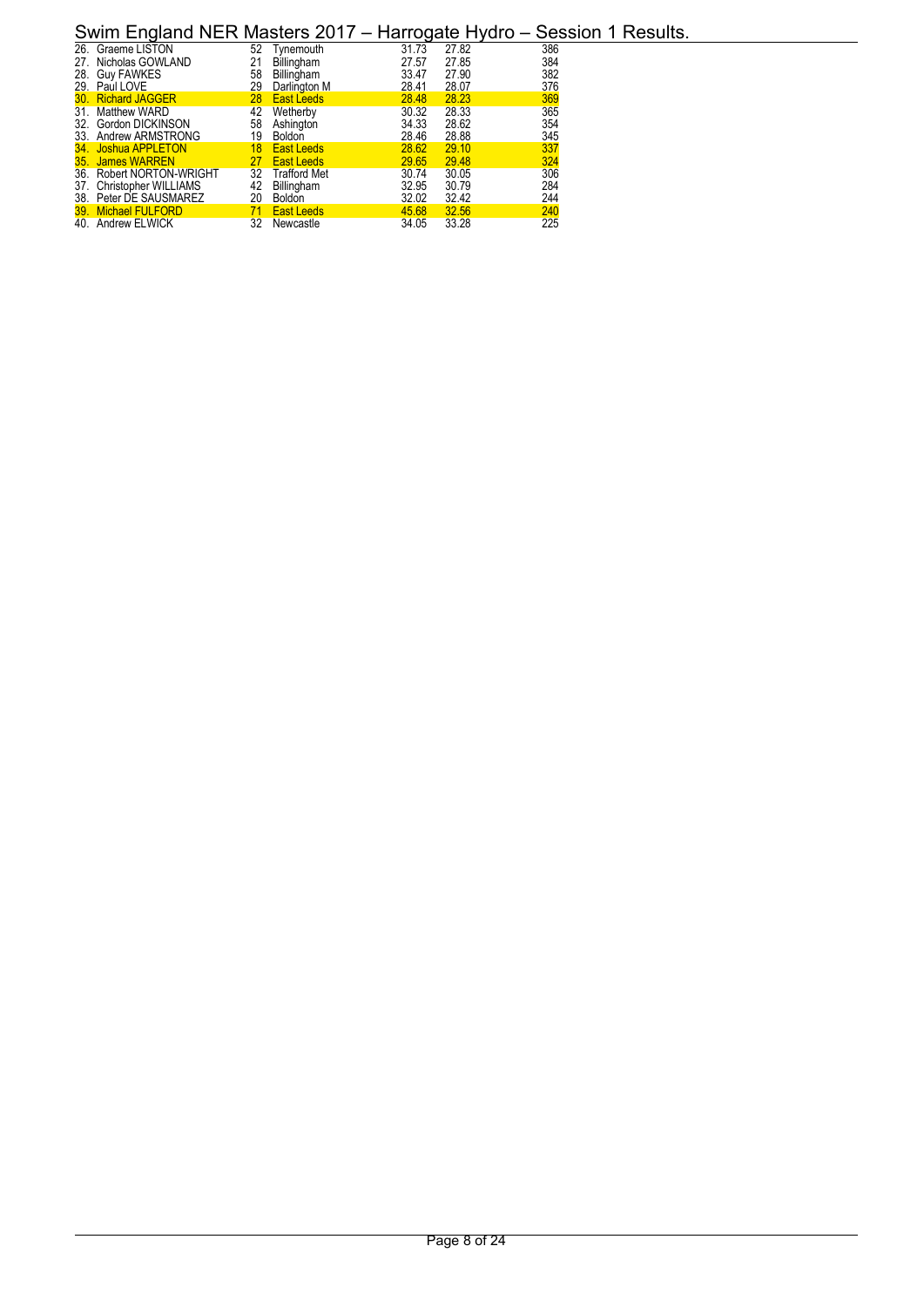### Swim England NER Masters 2017 – Harrogate Hydro – Session 1 Results. **EVENT 108 Womens Open 50m Freestyle**

|                  | 18/24 Yrs Age Group - Full Results                                        |                 |                                          |                                                    |                   |
|------------------|---------------------------------------------------------------------------|-----------------|------------------------------------------|----------------------------------------------------|-------------------|
|                  | Place<br>AaD Club<br>22 East L<br>PRTH 21 East L<br>Name                  |                 |                                          | <u>TimeAdjusted</u>                                | Points            |
| 1.<br>2.         | <b>Helen PHILLIPS</b>                                                     |                 | 22 East Leeds<br><b>East Leeds</b>       | 31.41<br><b>31.17</b><br>31.94<br>32.27            | 405<br>373        |
| $\overline{3}$ . | Rebecca GARFORTH<br><b>Ruth EPLER-SNOW</b>                                | 24              | Hull Masters                             | 34.54<br>34.63                                     | 302               |
| 4.               | Imogen FIFE                                                               |                 | 21 Co Sund'land                          | 40.90<br>41.32                                     | 177               |
|                  | 25/29 Yrs Age Group - Full Results                                        |                 |                                          |                                                    |                   |
|                  | Place<br>Name                                                             | AaD Club        |                                          | TimeAdjusted                                       | <b>Points</b>     |
| 1.               | Lisa SHEEHAN                                                              |                 | 28 Billingham                            | 32.30<br><u>32.01</u>                              | 382               |
| 2. .             | Katherine PURCELL                                                         |                 | 27 East Leeds                            | 34.46<br><b>34.26</b>                              | 312               |
|                  | 35/39 Yrs Age Group - Full Results                                        |                 |                                          |                                                    |                   |
|                  | Place Name                                                                | AaD Club        |                                          | TimeAdjusted                                       | <b>Points</b>     |
| 1.<br>2.         | Clare CASTILLO                                                            |                 | 35 Hull Masters<br>37 Hull Masters       | 32.54<br>31.43                                     | 404<br>344        |
| 3.               | <b>Vicky HEWICK</b><br>Vicky HEWICK<br>Ann-Marie BLOWMAN<br>Tanya JOHNSON |                 | 38 Hull Masters                          | 34.60<br>33.14<br>38.39<br>36.60                   | 256               |
| 4.               | Tanya JOHNSON                                                             |                 | 37 Boldon                                | 46.32<br>44.36                                     | 143               |
|                  | 40/44 Yrs Age Group - Full Results                                        |                 |                                          |                                                    |                   |
| Place            | Name                                                                      | AaD Club        |                                          | TimeAdjusted                                       | <b>Points</b>     |
| 1.               | Victoria WILFORD                                                          | 43              | Bo Kirklees                              | 33.18<br>30.84                                     | 427               |
| 2.               | Jayne BLIZZARD                                                            |                 | 44 King'f Scar                           | 33.93<br>31.36                                     | 406               |
| 3.               | Elisabeth YANESKE                                                         | 40              | Sedgefield                               | 34.34<br>32.42                                     | 368               |
| 4.<br>5.         | Susan HARRIS<br>Melanie BARKER                                            | 44<br>41        | likley<br>Ashington                      | 36.22<br>33.47<br>40.45<br>38.00                   | 334<br>228        |
|                  | Nicola BENSTEAD                                                           | 41              | <b>Hull Masters</b>                      | <b>DNC</b>                                         |                   |
|                  | 45/49 Yrs Age Group - Full Results                                        |                 |                                          |                                                    |                   |
|                  | Place Name                                                                | AaD Club        |                                          | TimeAdjusted                                       | <b>Points</b>     |
| 1.               | Samantha ALMOND<br>Samantha ALMOND                                        |                 | 46 South Hunsle                          | 32.86<br>30.01                                     | 464               |
| 2.               | Suzanne ADAMS                                                             |                 | 46 Felixstowe                            | 37.95<br>34.66                                     | 301               |
|                  | 50/54 Yrs Age Group - Full Results                                        |                 |                                          |                                                    |                   |
|                  | Place Name<br>Map Club<br>52 East L                                       |                 |                                          | TimeAdjusted                                       | <b>Points</b>     |
| 1.<br>2.         | <b>Karen GRAHAM</b><br>Jayne SIMPSON                                      | 50              | 52 East Leeds<br>Boldon                  | 29.97 26.27<br>31.87<br>28.35                      | 692<br>550        |
| 3.               | Carolyn IRVINE                                                            |                 | 54 Bo Kirklees                           | 34.91<br>30.13                                     | 458               |
|                  | 4. Jayne DRESSER                                                          |                 | <b>East Leeds</b>                        | 39.67<br>34.24                                     | 312               |
|                  | 55/59 Yrs Age Group - Full Results                                        |                 |                                          |                                                    |                   |
|                  | <u>Place Name</u><br>AaD Club<br>55 East L                                |                 |                                          | <u>TimeAdiusted</u>                                | <b>Points</b>     |
| $\mathbf{1}$     | Julie HOYLE                                                               |                 | 55 East Leeds                            | $30.71^*$ 26.29                                    | 690               |
| 2.               | Joan EDWARDS                                                              | 59              | Consett                                  | 33.72<br>27.85                                     | 581               |
| 3.<br>4.         | <b>Verity DOBBIE</b>                                                      | 58              | Consett<br>55 Harrogate                  | 33.86<br>28.23<br>36.17<br>30.96                   | 557<br>422        |
| 5.               | Jacqueline ROBINSON<br>Jacqueline ROBINSON<br>Lesley ZIMMERMAN            |                 | 59 Warrington M                          | 36.33<br>30.00                                     | 464               |
|                  | 60 Yrs/Over Age Group - Full Results                                      |                 |                                          |                                                    |                   |
|                  | Place Name                                                                |                 |                                          | TimeAdjusted                                       | Points            |
| 1.               | <b>AaD Club</b><br>63 Bo Kir<br>63 Co Su<br>Sally SHIELDS                 |                 | Bo Kirklees                              | 28.23<br>35.64                                     | 557               |
| 2.               | Lindy WOODROW                                                             |                 | Co Sund'land                             | 46.64<br>36.95                                     | 248               |
| 3.               | <b>Hilary CRICK</b><br>Gail DAFFERN                                       | 67              | <b>East Leeds</b><br>East Leeds          | 46.83<br>34.88<br><b>DNC</b>                       | 295               |
|                  | <b>Combined Result - Full Results</b>                                     |                 |                                          |                                                    |                   |
|                  | Place Name                                                                | AaD             | <b>Club</b>                              | TimeAdiusted                                       | <b>Points</b>     |
| 1                | <b>Karen GRAHAM</b>                                                       | 52 <sub>2</sub> | <b>East Leeds</b>                        | 29.97<br>26.27                                     | 692               |
| 2.<br>3.         | Julie HOYLE<br>Joan EDWARDS                                               | 55<br>59        | <b>East Leeds</b><br>Consett             | 30.71<br>26.29<br>33.72<br>27.85                   | 690<br>581        |
| $\overline{4}$   | 63 Bo Kirklees<br>Sally SHIELDS                                           |                 |                                          |                                                    |                   |
| 5.               |                                                                           |                 |                                          |                                                    |                   |
| 6.               |                                                                           | 58              | Consett                                  | 35.64<br>28.23<br>33.86<br>28.23                   | 557<br>557        |
|                  | Verity DOBBIE<br>Jayne SIMPSON                                            | 50              | Boldon                                   | 31.87<br>28.35                                     | 550               |
| 7.               | Lesley ZIMMERMAN                                                          | 59              | Warrington M                             | 36.33<br>30.00                                     | 464               |
| 8.               | Samantha ALMOND                                                           | 46              | South Hunsle                             | 32.86<br>30.01                                     | 464               |
| 9.               | Carolyn IRVINE                                                            | 54              | <b>Bo Kirklees</b>                       | 34.91<br>30.13                                     | 458               |
|                  | 10. Victoria WILFORD                                                      | 43              | <b>Bo Kirklees</b>                       | 33.18<br>30.84                                     | 427               |
| 11.<br>12.       | Jacqueline ROBINSON<br>Jayne BLIZZARD                                     | 55<br>44        | Harrogate<br>King'f Scar                 | 36.17<br>30.96<br><u>33.93</u><br>31.36            | 422<br>406        |
|                  | 13. Helen PHILLIPS                                                        | 22              | <b>East Leeds</b>                        | <u>31.17</u><br><u>31.41</u>                       | 405               |
|                  | 14. Clare CASTILLO                                                        | 35              | <b>Hull Masters</b>                      | 32.54<br>31.43                                     | 404               |
|                  | <u> 15. Lisa SHEEHAN</u>                                                  | 28              | Billingham                               | 32.30<br><u>32.01</u>                              | <u>382</u>        |
|                  | 16. Rebecca GARFORTH<br>17. Elisabeth YANESKE                             | 21<br>40        | East Leeds<br>Sedgefield                 | 31.94<br><u>32.27</u><br>34.34<br>32.42            | 373<br>368        |
|                  | 18. Vicky HEWICK                                                          | 37              | <b>Hull Masters</b>                      | 34.60<br>33.14                                     | 344               |
|                  | 19. Susan HARRIS                                                          | 44              | <u>Ilkley</u>                            | 36.22<br><u>33.47</u>                              | 334               |
|                  | 20. Jayne DRESSER                                                         | 54              | <b>East Leeds</b>                        | 39.67<br>34.24                                     | <u>312</u>        |
|                  | 21. Katherine PURCELL                                                     | 27<br>24        | <b>East Leeds</b><br><b>Hull Masters</b> | 34.26<br><b>34.46</b><br>34.54<br>34.63            | 312<br>302        |
|                  | 22. Ruth EPLER-SNOW<br>23. Suzanne ADAMS                                  | 46              | <b>Felixstowe</b>                        | 37.95<br>34.66                                     | 301               |
|                  | 24. Hilary CRICK                                                          | 68              | <b>East Leeds</b>                        | 46.83<br>34.88                                     | 295               |
|                  | 25. Ann-Marie BLOWMAN                                                     | 38              | <b>Hull Masters</b>                      | 38.39<br>36.60                                     | 256               |
|                  | 26. Lindy WOODROW                                                         | 63              | Co Sund'land                             | 46.64<br>36.95                                     | 248               |
|                  | 27. Melanie BARKER<br>28. Imogen FIFE<br>29. Tanya JOHNSON                | 41<br>21<br>37  | Ashington<br>Co Sund'land                | 40.45<br>38.00<br>40.90<br>41.32<br>46.32<br>44.36 | 228<br>177<br>143 |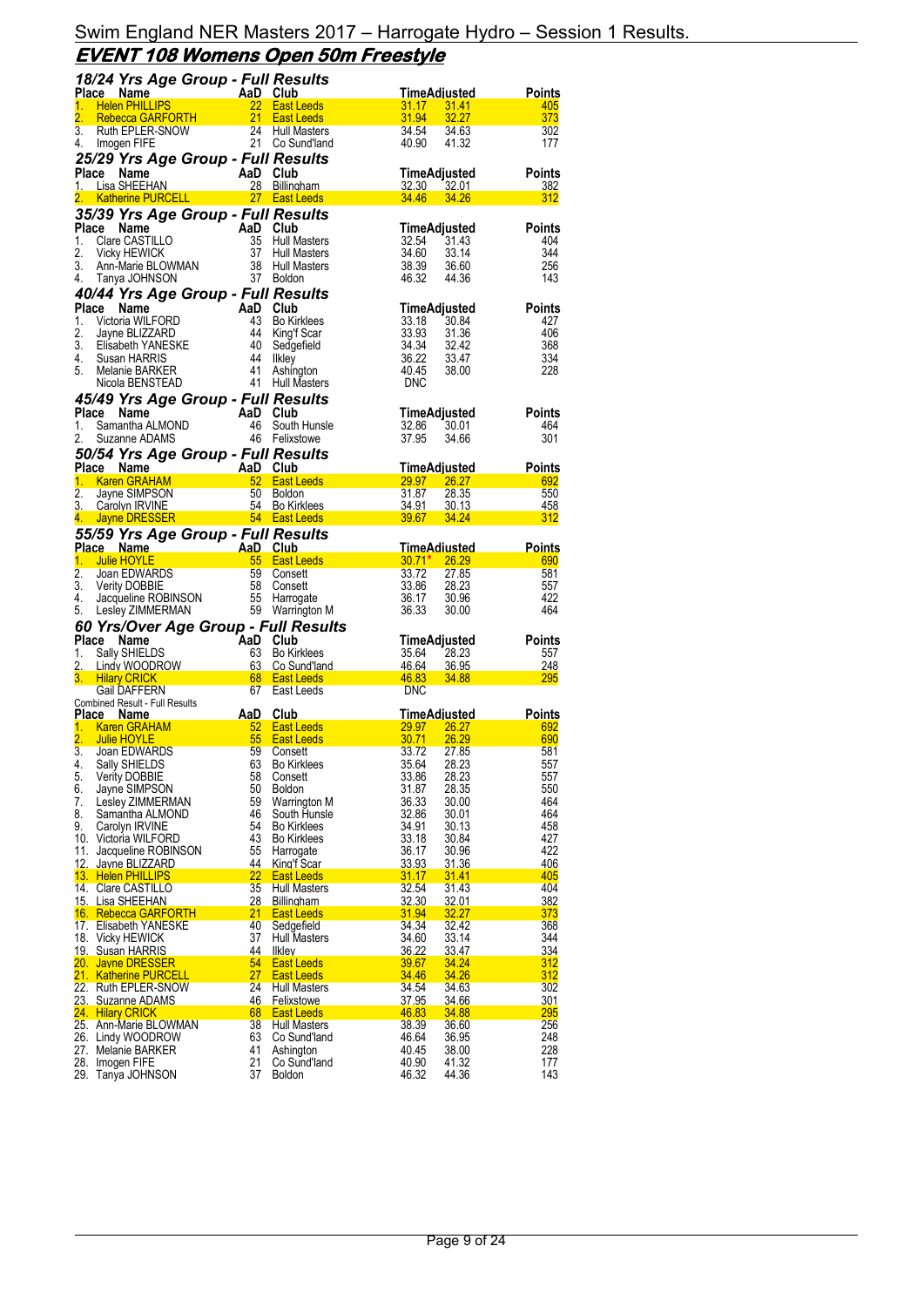## **EVENT 109 Mens/Womens Open 200m Breaststroke**

|              | <b>MENS 25/29 Yrs Age Group - Full Results</b>     |                                                                  |                                    |                      |                |                    |                    |
|--------------|----------------------------------------------------|------------------------------------------------------------------|------------------------------------|----------------------|----------------|--------------------|--------------------|
|              | Place Name                                         | AaD Club                                                         | <u>TimeAdjusted</u>                | <b>Points</b>        | 50             | 100                | 150                |
|              | <b>James WARREN</b><br><b>Richard JAGGER</b>       | 27 East Leeds<br>28 East Leeds                                   | 2:39.29 2:38.36<br>2.42.46 2.41.02 | 440<br>418           | 35.92<br>37.52 | 1:16.50<br>1:19.46 | 1:57.80<br>2:00.99 |
|              |                                                    |                                                                  |                                    |                      |                |                    |                    |
|              | <b>MENS 35/39 Yrs Age Group - Full Results</b>     |                                                                  |                                    |                      |                |                    |                    |
| Place<br>1.  | Name<br>Sam SEDDON                                 | AaD Club<br>36 Adwick                                            | TimeAdjusted<br>2:36.00 2:30.06    | <b>Points</b>        | 50<br>35.66    | 100<br>1:14.96     | 150<br>1:56.01     |
| 2.           | Sam SEDDON<br>Richard DERDOWSKI<br>Stewart WORTHY  | 36 Bo Kirklees                                                   | 2:37.45 2:31.45                    | 517<br>503           | 33.64          | 1:13.11            | 1:55.25            |
| 3.           | <b>Stewart WORTHY</b>                              | 39 Bo Kirklees                                                   | 2:43.75 2:35.37                    | 466                  | 36.39          | 1:18.07            | 2:01.19            |
| 4.           | <b>Struan MCNEIL</b>                               | 39 Chapeltown                                                    | 2:57.76 2:48.66                    | 364                  | 39.16          | 1:24.56            | 2:11.44            |
| 5.           | James BARWICK                                      | 35 East Leeds                                                    | $3.03.95*2.57.70$                  | 311                  | 40.02          | 1:27.35            | 2:16.48            |
|              | <b>MENS 40/44 Yrs Age Group - Full Results</b>     |                                                                  |                                    |                      |                |                    |                    |
|              | Place Name                                         | AaD Club                                                         | <b>TimeAdjusted</b>                | <b>Points</b>        | 50             | 100                | 150                |
| 1.           | Damien HALL                                        | 41 Tynemouth                                                     | 2:54.54 2:43.96                    | 396                  | 37.25          | 1:20.61            | 2:06.66            |
|              | <b>MENS 45/49 Yrs Age Group - Full Results</b>     |                                                                  |                                    |                      |                |                    |                    |
|              | Place Name                                         | AaD Club                                                         | TimeAdjusted                       | <b>Points</b>        | 50             | 100                | 150                |
| 1.           | Alan WEDDELL                                       | 45 Ashington                                                     | 3:09.92 2:54.49                    | 329                  | 43.75          | 1:30.58            | 2:19.89            |
|              | <b>MENS 55/59 Yrs Age Group - Full Results</b>     |                                                                  |                                    |                      |                |                    |                    |
|              | Place Name                                         | AaD Club                                                         | TimeAdjusted                       | <b>Points</b>        | 50             | 100                | 150                |
| 1.           | Mark JONES                                         | 57 Warrington M                                                  | 3:09.29 2:39.25                    | 433                  | 43.08          | 1:31.18            | 2:20.60            |
|              | <b>MENS 60 Yrs/Over Age Group - Full Results</b>   |                                                                  |                                    |                      |                |                    |                    |
| Place        | Name                                               | AaD Club                                                         | TimeAdjusted                       | <b>Points</b>        | 50             | 100                | 150                |
| 1.           | Graham PADGETT                                     | 70 Warrington M                                                  | 3:27.93 2:30.50                    | 513                  | 46.22          | 1:38.56            | 2:33.19            |
| 2.           | Norman STEPHENSON<br>Bill MOOPE                    | 73 Co Sund'land                                                  | 3:52.45 2:40.39                    | 423                  | 51.01          | 1:51.99            | 2:54.82            |
|              | <b>Bill MOORE</b>                                  | <b>1999 - Same Software School</b> September 2014                | 4.11.92 2:30.49                    | 513                  | 55.85          | 2:00.60            | 3:06.81            |
|              | MENS Combined Result - Full Results                |                                                                  |                                    |                      |                |                    |                    |
|              | Place Name                                         | AaD Club                                                         | <b>TimeAdjusted</b>                | <b>Points</b>        | 50             | 100                | 150                |
| 1.           | Sam SEDDON                                         | 36 Adwick                                                        | 2:36.00 2:30.06                    | 517                  | 35.66          | 1:14.96            | 1:56.01            |
| 3.           | <b>Bill MOORE</b>                                  | and the East Leeds<br>ETT 70 Warrington M<br>MSKI 36 Bo Kirklees | 4.11.92 2:30.49                    | 513                  | 55.85          | 2:00.60            | 3:06.81            |
| 4.           | Graham PADGETT<br>Richard DERDOWSKI                |                                                                  | 3:27.93 2:30.50<br>2:37.45 2:31.45 | 513<br>503           | 46.22<br>33.64 | 1:38.56<br>1:13.11 | 2:33.19<br>1:55.25 |
| 5.           | <b>Stewart WORTHY</b>                              | 39 Bo Kirklees                                                   | 2:43.75 2:35.37                    | 466                  | 36.39          | <u>1:18.07</u>     | <u>2:01.19</u>     |
| 6.           | <b>James WARREN</b>                                | <b>East Leeds</b>                                                | 2:39.29 2:38.36                    | 440                  | 35.92          | 1:16.50            | 1:57.80            |
| 7.           | Mark JONES                                         | 57 Warrington M                                                  | 3:09.29 2:39.25                    | 433                  | 43.08          | 1:31.18            | 2:20.60            |
| 8.           | Norman STEPHENSON                                  | 73 Co Sund'land                                                  | 3:52.45 2:40.39                    | 423                  | 51.01          | 1:51.99            | 2:54.82            |
| 9.           | <b>Richard JAGGER</b>                              | <b>Example 28 East Leeds Contract 28 East Leeds</b>              | 2.42.46 2.41.02                    | 418                  | 37.52          | 1:19.46            | 2:00.99            |
|              | 10. Damien HALL                                    | 41 Tynemouth                                                     | 2:54.54 2:43.96                    | 396                  | 37.25          | 1:20.61            | 2:06.66            |
|              | 11. Struan MCNEIL                                  | 39 Chapeltown                                                    | 2:57.76 2:48.66                    | 364                  | 39.16          | 1:24.56            | 2:11.44            |
|              | 12. Alan WEDDELL<br>13. James BARWICK              | 45 Ashington<br>35 East Leeds                                    | 3:09.92 2:54.49<br>3:03.95 2:57.70 | 329<br>311           | 43.75<br>40.02 | 1:30.58<br>1:27.35 | 2:19.89<br>2:16.48 |
|              |                                                    |                                                                  |                                    |                      |                |                    |                    |
|              | <b>WOMENS 25/29 Yrs Age Group - Full Results</b>   |                                                                  |                                    |                      |                |                    |                    |
|              | Place Name                                         | AaD Club                                                         | TimeAdjusted<br>3:09.72 3:07.42    | <b>Points</b><br>370 | 50<br>42.70    | 100<br>1:30.25     | 150<br>2:19.57     |
| 1.           | Hannah SPRADBERY                                   | 29 South Hunsle                                                  |                                    |                      |                |                    |                    |
|              | <b>WOMENS 30/34 Yrs Age Group - Full Results</b>   |                                                                  |                                    |                      |                |                    |                    |
|              | Place Name                                         | AaD Club                                                         | TimeAdjusted                       | <b>Points</b>        | 50             | 100                | 150                |
| 1.           | Sarah HEAPS                                        | 33 Newcastle                                                     | 3:02.13 2:57.36                    | 436                  | 40.65          | 1:26.23            | 2:14.16            |
|              | <b>WOMENS 35/39 Yrs Age Group - Full Results</b>   |                                                                  |                                    |                      |                |                    |                    |
|              | Place Name                                         | AaD Club                                                         | TimeAdjusted                       | Points               | 50             | 100                | 150                |
|              | Rachel WHITWELL                                    | 37 Bo Kirklees                                                   | 2:53.83 2:46.47                    | 528                  | 40.38          | 1:24.79            | 2:09.60            |
|              | <b>WOMENS 60 Yrs/Over Age Group - Full Results</b> |                                                                  |                                    |                      |                |                    |                    |
|              | Place Name                                         | AaD Club                                                         | TimeAdjusted                       | <b>Points</b>        | 50             | 100                | 150                |
|              | Gail DAFFERN                                       | 67 East Leeds                                                    | <b>DNC</b>                         |                      |                |                    |                    |
| <b>Place</b> | WOMENS Combined Result - Full Results              | AaD Club                                                         | TimeAdjusted                       | <b>Points</b>        | 50             | 100                | 150                |
| 1.           | Name<br>Rachel WHITWELL                            | 37 Bo Kirklees                                                   | 2:53.83 2:46.47                    | 528                  | 40.38          | 1:24.79            | 2:09.60            |
| 2.           | Sarah HEAPS                                        | 33 Newcastle                                                     | 3:02.13 2:57.36                    | 436                  | 40.65          | 1:26.23            | 2:14.16            |
| 3.           | Hannah SPRADBERY                                   | 29 South Hunsle                                                  | 3:09.72 3:07.42                    | 370                  | 42.70          | 1:30.25            | 2:19.57            |
|              |                                                    |                                                                  |                                    |                      |                |                    |                    |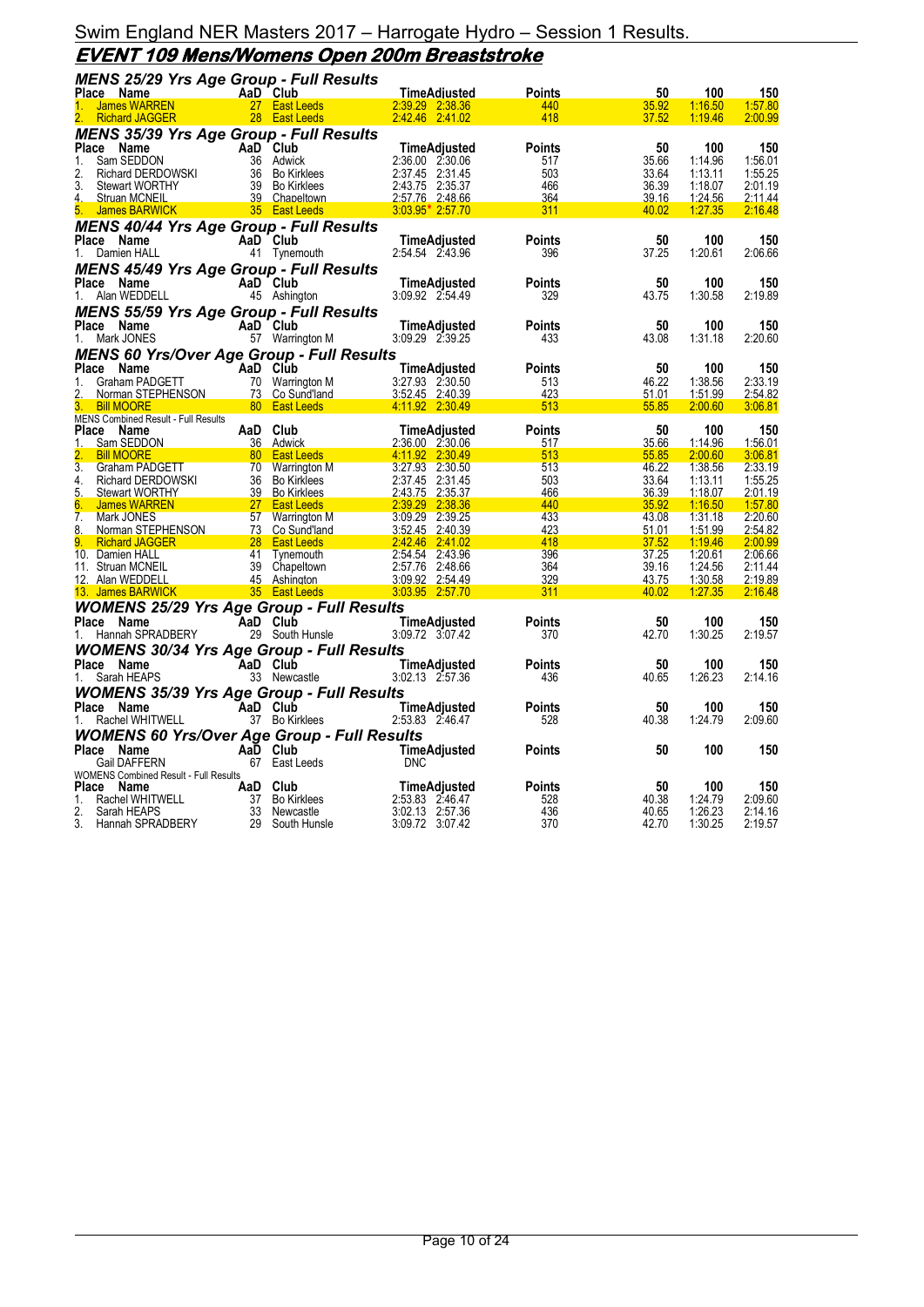|                  | 18/24 Yrs Age Group - Full Results                 |                 |                    |                                 |               |             |
|------------------|----------------------------------------------------|-----------------|--------------------|---------------------------------|---------------|-------------|
|                  | Place Name                                         |                 | AaD Club           | <b>TimeAdjusted</b>             | <b>Points</b> | 50          |
| 1.               | <b>Ben TAYLOR-WALSH</b>                            |                 | 19 East Leeds      | 1.01.64 1.02.54                 | 478           | 28.82       |
| 2.               | <b>Thomas BARTRAM</b>                              |                 | 23 York City       | 1:12.90  1:13.29                | 297           | 35.07       |
| 3.               | <b>Richard AYRE</b>                                |                 | 24 East Leeds      | 1:13.66 1:13.86                 | 290           | 35.60       |
|                  | 25/29 Yrs Age Group - Full Results                 |                 |                    |                                 |               |             |
| <b>Place</b>     | <b>Name</b>                                        |                 | AaD Club           | <b>TimeAdjusted</b>             | <b>Points</b> | 50          |
| 1.               | <b>Brendan WATSON</b>                              |                 | 27 Co Bradford     | 1:04.84 1:04.46                 | 437           | 31.16       |
| 2.               | <b>Richard JAGGER</b>                              | 28              | <b>East Leeds</b>  | 1:05.91 1:05.32                 | 420           | 31.85       |
| 3.               | James WARREN                                       | 27              | <b>East Leeds</b>  |                                 | 331           | 34.67       |
| 4.               | Christopher HEAPS                                  | 29              | Newcastle          | 1:11.57 1:10.70                 | 331           | 35.09       |
| 5.               | Paul LOVE                                          |                 | 29 Darlington M    | 1:11.59 1:10.72                 | 331           | 34.71       |
|                  |                                                    |                 |                    |                                 |               |             |
|                  | 35/39 Yrs Age Group - Full Results<br>Place Name   |                 | AaD Club           | <b>TimeAdjusted</b>             | <b>Points</b> | 50          |
|                  |                                                    |                 |                    |                                 | 304           | 35.64       |
| 1.               | <b>James BARWICK</b>                               |                 | 35 East Leeds      |                                 |               |             |
|                  | 40/44 Yrs Age Group - Full Results                 |                 |                    |                                 |               |             |
| Place            | <b>Name</b>                                        |                 | AaD Club           | <b>TimeAdjusted</b>             | <b>Points</b> | 50          |
| 1.               | Robert DICKINSON                                   | 43              | Consett            | 1:10.84 1:05.83                 | 410           | 35.08       |
| 2.               | Jon BLACKBURN                                      |                 | 42 Stockton        | 1:16.84<br>1:11.80              | 316           | 37.64       |
| 3.               | Martin TEMPLE                                      |                 | 40 Bo Kirklees     | 1:17.88 1:13.53                 | 294           | 38.07       |
|                  | 45/49 Yrs Age Group - Full Results                 |                 |                    |                                 |               |             |
| Place            | Name                                               |                 | AaD Club           | <b>TimeAdjusted</b>             | <b>Points</b> | 50          |
| 1.               | Jonathan DEAN                                      |                 | 46 Co Sund'land    |                                 | 312           | 37.43       |
|                  | 55/59 Yrs Age Group - Full Results                 |                 |                    |                                 |               |             |
|                  | Place Name                                         |                 | AaD Club           | <b>TimeAdiusted</b>             | <b>Points</b> | 50          |
| 1.               | <b>Julian HARFORTH</b>                             | 55              | <b>East Leeds</b>  | $1:14.76*1.03.99$               | 446           | 35.91       |
| $\overline{2}$ . | Mark JONES                                         | 57              | Warrington M       | 1:24.07 1:10.73                 | 330           | 41.57       |
| 3.               | Gordon DICKINSON                                   |                 | 58 Ashington       | 1:34.37 1:18.67                 | 240           | 46.57       |
|                  |                                                    |                 |                    |                                 |               |             |
|                  | 60 Yrs/Over Age Group - Full Results<br>Place Name |                 | AaD Club           |                                 | <b>Points</b> |             |
| $1_{-}$          | <b>Bill MOORE</b>                                  |                 | 80 East Leeds      | TimeAdjusted<br>1:56.58 1:09.64 | 346           | 50<br>56.64 |
|                  | Graeme SHUTT                                       | 68              | Co Sund'land       | DQ                              |               |             |
|                  | Combined Result - Full Results                     |                 |                    |                                 |               |             |
| <b>Place</b>     | Name                                               | AaD             | Club               | <b>TimeAdjusted</b>             | <b>Points</b> | 50          |
| 1.               | <b>Ben TAYLOR-WALSH</b>                            |                 | 19 East Leeds      | 1:01.64 1:02.54                 | 478           | 28.82       |
| $\overline{2}$ . | <b>Julian HARFORTH</b>                             |                 | 55 East Leeds      | 1:14.76 1:03.99                 | 446           | 35.91       |
| 3.               | Brendan WATSON                                     |                 | 27 Co Bradford     | 1:04.84 1:04.46                 | 437           | 31.16       |
| 4.               | <b>Richard JAGGER</b>                              |                 | 28 East Leeds      | 1:05.91 1:05.32                 | 420           | 31.85       |
| 5.               | <b>Robert DICKINSON</b>                            |                 | 43 Consett         | 1:10.84 1:05.83                 | 410           | 35.08       |
| 6.               | <b>Bill MOORE</b>                                  |                 | 80 East Leeds      | 1:56.58 1:09.64                 | 346           | 56.64       |
| 7.               | <b>Christopher HEAPS</b>                           |                 | 29 Newcastle       | 1:11.57 1:10.70                 | 331           | 35.09       |
| 8.               | <b>James WARREN</b>                                | 27 <sub>2</sub> | <b>East Leeds</b>  |                                 | 331           | 34.67       |
| 9.               | Paul LOVE                                          | 29              | Darlington M       | 1:11.59 1:10.72                 | 331           | 34.71       |
|                  | 10. Mark JONES                                     | 57              | Warrington M       | 1:24.07 1:10.73                 | 330           | 41.57       |
| 11.              | Jon BLACKBURN                                      | 42              | Stockton           | 1:16.84<br>1:11.80              | 316           | 37.64       |
| 12.              | Jonathan DEAN                                      |                 | 46 Co Sund'land    | 1:18.97 1:12.12                 | 312           | 37.43       |
| 13.              | <b>James BARWICK</b>                               | 35 <sup>2</sup> | <b>East Leeds</b>  | $1:15.27$ 1:12.71               | 304           | 35.64       |
|                  | 14. Thomas BARTRAM                                 | 23              | <b>York City</b>   | 1:12.90<br>1:13.29              | 297           | 35.07       |
|                  | 15. Martin TEMPLE                                  | 40              | <b>Bo Kirklees</b> | 1:17.88<br>1:13.53              | 294           | 38.07       |
|                  | 16. Richard AYRE                                   | 24              | <b>East Leeds</b>  | 1:13.66<br>1:13.86              | 290           | 35.60       |
|                  | 17. Gordon DICKINSON                               | 58              | Ashington          | 1:34.37 1:18.67                 | 240           | 46.57       |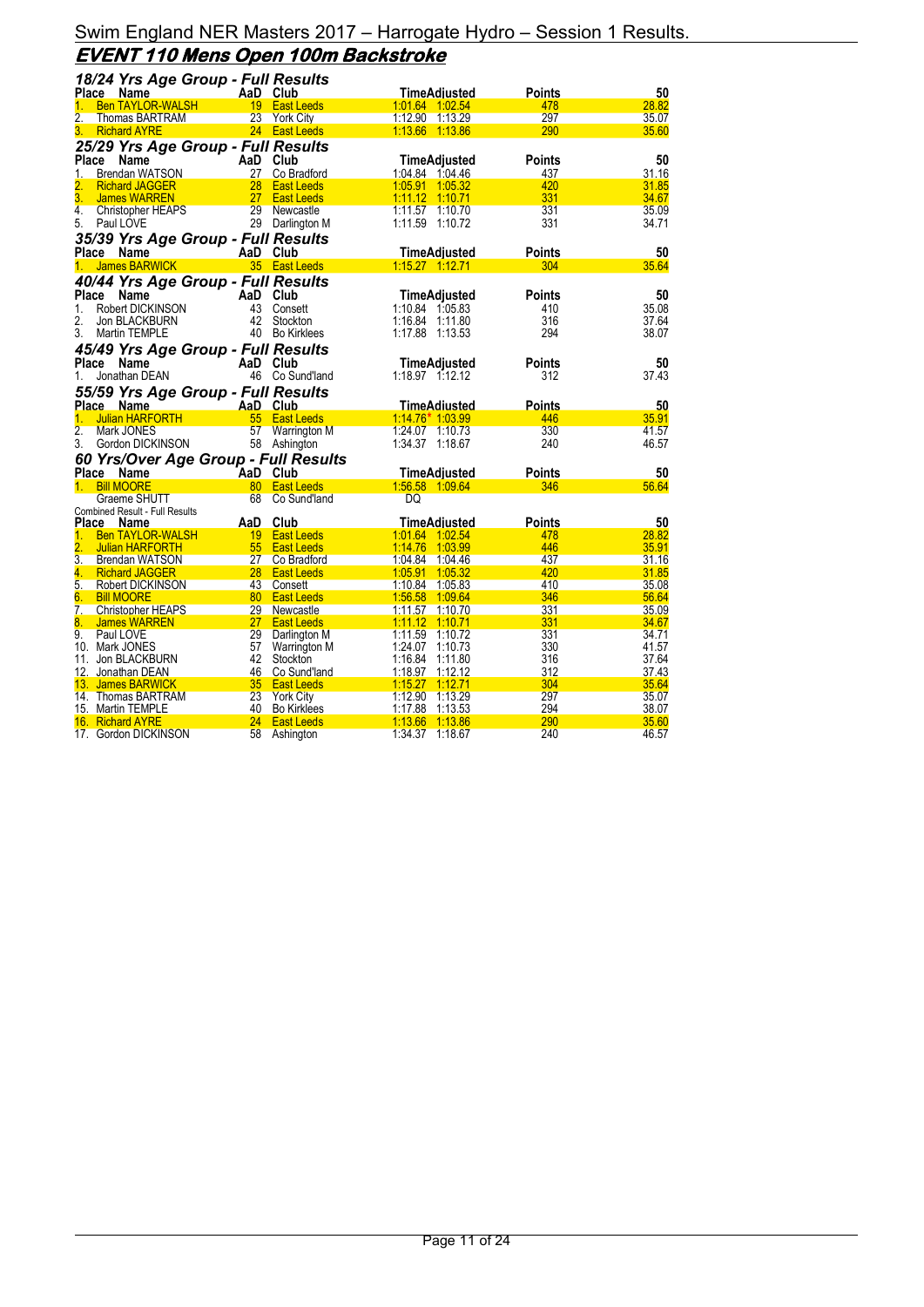## **EVENT 111 Womens Open 100m Backstroke**

| 25/29 Yrs Age Group - Full Results         |                           |                             |                                         |               |                |
|--------------------------------------------|---------------------------|-----------------------------|-----------------------------------------|---------------|----------------|
| <b>Example 2</b> AaD Club<br>Place Name    |                           |                             | TimeAdjusted                            | Points        | 50             |
| Megan OLDCORN<br>1.                        |                           | 25 King'f Scar              | 1:18.88 1:18.88                         | 339           | 37.62          |
| 35/39 Yrs Age Group - Full Results         |                           |                             |                                         |               |                |
| Name<br><b>Example 2</b> AaD Club<br>Place |                           |                             | TimeAdjusted                            | Points        | 50             |
| Clare CASTILLO<br>$1 \quad$                | 35                        | <b>Hull Masters</b>         | 1:26.19 1:23.26                         | 288           | 42.76          |
| Ann-Marie BLOWMAN                          | 38                        | <b>Hull Masters</b>         | <b>DNC</b>                              |               |                |
| 40/44 Yrs Age Group - Full Results         |                           |                             |                                         |               |                |
| Place Name                                 | AaD Club                  |                             | TimeAdjusted                            | Points        | 50             |
| Victoria WILFORD                           |                           | 43 Bo Kirklees              | 1:21.91 1:16.12                         | 377           | 40.29          |
| 45/49 Yrs Age Group - Full Results         |                           |                             |                                         |               |                |
| Place Name                                 | <b>Example 2</b> AaD Club |                             | TimeAdjusted                            | Points        | 50             |
| Suzanne ADAMS                              | 46                        | Felixstowe                  | 1:45.42 1:36.27                         | 186           | 51.24          |
| 50/54 Yrs Age Group - Full Results         |                           |                             |                                         |               |                |
| Place Name                                 |                           | AaD Club                    | TimeAdjusted                            | Points        | 50             |
| Jayne SIMPSON<br>1.                        | 50                        | Boldon                      | 1:22.87 1:13.71                         | 416           | 39.83          |
| 55/59 Yrs Age Group - Full Results         |                           |                             |                                         |               |                |
| Place Name                                 |                           | AaD Club                    | TimeAdjusted                            | Points        | 50             |
| <b>Julie HOYLE</b>                         |                           | 55 East Leeds               | 1:13.28 1:02.73                         | 675           | 35.32          |
| <b>Combined Result - Full Results</b>      |                           |                             |                                         |               |                |
| <b>Place</b><br>Name                       | AaD                       | Club                        | TimeAdjusted                            | <b>Points</b> | 50             |
| <b>Julie HOYLE</b><br>2.                   | 55                        | <b>East Leeds</b><br>Boldon | 1:13.28<br>1.0273<br>1:22.87<br>1:13.71 | 675<br>416    | 35.32<br>39.83 |
| Jayne SIMPSON<br>3.<br>Victoria WILFORD    | 50<br>43                  | <b>Bo Kirklees</b>          | 1:21.91<br>1:16.12                      | 377           | 40.29          |
| Megan OLDCORN<br>4.                        | 25                        | King'f Scar                 | 1:18.88<br>1:18.88                      | 339           | 37.62          |
| 5.<br>Clare CASTILLO                       | 35                        | <b>Hull Masters</b>         | 1:26.19<br>1:23.26                      | 288           | 42.76          |
| 6.<br>Suzanne ADAMS                        | 46                        | Felixstowe                  | 1:45.42<br>1:36.27                      | 186           | 51.24          |

# **EVENT 112 Mens/Womens Open 200m Medley Team**

|                  | 072+ Yrs Age Group - Full Results     |        |                    |                 |              |               |       |         |         |
|------------------|---------------------------------------|--------|--------------------|-----------------|--------------|---------------|-------|---------|---------|
| Place            | Name                                  |        | A.G Club           |                 | TimeAdiusted | <b>Points</b> | 50    | 100     | 150     |
|                  | East Leeds SC                         | $072+$ | <b>East Leeds</b>  | 2:01.99 2:04.68 |              |               | 28.72 | 58.48   | 1:31.16 |
|                  | 2. Stocksbridge Pentaqua 072+         |        | Stocksbridge       | 2:07.12 2:09.92 |              |               | 30.57 | 1:07.61 | 1:40.31 |
|                  | 120+ Yrs Age Group - Full Results     |        |                    |                 |              |               |       |         |         |
| Place            | Name                                  |        | A.G Club           |                 | TimeAdjusted | <b>Points</b> | 50    | 100     | 150     |
|                  | 1. Borough of Kirklees SC             | $120+$ | Bo Kirklees        | 2:08.71 2:11.10 |              |               | 32.51 | 1:05.00 | 1:41.52 |
|                  | 200+ Yrs Age Group - Full Results     |        |                    |                 |              |               |       |         |         |
| Place            | Name                                  | A.G    | Club               |                 | TimeAdiusted | <b>Points</b> | 50    | 100     | 150     |
|                  | 1. East Leeds SC                      | $200+$ | <b>East Leeds</b>  | 2:12.75 2:15.21 |              |               | 35.77 | 1:15.05 | 1:37.75 |
|                  | 2. City of Sunderland ASC             | $200+$ | Co Sund'land       | 3:04.24 3:07.66 |              |               | 36.50 | 1:33.88 | 2:19.94 |
|                  | <b>Combined Result - Full Results</b> |        |                    |                 |              |               |       |         |         |
| Place Name       |                                       | A.G    | Club               |                 | TimeAdiusted | <b>Points</b> | 50    | 100     | 150     |
| 1.               | East Leeds SC                         | $072+$ | <b>East Leeds</b>  | 2:01.99 2:04.68 |              |               | 28.72 | 58.48   | 1:31.16 |
| 2.               | Stocksbridge Pentaqua                 | $072+$ | Stocksbridge       | 2:07.12 2:09.92 |              |               | 30.57 | 1:07.61 | 1:40.31 |
| 3 <sub>1</sub>   | Borough of Kirklees SC                | $120+$ | <b>Bo Kirklees</b> | 2:08.71         | 2:11.10      |               | 32.51 | 1:05.00 | 1:41.52 |
| $\overline{4}$ . | <b>East Leeds SC</b>                  | $200+$ | <b>East Leeds</b>  | 2:12.75         | 2:15.21      |               | 35.77 | 1:15.05 | 1:37.75 |
| 5.               | City of Sunderland ASC                | $200+$ | Co Sund'land       | 3:04.24         | 3:07.66      |               | 36.50 | 1:33.88 | 2:19.94 |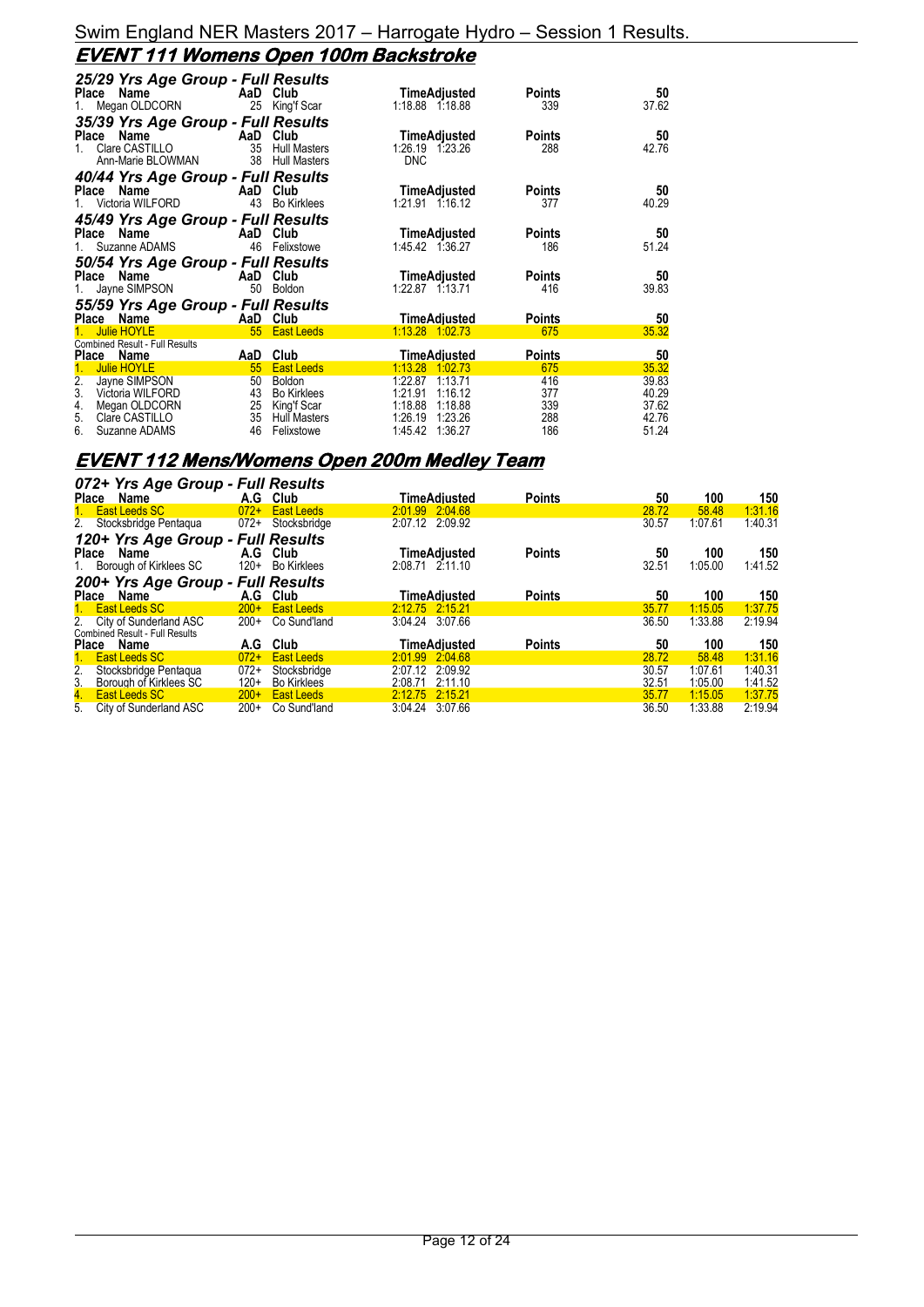# **EVENT 201 Mens/Womens Open 400m Freestyle**

|             |                                                         |           |                           |                 | <b>MENS 18/24 Yrs Age Group - Full Results</b>             |                                           |                      |              |                                                     |              |
|-------------|---------------------------------------------------------|-----------|---------------------------|-----------------|------------------------------------------------------------|-------------------------------------------|----------------------|--------------|-----------------------------------------------------|--------------|
|             | Place Name<br>1. Ben TAYLOR-WALSH                       |           | <b>Example 2</b> AaD Club |                 | 19 East Leeds                                              | <u>TimeAdiusted</u><br>4 15 00* 4 18 72   | <b>Points</b><br>552 |              |                                                     |              |
|             |                                                         | 50m 26.39 |                           |                 | 100m 56.79 150m 1:29.66                                    | 200m 2:02.79                              |                      |              | 250m 2:35.66 300m 3:08.83 350m 3:42.49 400m 4:15.00 |              |
|             | Mika BROWN                                              |           |                           |                 | 23 East Leeds                                              | <b>DNC</b>                                |                      |              |                                                     |              |
|             | Place Name                                              |           |                           |                 | <b>MENS 25/29 Yrs Age Group - Full Results</b><br>AaD Club | TimeAdjusted                              | <b>Points</b>        |              |                                                     |              |
| 1.          | William JOLLY                                           |           |                           |                 | 26 Newcastle                                               | 4:17.70 4:16.97                           | 563                  |              |                                                     |              |
|             | 50m 29.52<br><b>Richard JAGGER</b>                      |           | 100m 1:01.99              |                 | 150m 1:34.69<br>28 East Leeds                              | 200m 2:07.35<br>4:19.57 4:17.26           | 250m 2:40.35<br>561  | 300m 3:13.49 | 350m 3:46.42                                        | 400m 4:17.70 |
|             | 50m 29.64<br>3. James WARREN                            |           | 100m 1:02.61              |                 | 150m 1:35.82<br>27 East Leeds                              | 200m 2:09.25<br>4:29.99 4:28.42           | 250m 2:42.39<br>494  | 300m 3:16.21 | 350m 3:49.64                                        | 400m 4:19.57 |
|             | 50m 29.90                                               |           |                           |                 | 100m 1:03.72   150m 1:38.25                                | 200m 2:13.09                              | 250m 2:47.89         | 300m 3:22.59 | 350m 3:56.55                                        | 400m 4:29.99 |
|             |                                                         |           |                           |                 | <b>MENS 30/34 Yrs Age Group - Full Results</b>             |                                           |                      |              |                                                     |              |
| 1.          | Place Name<br>Omar HUSSAIN                              |           |                           |                 | AaD Club<br>31 Co Bradford                                 | <b>TimeAdjusted</b><br>4:40.38 4:35.08    | <b>Points</b><br>459 |              |                                                     |              |
|             | 50m 30.10                                               |           | 100m 1:04.28              |                 | 150m 1:39.52                                               | 200m 2:15.77                              | 250m 2:52.23         | 300m 3:28.34 | 350m 4:04.97                                        | 400m 4:40.38 |
| 2.          | Simon JENSON<br>50m 32.39                               |           | 100m 1:09.02              |                 | 30 Hull Masters<br>150m 1:47.08                            | 5:01.41 4:56.76<br>200m 2:25.64           | 365<br>250m 3:04.69  | 300m 3:44.05 | 350m 4:23.71                                        | 400m 5:01.41 |
| 3.          | Graham KENNEDY                                          |           |                           |                 | 33 Boldon                                                  | 5:12.93 5:04.74                           | 337                  |              |                                                     |              |
| 4.          | 50m 30.78<br>Andrew ELWICK                              |           | 100m 1:05.70              |                 | 150m 1:43.55<br>32 Newcastle                               | 200m 2:23.67<br>5:38.69 5:31.08           | 250m 3:05.24<br>263  | 300m 3:47.57 | 350m 4:30.43                                        | 400m 5:12.93 |
|             | 50m 38.74                                               |           | 100m 1:20.77              |                 | 150m 2:03.85                                               | 200m 2:47.22                              | 250m 3:30.19         | 300m 4:13.97 | 350m 4:57.14                                        | 400m 5:38.69 |
|             | Place Name                                              |           | AaD Club                  |                 | <b>MENS 35/39 Yrs Age Group - Full Results</b>             | TimeAdjusted                              | <b>Points</b>        |              |                                                     |              |
|             | 1. Struan MCNEIL                                        |           |                           |                 | 39 Chapeltown                                              | 4:58.88 4:43.58                           | 419                  |              |                                                     |              |
|             |                                                         | 50m 32.74 | 100m 1:09.30              |                 | 150m 1:49.02<br>MENS 40/44 Yrs Age Group - Full Results    | 200m 2:28.92                              | 250m 3:07.66         | 300m 3:44.87 | 350m 4:21.97                                        | 400m 4:58.88 |
|             | Place Name                                              |           |                           |                 | AaD Club                                                   | TimeAdjusted                              | <b>Points</b>        |              |                                                     |              |
|             | Robert DICKINSON                                        |           |                           |                 | 43 Consett                                                 | <b>DNC</b>                                |                      |              |                                                     |              |
|             | Place Name                                              |           |                           |                 | <b>MENS 50/54 Yrs Age Group - Full Results</b><br>AaD Club | <b>TimeAdjusted</b>                       | <b>Points</b>        |              |                                                     |              |
|             | 1. John DAY                                             |           |                           |                 | 52 Darlington                                              | 4:29.86 3:56.56                           | 722                  |              |                                                     |              |
|             | 50m 31.27<br>2. Andrew CARR                             |           | 100m 1:04.52              |                 | 150m 1:38.75<br>51 East Leeds                              | 200m 2:12.63<br>4:46.34 4:12.88           | 250m 2:47.15<br>591  | 300m 3:21.71 | 350m 3:56.19                                        | 400m 4:29.86 |
|             | $50m$ $32.60$                                           |           |                           |                 | 100m 1:07.28   150m 1:43.69                                | 200m 2:20.31                              | 250m 2:56.89         | 300m 3:33.63 | 350m 4:10.66                                        | 400m 4:46.34 |
|             |                                                         |           |                           |                 | <b>MENS 55/59 Yrs Age Group - Full Results</b>             |                                           |                      |              |                                                     |              |
|             | Place Name<br>Nicholas PARKES                           |           |                           |                 | AaD Club<br>56 East Leeds                                  | <u>TimeAdiusted</u><br>$4:48.30*$ 4.04.69 | <b>Points</b><br>652 |              |                                                     |              |
|             | 50m 32.89                                               |           | 100m 1:08.85              |                 | 150m 1:45.56                                               | 200m 2:22.67                              | 250m 2:59.19         | 300m 3:35.99 | $350m$ 4:12.61                                      | 400m 4:48.30 |
|             | 2. Mark JONES<br>50m 35.13                              |           | 100m 1:13.08              |                 | 57 Warrington M<br>150m 1:51.83                            | 5:08.71 4:19.71<br>200m 2:31.13           | 545<br>250m 3:10.42  | 300m 3:49.99 | 350m 4:29.81                                        | 400m 5:08.71 |
|             | 3. Guy FAWKES                                           |           |                           |                 | 58 Billingham                                              | 5:31.61 4:36.44                           | 452                  |              |                                                     |              |
|             | 50m 37.42<br>lan LONGSTER                               |           | 100m 1:18.20              |                 | 150m 2:00.09<br>59 Billingham                              | 200m 2:42.68<br><b>DNC</b>                | 250m 3:25.00         | 300m 4:07.37 | 350m 4:49.80                                        | 400m 5:31.61 |
|             |                                                         |           |                           |                 | <b>MENS 60 Yrs/Over Age Group - Full Results</b>           |                                           |                      |              |                                                     |              |
| 1.          | Place Name<br>Graham PADGETT                            |           |                           |                 | AaD Club<br>70 Warrington M                                | TimeAdjusted<br>5:32.64 4:00.77           | <b>Points</b><br>685 |              |                                                     |              |
|             | 50m 38.80                                               |           | 100m 1:20.69              |                 | 150m 2:02.93                                               | 200m 2:45.30                              | 250m 3:27.27         | 300m 4:09.61 | 350m 4:51.65                                        | 400m 5:32.64 |
| 2.          | Colin GERRARD<br>50m 39 13                              |           | $100m$ 1:22.50            |                 | 70 RichmondDale<br>$150m$ 2.07 18                          | 5:56.50 4:18.04<br>200m 2:52 43           | 556<br>250m 3:38.48  | 300m 4:24.80 | 350m 5:11.67                                        | 400m 5:56.50 |
|             | 3. Bill MOORE                                           |           |                           |                 | 80 East Leeds                                              | $7:22.61*$ 4.24.40<br>200m 3:44.59        | 517                  |              |                                                     |              |
|             | 50m 51.47<br><b>MENS Combined Result - Full Results</b> |           | $100m$ 1:48.54            |                 | $150m$ 2:47.47                                             |                                           | 250m 4:40.91         | 300m 5:37.40 | 350m 6:34.03                                        | 400m 7:22.61 |
| Place<br>1. | Name<br>John DAY                                        |           |                           |                 | AaD Club<br>52 Darlington                                  | TimeAdjusted<br>4:29.86 3:56.56           | Points<br>722        |              |                                                     |              |
|             | 50m 31.27                                               |           | 100m 1:04.52              |                 | 150m 1:38.75                                               | 200m 2:12.63                              | 250m 2:47.15         | 300m 3:21.71 | 350m 3:56.19                                        | 400m 4:29.86 |
| 2.          | Graham PADGETT<br>50m 38.80                             |           | 100m 1:20.69              |                 | 70 Warrington M<br>150m 2:02.93                            | 5:32.64 4:00.77<br>200m 2:45.30           | 685<br>250m 3:27.27  | 300m 4:09.61 | 350m 4:51.65                                        | 400m 5:32.64 |
| 3.          | Nicholas PARKES                                         |           |                           |                 | 56 East Leeds                                              | 4:48.30 4:04.69                           | 652                  |              |                                                     |              |
| 4.          | 50m 32.89<br><b>Andrew CARR</b>                         |           | 100m 1:08.85              | 51              | 150m 1:45.56<br><b>East Leeds</b>                          | 200m 2:22.67<br>4:46.34 4:12.88           | 250m 2:59.19<br>591  | 300m 3:35.99 | $350m$ 4:12.61                                      | 400m 4:48.30 |
| 5.          | $50m$ $32.60$<br>William JOLLY                          |           | 100m 1:07.28              | 26              | 150m 1:43.69                                               | 200m 2:20.31                              | 250m 2:56.89<br>563  | 300m 3:33.63 | 350m 4:10.66                                        | 400m 4:46.34 |
|             | 50m 29.52                                               |           | 100m 1:01.99              |                 | Newcastle<br>150m 1:34.69                                  | 200m 2:07.35                              | 250m 2:40.35         | 300m 3:13.49 | 350m 3:46.42                                        | 400m 4:17.70 |
| 6.          | <b>Richard JAGGER</b><br>50m 29.64                      |           | 100m 1:02.61              |                 | 28 East Leeds<br>150m 1:35.82                              | 4:19.57 4:17.26<br>200m 2:09.25           | 561<br>250m 2:42.39  | 300m 3:16.21 | 350m 3:49.64                                        | 400m 4:19.57 |
| 7.          | Colin GERRARD                                           |           |                           |                 | 70 RichmondDale                                            | 5:56.50 4:18.04                           | 556                  |              |                                                     |              |
| 8.          | 50m 39.13<br><b>Ben TAYLOR-WALSH</b>                    |           | 100m 1:22.50              |                 | <u>150m 2:07.18</u><br>19 East Leeds                       | 200m 2:52.43<br>4:15.00 4:18.72           | 250m 3:38.48<br>552  | 300m 4:24.80 | 350m 5:11.67                                        | 400m 5:56.50 |
|             | 50m 26.39                                               |           | 100m 56.79                |                 | 150m 1:29.66                                               | 200m 2:02.79                              | 250m 2:35.66         | 300m 3:08.83 | 350m 3:42.49                                        | 400m 4:15.00 |
| 9.          | Mark JONES<br>50m 35.13                                 |           | 100m 1:13.08              |                 | 57 Warrington M<br><u>150m 1:51.83</u>                     | 5:08.71 4:19.71<br>200m 2:31.13           | 545<br>250m 3:10.42  | 300m 3:49.99 | 350m 4:29.81                                        | 400m 5:08.71 |
|             | 10. Bill MOORE                                          |           |                           | 80 <sub>1</sub> | <b>East Leeds</b>                                          | 7:22.61 4:24.40                           | 517                  |              |                                                     |              |
| 11.         | 50m 51.47<br>James WARREN                               |           | 100m 1:48.54              |                 | 150m 2:47.47<br>27 East Leeds                              | 200m 3:44.59<br>4:29.99 4:28.42           | 250m 4:40.91<br>494  | 300m 5:37.40 | 350m 6:34.03                                        | 400m 7:22.61 |
|             | 50m 29.90<br>12. Omar HUSSAIN                           |           | 100m 1:03.72              |                 | 150m 1:38.25<br>31 Co Bradford                             | 200m 2:13.09<br>4:40.38 4:35.08           | 250m 2:47.89<br>459  | 300m 3:22.59 | 350m 3:56.55                                        | 400m 4:29.99 |
|             | 50m 30.10                                               |           | 100m 1:04.28              |                 | 150m 1:39.52                                               | 200m 2:15.77                              | 250m 2:52.23         | 300m 3:28.34 | 350m 4:04.97                                        | 400m 4:40.38 |
|             | 13. Guy FAWKES<br>50m 37.42                             |           | 100m 1:18.20              |                 | 58 Billingham<br>150m 2:00.09                              | 5:31.61 4:36.44<br>200m 2:42.68           | 452<br>250m 3:25.00  | 300m 4:07.37 | 350m 4:49.80                                        | 400m 5:31.61 |
|             | 14. Struan MCNEIL                                       |           |                           |                 | 39 Chapeltown                                              | 4:58.88 4:43.58                           | 419                  |              |                                                     |              |
|             | 50m 32.74<br>15. Simon JENSON                           |           | 100m 1:09.30              |                 | 150m 1:49.02<br>30 Hull Masters                            | 200m 2:28.92<br>5:01.41 4:56.76           | 250m 3:07.66<br>365  | 300m 3:44.87 | 350m 4:21.97                                        | 400m 4:58.88 |
|             | 50m 32.39                                               |           | 100m 1:09.02              |                 | 150m 1:47.08                                               | 200m 2:25.64                              | 250m 3:04.69         | 300m 3:44.05 | 350m 4:23.71                                        | 400m 5:01.41 |
|             | 16. Graham KENNEDY<br>50m 30.78                         |           | 100m 1:05.70              |                 | 33 Boldon<br>150m 1:43.55                                  | 5:12.93    5:04.74<br>200m 2:23.67        | 337<br>250m 3:05.24  | 300m 3:47.57 | 350m 4:30.43                                        | 400m 5:12.93 |
|             | 17. Andrew ELWICK<br>50m 38.74                          |           | 100m 1:20.77              |                 | 32 Newcastle<br>150m 2:03.85                               | 5:38.69 5:31.08<br>200m 2:47.22           | 263<br>250m 3:30.19  | 300m 4:13.97 | 350m 4:57.14                                        | 400m 5:38.69 |
|             |                                                         |           |                           |                 |                                                            |                                           |                      |              |                                                     |              |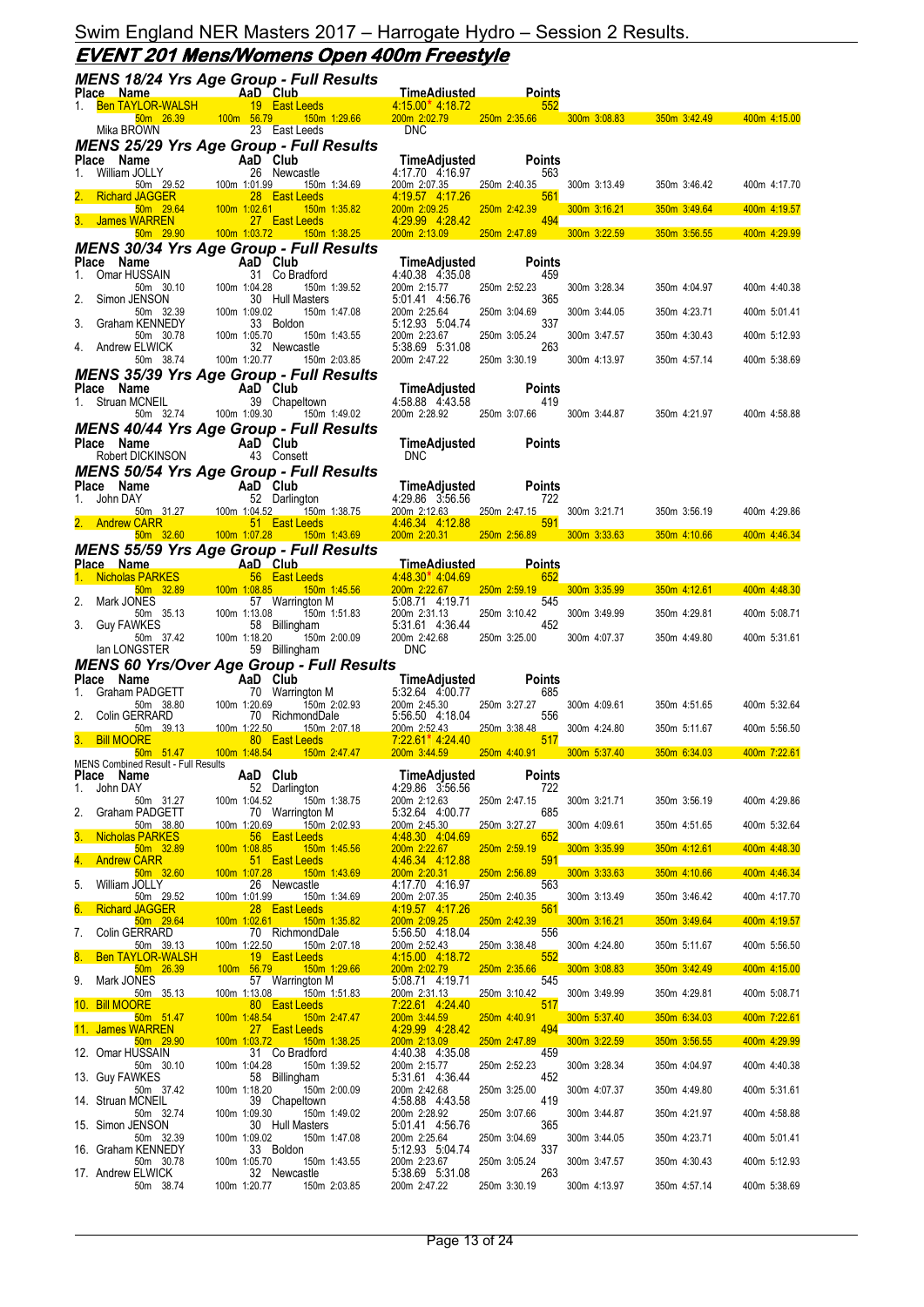|                                                                                                                                                                                                                                |                                                                                                                                                                                                                                                                                                                               | Swim England NER Masters 2017 – Harrogate Hydro – Session 2 Results. |              |              |              |
|--------------------------------------------------------------------------------------------------------------------------------------------------------------------------------------------------------------------------------|-------------------------------------------------------------------------------------------------------------------------------------------------------------------------------------------------------------------------------------------------------------------------------------------------------------------------------|----------------------------------------------------------------------|--------------|--------------|--------------|
| <b>WOMENS 18/24 Yrs Age Group - Full Results</b>                                                                                                                                                                               |                                                                                                                                                                                                                                                                                                                               |                                                                      |              |              |              |
|                                                                                                                                                                                                                                |                                                                                                                                                                                                                                                                                                                               |                                                                      |              |              |              |
|                                                                                                                                                                                                                                |                                                                                                                                                                                                                                                                                                                               |                                                                      |              |              |              |
|                                                                                                                                                                                                                                | Place Name<br>1. Imogen FIFE 21 Co Sund'land<br>50m 45.40 100m 1:34.12 150m 2:25.32 200m 3:17.05 250m 4:09.20 300m 5:01.28 350m 5:54.63 400m 6:46.23<br>Nicola FRASER 24 Stocksbridge DNC<br>250m 3:01.28 350m 5:54.63 400m 6:46.23                                                                                           |                                                                      |              |              |              |
| <b>WOMENS 25/29 Yrs Age Group - Full Results</b>                                                                                                                                                                               |                                                                                                                                                                                                                                                                                                                               |                                                                      |              |              |              |
|                                                                                                                                                                                                                                |                                                                                                                                                                                                                                                                                                                               |                                                                      |              |              |              |
|                                                                                                                                                                                                                                |                                                                                                                                                                                                                                                                                                                               |                                                                      |              |              |              |
|                                                                                                                                                                                                                                | Place Name<br>1. Katherine PURCELL 27 East Leeds 6:08.69 6:06.55<br>1. Katherine PURCELL 27 East Leeds 6:08.69 6:06.55 261<br>50m 40.95 100m 1:25.13 150m 2:10.79 200m 2:58.09 250m 3:46.00 300m 4:33.99 350m 5:22.64 400m 6:08.69                                                                                            |                                                                      |              |              |              |
| <b>WOMENS 30/34 Yrs Age Group - Full Results</b>                                                                                                                                                                               |                                                                                                                                                                                                                                                                                                                               |                                                                      |              |              |              |
|                                                                                                                                                                                                                                |                                                                                                                                                                                                                                                                                                                               |                                                                      |              |              |              |
|                                                                                                                                                                                                                                | Place Name AaD Club<br>1. Clare FEARNS 34 Co Sund'land 6:28.30 6:16.64 241<br>50m 41.85 100m 1:28.28 150m 2:17.23 200m 3:06.50 250m 3:56.23 300m 4:46.99                                                                                                                                                                      |                                                                      |              | 350m 5:37.63 | 400m 6:28.30 |
| <b>WOMENS 40/44 Yrs Age Group - Full Results</b>                                                                                                                                                                               |                                                                                                                                                                                                                                                                                                                               |                                                                      |              |              |              |
|                                                                                                                                                                                                                                | Place Name AaD Club<br>1. Elisabeth YANESKE 40 Sedgefield 5:14.77 4:57.19 491<br>50m 37.23 100m 1:16.64 150m 1:56.96 200m 2:37.25 250m 3:16.87 300m 3:56.56                                                                                                                                                                   |                                                                      |              |              |              |
|                                                                                                                                                                                                                                |                                                                                                                                                                                                                                                                                                                               |                                                                      |              |              |              |
|                                                                                                                                                                                                                                |                                                                                                                                                                                                                                                                                                                               |                                                                      |              | 350m 4:35.99 | 400m 5:14.77 |
| <b>WOMENS 45/49 Yrs Age Group - Full Results</b>                                                                                                                                                                               |                                                                                                                                                                                                                                                                                                                               |                                                                      |              |              |              |
|                                                                                                                                                                                                                                |                                                                                                                                                                                                                                                                                                                               |                                                                      |              |              |              |
|                                                                                                                                                                                                                                | Place Name<br>1. Suzanne ADAMS 46 Felixstowe 6:32.71 5:58.63 279<br>50m 42.44 100m 1:30.20 150m 2:19.69 200m 3:10.21 250m 4:00.91 300m 4:52.46 350m 5:43.63 400m 6:32.71                                                                                                                                                      |                                                                      |              |              |              |
| <b>WOMENS 50/54 Yrs Age Group - Full Results</b>                                                                                                                                                                               |                                                                                                                                                                                                                                                                                                                               |                                                                      |              |              |              |
|                                                                                                                                                                                                                                |                                                                                                                                                                                                                                                                                                                               |                                                                      |              |              |              |
|                                                                                                                                                                                                                                | Place Name<br>Place Name Time Adjusted Points<br>1. Jayne DRESSER 54 East Leeds 6:19.90 5:27.87<br>50m 43.14 100m 1:30.09 150m 2:18.63 200m 3:07.59 250m 3:56.21 300m 4:45.06 350m 5:33.43 400m 6:19.90                                                                                                                       |                                                                      |              |              |              |
| <b>WOMENS 55/59 Yrs Age Group - Full Results</b>                                                                                                                                                                               |                                                                                                                                                                                                                                                                                                                               |                                                                      |              |              |              |
|                                                                                                                                                                                                                                | Place Name Now Apple 1 and Club<br>1. Joan EDWARDS<br>1. Joan EDWARDS<br>59 Consett<br>50m 37.00 100m 1:17.30 150m 1:58.14 200m 2:38.91 250m 3:19.20<br>2. Verity DOBBIE 58 Consett<br>5.30.39 4:35.43 617<br>12.02.76 200m 2:02.76 200m 2:4                                                                                  |                                                                      |              |              |              |
|                                                                                                                                                                                                                                |                                                                                                                                                                                                                                                                                                                               |                                                                      | 300m 4:00.28 |              |              |
|                                                                                                                                                                                                                                |                                                                                                                                                                                                                                                                                                                               |                                                                      |              | 350m 4:40.93 | 400m 5:19.83 |
|                                                                                                                                                                                                                                |                                                                                                                                                                                                                                                                                                                               |                                                                      | 300m 4:09.03 | 350m 4:50.66 | 400m 5:30.39 |
| <b>WOMENS 60 Yrs/Over Age Group - Full Results</b>                                                                                                                                                                             |                                                                                                                                                                                                                                                                                                                               |                                                                      |              |              |              |
|                                                                                                                                                                                                                                |                                                                                                                                                                                                                                                                                                                               |                                                                      |              |              |              |
|                                                                                                                                                                                                                                |                                                                                                                                                                                                                                                                                                                               |                                                                      |              |              |              |
|                                                                                                                                                                                                                                |                                                                                                                                                                                                                                                                                                                               |                                                                      |              |              | 400m 7:30.90 |
|                                                                                                                                                                                                                                |                                                                                                                                                                                                                                                                                                                               |                                                                      |              | 350m 6:34.88 |              |
| Place Name Name Aarb Club 1.48.02 150 Club 1.48.02 1.50 Club 1.48.02 1.50 Club 1.48.02 1.50 Club 1.48.02 1.50 Club 1.48.02 1.50 Club 1.48.02 1.50 Club 1.48.02 1.50 Club 1.48.02 1.50 Club 1.48.02 1.50 Club 1.48.02 1.50 Club |                                                                                                                                                                                                                                                                                                                               |                                                                      |              |              |              |
|                                                                                                                                                                                                                                |                                                                                                                                                                                                                                                                                                                               |                                                                      |              |              |              |
|                                                                                                                                                                                                                                |                                                                                                                                                                                                                                                                                                                               |                                                                      | 300m 4:00.28 | 350m 4:40.93 | 400m 5:19.83 |
|                                                                                                                                                                                                                                |                                                                                                                                                                                                                                                                                                                               |                                                                      |              |              |              |
|                                                                                                                                                                                                                                |                                                                                                                                                                                                                                                                                                                               |                                                                      | 300m 4:09.03 | 350m 4:50.66 | 400m 5:30.39 |
|                                                                                                                                                                                                                                |                                                                                                                                                                                                                                                                                                                               |                                                                      | 300m 3:56.56 | 350m 4:35.99 | 400m 5:14.77 |
|                                                                                                                                                                                                                                | VOMENS Combined Result - Full Results<br>1. Joan EDWARDS<br>1. Joan EDWARDS<br>1. Joan EDWARDS<br>2. Verity DOBBIE<br>5.9 Consett<br>5.19.83 4:24.11<br>2. Verity DOBBIE<br>5.9 Consett<br>5.19.83 4:24.11<br>2. 200m 2:43.543<br>2. Verity DOBBIE<br>                                                                        |                                                                      |              |              |              |
|                                                                                                                                                                                                                                |                                                                                                                                                                                                                                                                                                                               |                                                                      | 300m 4:45.06 | 350m 5:33.43 | 400m 6:19.90 |
|                                                                                                                                                                                                                                |                                                                                                                                                                                                                                                                                                                               |                                                                      | 300m 5:36.67 | 350m 6:34.88 | 400m 7:30.90 |
|                                                                                                                                                                                                                                |                                                                                                                                                                                                                                                                                                                               |                                                                      |              |              |              |
|                                                                                                                                                                                                                                |                                                                                                                                                                                                                                                                                                                               |                                                                      | 300m 4:52.46 | 350m 5:43.63 | 400m 6:32.71 |
|                                                                                                                                                                                                                                |                                                                                                                                                                                                                                                                                                                               |                                                                      | 300m 4:33.99 | 350m 5:22.64 | 400m 6:08.69 |
|                                                                                                                                                                                                                                |                                                                                                                                                                                                                                                                                                                               |                                                                      | 300m 4:46.99 | 350m 5:37.63 | 400m 6:28.30 |
|                                                                                                                                                                                                                                | $\begin{tabular}{l cccccc} 50m & 37.23 & 100m & 1:16.64 & 150m & 1:56.96 & 200m & 2:37.25 & 250m & 3:16.87\\ \hline 4. & Jayne DRESSER & 54 & East Leeds & 6.20m & 3:07.87 & 365\\ \hline 5. & Lindy WOODROW & 13.09 & 150m & 2:18.63 & 200m & 3:07.59 & 250m & 3:56.21\\ \hline 5. & Lindy WOODROW & 63 & Co Sund'land & 7:$ |                                                                      | 300m 5:01.28 | 350m 5:54.63 | 400m 6:46.23 |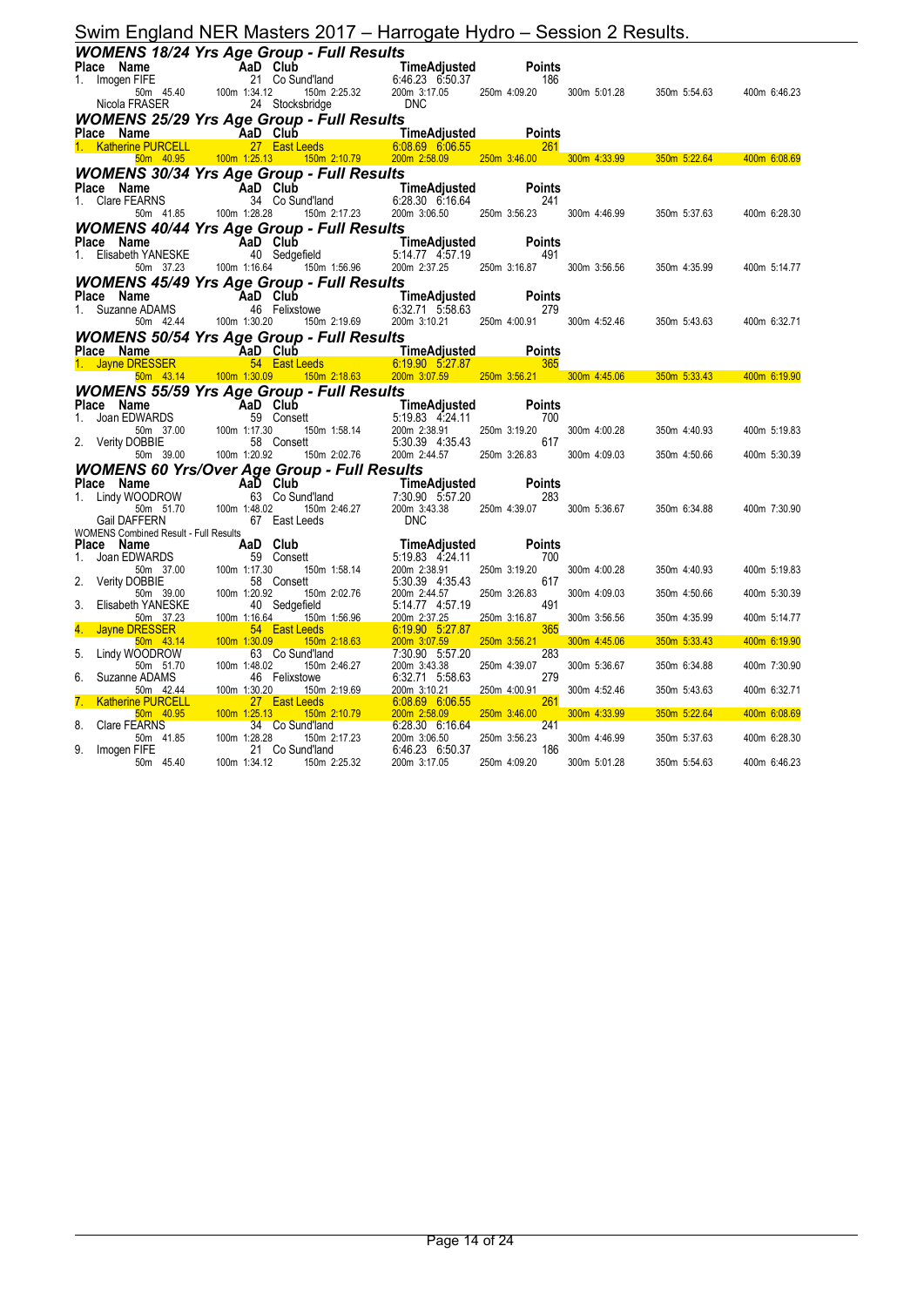# Swim England NER Masters 2017 – Harrogate Hydro – Session 2 Results. **EVENT 202 Mens Open 100m Breaststroke**

| 18/24 Yrs Age Group - Full Results                               |                                                   |                    |                                    |               |                |
|------------------------------------------------------------------|---------------------------------------------------|--------------------|------------------------------------|---------------|----------------|
| Place Name                                                       | AaD Club                                          |                    | <u>TimeAdiusted</u>                | <b>Points</b> | 50             |
| <b>Ben TAYLOR-WALSH</b><br>1.                                    | 19<br><b>East Leeds</b>                           |                    | $1.08.07*$ 1.09.06                 | 522           | 32.38          |
| $\overline{2}$ .<br>Thomas BARTRAM                               | 23<br><b>York City</b>                            |                    | 1:17.88 1:18.30                    | 358           | 35.98          |
| 3.<br>Andrew ARMSTRONG                                           | 19 Boldon                                         |                    | 1:23.15 1:24.36                    | 286           | 38.19          |
| 4.<br>Peter DE SAUSMAREZ                                         | 20 Boldon                                         |                    | 1:37.19 1:38.40                    | 180           | 44.73          |
| 25/29 Yrs Age Group - Full Results                               |                                                   |                    |                                    |               |                |
| Place Name                                                       | AaD Club                                          |                    | TimeAdjusted                       | <b>Points</b> | 50             |
| James WARREN<br>1.                                               | 27 East Leeds                                     |                    | 1.15.08 1.14.64                    | 413           | 35.18          |
| 2.<br>Christopher HEAPS                                          | 29 Newcastle                                      |                    | 1:19.69 1:18.73                    | 352           | 38.02          |
| <b>Richard JAGGER</b><br>3.                                      | 28 East Leeds                                     |                    | 1.25.02 1.24.26                    | 287           | 38.87          |
| 30/34 Yrs Age Group - Full Results                               |                                                   |                    |                                    |               |                |
| <u>Place Name</u>                                                | AaD Club                                          |                    | <b>TimeAdiusted</b>                | Points        | 50             |
| <b>Alistair CRAWFORD</b>                                         | 33 East Leeds                                     |                    | $1:07.68*1.05.91$                  | 600           | 32.04          |
| 35/39 Yrs Age Group - Full Results                               |                                                   |                    |                                    |               |                |
| Place<br>Name                                                    | AaD Club                                          |                    | TimeAdjusted                       | <b>Points</b> | 50             |
| 1.<br>Sam SEDDON                                                 | 36 Adwick                                         |                    | 1:09.65 1:07.00                    | 571           | 32.74          |
| <b>James BARWICK</b>                                             | 35 East Leeds                                     |                    | 1:18.10 1:15.45                    | 400           | 36.45          |
| 3.<br>Struan MCNEIL                                              | 39 Chapeltown                                     |                    | 1:22.25 1:18.04                    | 361           | 37.55          |
| 40/44 Yrs Age Group - Full Results                               |                                                   |                    |                                    |               |                |
| Place Name                                                       | AaD Club                                          |                    | TimeAdjusted                       | <b>Points</b> | 50             |
| 1.<br>Damien HALL                                                | 41 Tynemouth                                      |                    | $1:19.87$ 1:15.03                  | 407           | 36.84          |
| Christopher WILLIAMS<br>2.                                       | 42<br>Billingham                                  |                    | 1:28.92 1:23.09                    | 299           | 40.24          |
| 55/59 Yrs Age Group - Full Results                               |                                                   |                    |                                    |               |                |
| Place<br>Name                                                    | AaD Club                                          |                    | TimeAdjusted                       | <b>Points</b> | 50             |
| 1.<br>Mark JONES                                                 | 57 Warrington M                                   |                    | 1:30.64 1:16.25                    | 387           | 42.47          |
| 60 Yrs/Over Age Group - Full Results                             |                                                   |                    |                                    |               |                |
| Place<br>Name                                                    | AaD Club                                          |                    | <b>TimeAdjusted</b>                | <b>Points</b> | 50             |
| 1.<br><b>Brian TAYLOR</b>                                        | 67<br>Adwick                                      |                    | 1:29.92 1:07.87                    | 550           | 42.85          |
| 2.<br>lan URQUHART                                               | 63                                                | Co Lincoln P       | 1:29.96 1:11.27                    | 475           | 42.73          |
| 3.<br>Peter GARLAND                                              | 63 Hull Masters                                   |                    | 1:38.40 1:17.95                    | 363           | 46.97          |
| Norman STEPHENSON<br>4.                                          | 73                                                | Co Sund'land       | 1:46.21 1:13.29                    | 436           | 50.27          |
| 5.<br><b>Bill MOORE</b>                                          | 80 <sup>°</sup><br><b>East Leeds</b>              |                    | 1:57.14 1:09.97                    | 502           | 54.53          |
| <b>Combined Result - Full Results</b>                            |                                                   |                    |                                    |               |                |
| <b>Place Name</b>                                                | Club<br><u>AaD - </u>                             |                    | <u>TimeAdiusted</u>                | <b>Points</b> | 50             |
| <b>Alistair CRAWFORD</b><br>1.<br>$\overline{2}$ .<br>Sam SEDDON | 33 <sup>2</sup><br><b>East Leeds</b><br>36 Adwick |                    | 1:07.68 1:05.91<br>1:09.65 1:07.00 | 600<br>571    | 32.04<br>32.74 |
| 3.<br><b>Brian TAYLOR</b>                                        | 67 Adwick                                         |                    | 1:29.92 1:07.87                    | 550           | 42.85          |
| 4.<br><b>Ben TAYLOR-WALSH</b>                                    | 19 East Leeds                                     |                    | 1:08.07 1:09.06                    | 522           | 32.38          |
| 5.<br><b>Bill MOORE</b>                                          | 80 East Leeds                                     |                    | 1:57.14 1:09.97                    | 502           | 54.53          |
| 6.<br>lan URQUHART                                               | 63 Co Lincoln P                                   |                    | 1:29.96 1:11.27                    | 475           | 42.73          |
| 7.<br>Norman STEPHENSON                                          | 73 Co Sund'land                                   |                    | 1:46.21 1:13.29                    | 436           | 50.27          |
| 8.<br><b>James WARREN</b>                                        | 27 <sub>2</sub><br><b>East Leeds</b>              |                    | 1:15.08 1:14.64                    | 413           | 35.18          |
| 9.<br>Damien HALL                                                | 41<br><b>Tynemouth</b>                            |                    | 1:19.87 1:15.03                    | 407           | 36.84          |
| 10. James BARWICK                                                | 35 <sup>°</sup><br><b>East Leeds</b>              |                    | $1:18.10$ 1:15.45                  | 400           | 36.45          |
| 11. Mark JONES                                                   | 57                                                | Warrington M       | 1:30.64 1:16.25                    | 387           | 42.47          |
| 12. Peter GARLAND                                                | 63 Hull Masters                                   |                    | 1:38.40 1:17.95                    | 363           | 46.97          |
| 13. Struan MCNEIL                                                | 39 Chapeltown<br>23                               | 1:22.25<br>1:17.88 | 1:18.04                            | 361<br>358    | 37.55<br>35.98 |
| 14. Thomas BARTRAM<br>15. Christopher HEAPS                      | York City<br>29 Newcastle                         | 1:19.69            | 1:18.30<br>1:18.73                 | 352           | 38.02          |
| 16. Christopher WILLIAMS                                         |                                                   |                    |                                    |               |                |
|                                                                  |                                                   |                    |                                    |               |                |
|                                                                  | 42<br><b>Billingham</b>                           | 1:28.92            | 1:23.09                            | 299           | 40.24          |
| 17. Richard JAGGER<br>18. Andrew ARMSTRONG                       | 28 East Leeds<br>19<br>Boldon                     | 1:25.02<br>1:23.15 | 1:24.26<br>1:24.36                 | 287<br>286    | 38.87<br>38.19 |

# **EVENT 203 Womens Open 100m Breaststroke**

| 25/29 Yrs Age Group - Full Results<br>Place Name |          | AaD Club            | TimeAdjusted        | <b>Points</b> | 50      |
|--------------------------------------------------|----------|---------------------|---------------------|---------------|---------|
| 1. Hannah SPRADBERY                              |          | 29 South Hunsle     | 1:28.66 1.27.59     | 360           | 42.32   |
| 30/34 Yrs Age Group - Full Results               |          |                     |                     |               |         |
| Place Name<br><b>Example 2</b> AaD Club          |          |                     | TimeAdjusted        | <b>Points</b> | 50      |
| Sarah HEAPS<br>1.                                | 33       | Newcastle           | 1:26.58 1:24.31     | 404           | 40.10   |
| 35/39 Yrs Age Group - Full Results               |          |                     |                     |               |         |
| Place Name                                       | AaD Club |                     | <b>TimeAdjusted</b> | <b>Points</b> | 50      |
| 1. Vicky HEWICK                                  | 37       | <b>Hull Masters</b> | 1:38.15 1:34.00     | 291           | 46.17   |
| Caroline MARSH                                   | 38       | <b>Bo Kirklees</b>  | <b>DNC</b>          |               |         |
| 40/44 Yrs Age Group - Full Results               |          |                     |                     |               |         |
| Place Name                                       | AaD Club |                     | TimeAdjusted        | <b>Points</b> | 50      |
| Nicola BENSTEAD                                  | 41       | <b>Hull Masters</b> | <b>DNC</b>          |               |         |
| 60 Yrs/Over Age Group - Full Results             |          |                     |                     |               |         |
| Place Name                                       |          | AaD Club            | TimeAdjusted        | Points        | 50      |
| Sally SHIELDS<br>1.                              |          | 63 Bo Kirklees      | 1:31.46 1:12.45     | 637           | 42.87   |
| 2. Lindy WOODROW                                 |          | 63 Co Sund'land     | 2:07.52 1:41.02     | 235           | 1:00.47 |
| Gail DAFFERN<br>Combined Result - Full Results   | 67       | East Leeds          | <b>DNC</b>          |               |         |
| Place Name                                       | AaD      | Club                | TimeAdjusted        | Points        | 50      |
| Sally SHIELDS<br>1.                              | 63       | <b>Bo Kirklees</b>  | 1:31.46 1:12.45     | 637           | 42.87   |
| 2. Saráh HEAPS<br>3. Hannah SPRA                 | 33       | Newcastle           | 1:26.58<br>1:24.31  | 404           | 40.10   |
| Hannah SPRADBERY                                 | 29       | South Hunsle        | 1:28.66<br>1:27.59  | 360           | 42.32   |
| 4. Vicky HEWICK<br>5. Lindy WOODRO               | 37       | <b>Hull Masters</b> | 1:38.15<br>1:34.00  | 291           | 46.17   |
| Lindy WOODROW                                    | 63       | Co Sund'land        | 2:07.52 1:41.02     | 235           | 1:00.47 |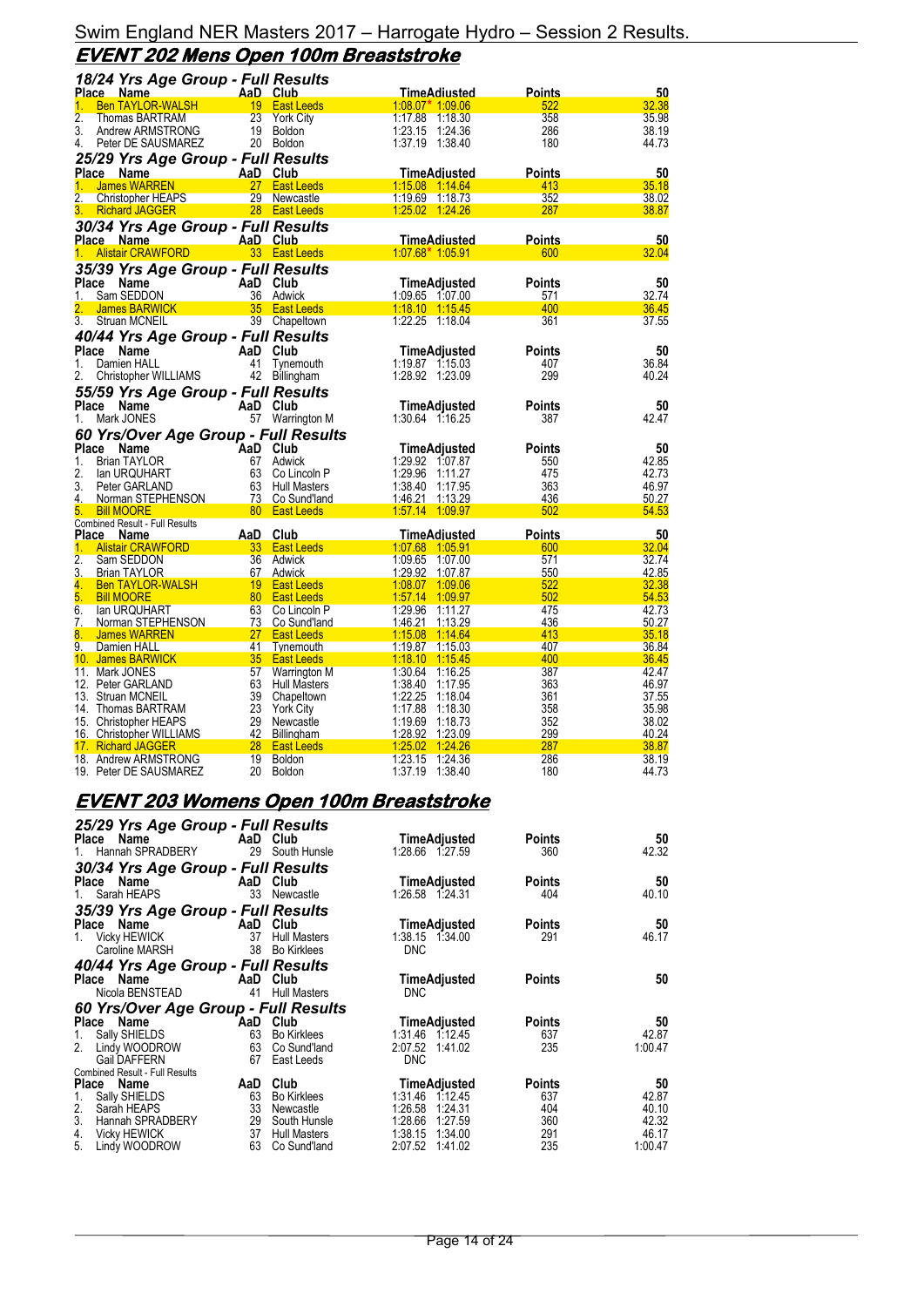#### Swim England NER Masters 2017 – Harrogate Hydro – Session 2 Results. **EVENT 204 Mens/Womens Open 200m Backstroke**

| <b>MENS 25/29 Yrs Age Group - Full Results</b>   |     |                    |                                        |                      |             |                |                |
|--------------------------------------------------|-----|--------------------|----------------------------------------|----------------------|-------------|----------------|----------------|
| Place Name                                       |     | AaD Club           | TimeAdjusted                           | <b>Points</b>        | 50          | 100            | 150            |
| <b>Brendan WATSON</b><br>1.                      |     | 27 Co Bradford     | 2:21.00 2:20.18                        | 427                  | 32.26       | 1:08.02        | 1:44.69        |
| $\frac{2}{3}$<br><b>Richard JAGGER</b>           |     | 28 East Leeds      | 2:27.70 2:26.39                        | 375                  | 36.67       | 1:15.42        | 1:53.04        |
| James WARREN                                     |     | 27 East Leeds      | 2:30.80 2:29.92                        | 349                  | 35.28       | 1:13.18        | 1:51.92        |
| <b>MENS 35/39 Yrs Age Group - Full Results</b>   |     |                    |                                        |                      |             |                |                |
| <b>Place</b><br>Name                             |     | AaD Club           | TimeAdjusted                           | <b>Points</b>        | 50          | 100            | 150            |
| Struan MCNEIL                                    |     | 39 Chapeltown      | 2:35.63 2:27.66                        | 366                  | 35.99       | 1:15.28        | 1:56.32        |
| 2. James BARWICK                                 |     | 35 East Leeds      | 2.35.91* 2:30.61                       | 344                  | 35.70       | 1:14.99        | 1:55.08        |
| <b>MENS 45/49 Yrs Age Group - Full Results</b>   |     |                    |                                        |                      |             |                |                |
| Place<br>Name                                    |     | AaD Club           | <b>TimeAdjusted</b>                    | <b>Points</b>        | 50          | 100            | 150            |
| Alan WEDDELL                                     |     | 45 Ashington       | <b>DNC</b>                             |                      |             |                |                |
| <b>MENS 55/59 Yrs Age Group - Full Results</b>   |     |                    |                                        |                      |             |                |                |
| Place Name                                       |     | AaD Club           | TimeAdjusted                           | <b>Points</b>        | 50          | 100            | 150            |
| 1. Mark JONES                                    |     | 57 Warrington M    | 3:00.75 2:32.06                        | 335                  | 43.19       | 1:29.35        | 2:15.59        |
|                                                  |     |                    |                                        |                      |             |                |                |
| <b>MENS 60 Yrs/Over Age Group - Full Results</b> |     |                    |                                        |                      |             |                |                |
| <b>Place</b><br>Name<br><b>Graham PADGETT</b>    | 70  | AaD Club           | <b>TimeAdjusted</b><br>3:09.30 2:17.02 | <b>Points</b><br>458 | 50<br>44.93 | 100<br>1:33.02 | 150<br>2:21.83 |
| <b>MENS Combined Result - Full Results</b>       |     | Warrington M       |                                        |                      |             |                |                |
| Place<br>Name                                    | AaD | Club               | <b>TimeAdjusted</b>                    | <b>Points</b>        | 50          | 100            | 150            |
| <b>Graham PADGETT</b><br>1.                      | 70  | Warrington M       | 3:09.30 2:17.02                        | 458                  | 44.93       | 1:33.02        | 2:21.83        |
| 2.<br>Brendan WATSON                             | 27  | Co Bradford        | 2:21.00 2:20.18                        | 427                  | 32.26       | 1:08.02        | 1:44.69        |
| <b>Richard JAGGER</b>                            | 28  | <b>East Leeds</b>  | 2:27.70 2:26.39                        | 375                  | 36.67       | 1:15.42        | 1:53.04        |
| $\overline{4}$ .<br>Struan MCNEIL                |     | 39 Chapeltown      | 2:35.63 2:27.66                        | 366                  | 35.99       | 1:15.28        | 1:56.32        |
| 5.<br>James WARREN                               |     | 27 East Leeds      | 2:30.80 2:29.92                        | 349                  | 35.28       | 1:13.18        | 1:51.92        |
| 6.<br>James BARWICK                              |     | 35 East Leeds      | 2:35.91 2:30.61                        | 344                  | 35.70       | 1:14.99        | 1:55.08        |
| 7. Mark JONES                                    |     | 57 Warrington M    | 3:00.75 2:32.06                        | 335                  | 43.19       | 1:29.35        | 2:15.59        |
| <b>WOMENS 40/44 Yrs Age Group - Full Results</b> |     |                    |                                        |                      |             |                |                |
| Place<br>Name                                    |     | AaD Club           | <b>TimeAdjusted</b>                    | <b>Points</b>        | 50          | 100            | 150            |
| Victoria WILFORD                                 | 43  | <b>Bo Kirklees</b> | <b>DNC</b>                             |                      |             |                |                |
| <b>WOMENS 50/54 Yrs Age Group - Full Results</b> |     |                    |                                        |                      |             |                |                |
| Place Name                                       | AaD | Club               | <b>TimeAdjusted</b>                    | <b>Points</b>        | 50          | 100            | 150            |
| Jayne SIMPSON<br>1.                              | 50  | Boldon             | 2:56.96 2:37.40                        | 434                  | 41.79       | 1:27.42        | 2:14.31        |
| Carolyn IRVINE                                   | 54  | <b>Bo Kirklees</b> | <b>DNC</b>                             |                      |             |                |                |
| WOMENS Combined Result - Full Results            |     |                    |                                        |                      |             |                |                |
| Place<br>Name                                    | AaD | Club               | <b>TimeAdjusted</b>                    | <b>Points</b>        | 50          | 100            | 150            |
| Jayne SIMPSON                                    | 50  | Boldon             | 2:56.96 2:37.40                        | 434                  | 41.79       | 1:27.42        | 2:14.31        |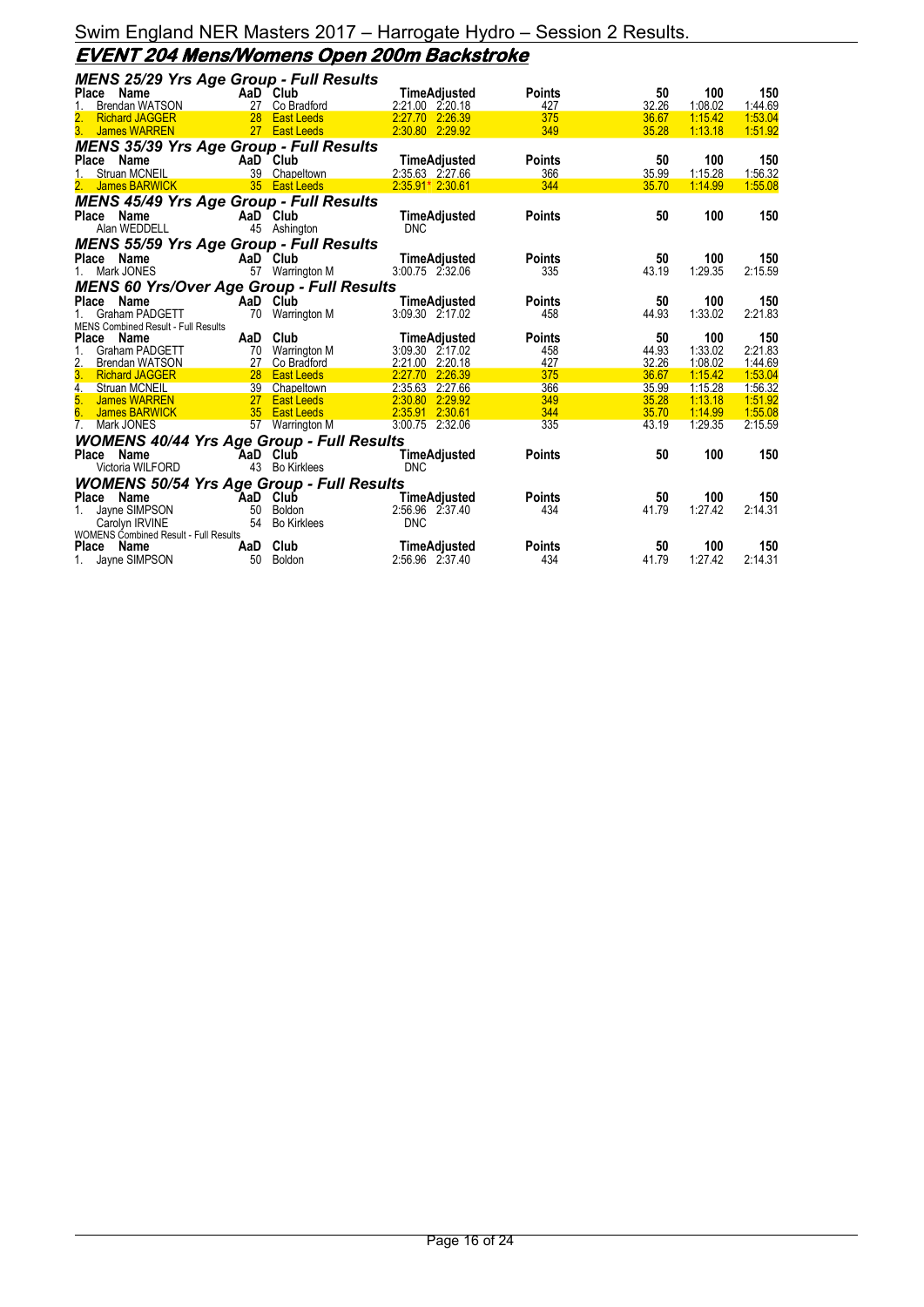|                         | 18/24 Yrs Age Group - Full Results                                                                                                                                                                    |          |                                                              |                |                                        |                      |
|-------------------------|-------------------------------------------------------------------------------------------------------------------------------------------------------------------------------------------------------|----------|--------------------------------------------------------------|----------------|----------------------------------------|----------------------|
|                         | Place Name<br>1. Nicholas GOWLAND<br>2. Nicholas SIMPSON<br>3. David KERSHAW<br>4. Joshua APPLETON<br>4. Joshua APPLETONIC<br>4. Shadrew APPLETONIC<br>4. Shadrew APPLETONIC<br>4. Shadrew APPLETONIC |          |                                                              |                | TimeAdjusted                           | Points               |
|                         |                                                                                                                                                                                                       |          | Billingham                                                   | 28.27          | 28.56                                  | 444                  |
|                         |                                                                                                                                                                                                       |          | <b>Boldon</b>                                                | 29.48          | 29.78                                  | 392                  |
|                         |                                                                                                                                                                                                       |          | Stocksbridge                                                 | 30.21          | 30.29                                  | 372                  |
| 5.                      | Andrew ARMSTRONG                                                                                                                                                                                      |          | <b>East Leeds</b><br>19 Boldon                               | 30.26<br>33.18 | 30.76                                  | 355<br>271           |
|                         |                                                                                                                                                                                                       |          |                                                              |                | 33.66                                  |                      |
|                         | 25/29 Yrs Age Group - Full Results                                                                                                                                                                    |          |                                                              |                |                                        |                      |
| Place                   | AaD Club<br>28 East L<br>Name                                                                                                                                                                         |          |                                                              |                | TimeAdjusted                           | <b>Points</b>        |
| 1.<br>2.                | <b>Richard JAGGER</b>                                                                                                                                                                                 | 25       | <u>27.25 Page</u><br><b>East Leeds</b>                       |                | 27.01                                  | 525<br>446           |
| 3.                      | Conor CROZIER<br><b>Christopher HEAPS</b>                                                                                                                                                             |          | Co Sund'land<br>29 Newcastle                                 | 28.52<br>29.89 | 28.52<br>29.53                         | 402                  |
| 4.                      | James WARREN                                                                                                                                                                                          |          | <u>27 East Leeds</u>                                         | <b>29.96</b>   | <u>29.79 </u>                          | 391                  |
|                         |                                                                                                                                                                                                       |          |                                                              |                |                                        |                      |
|                         | 30/34 Yrs Age Group - Full Results                                                                                                                                                                    |          |                                                              |                |                                        |                      |
| <b>Place Name</b><br>1. | <b>Ce Name 1988</b><br><u>Alistair CRAWFORD 1988 83 East L</u>                                                                                                                                        |          | 33 East Leeds                                                | 25.59          | <u>TimeAdiusted</u><br><u>24.92 - </u> | <b>Points</b><br>669 |
| 2.                      | Mark ROBINSON                                                                                                                                                                                         |          | 34 Co Sund'land                                              | 29.27          | 28.39                                  | 452                  |
|                         |                                                                                                                                                                                                       |          |                                                              |                |                                        |                      |
|                         | 35/39 Yrs Age Group - Full Results                                                                                                                                                                    |          |                                                              |                |                                        |                      |
| Place                   |                                                                                                                                                                                                       | AaD Club |                                                              |                | TimeAdjusted                           | <b>Points</b>        |
| 1.                      |                                                                                                                                                                                                       |          |                                                              | 28.67          | 27.58                                  | 493                  |
| 2.<br>3.                |                                                                                                                                                                                                       |          | 39 Chapeltown                                                | 29.90<br>31.48 | <b>28.88</b><br>29.87                  | 430<br>388           |
|                         | Struan MCNEIL                                                                                                                                                                                         |          |                                                              |                |                                        |                      |
|                         | 40/44 Yrs Age Group - Full Results                                                                                                                                                                    |          |                                                              |                |                                        |                      |
| Place Name              | AaD Club<br>41 East L                                                                                                                                                                                 |          |                                                              |                | <u>TimeAdjusted</u>                    | <b>Points</b>        |
| 1.                      | <b>Ben SHAW</b>                                                                                                                                                                                       |          | <b>East Leeds</b>                                            | 30.11          | 28.28                                  | 458                  |
| $\overline{2}$ .        | Jon BLACKBURN                                                                                                                                                                                         | 42       | Stockton                                                     | 33.30          | 31.12                                  | 343                  |
| 3.                      | Matthew RUDD                                                                                                                                                                                          | 44       | Hull Masters                                                 | 34.67          | 32.04                                  | 314                  |
| 4.                      | Matthew WARD                                                                                                                                                                                          |          | 42 Wetherby                                                  | 35.34          | 33.02                                  | 287                  |
|                         | 50/54 Yrs Age Group - Full Results                                                                                                                                                                    |          |                                                              |                |                                        |                      |
| Place                   | Name                                                                                                                                                                                                  | AaD Club |                                                              |                | TimeAdjusted                           | Points               |
| 1.                      | John DAY                                                                                                                                                                                              |          | 52 Darlington                                                | 29.85          | 26.17                                  | 578                  |
| 2.                      | Graeme LISTON                                                                                                                                                                                         |          | 52 Tynemouth                                                 | 33.28          | 29.17                                  | 417                  |
|                         | 55/59 Yrs Age Group - Full Results                                                                                                                                                                    |          |                                                              |                |                                        |                      |
| Place Name              |                                                                                                                                                                                                       | AaD Club |                                                              |                | <u>TimeAdjusted</u>                    | Points               |
|                         |                                                                                                                                                                                                       |          |                                                              |                |                                        |                      |
| 1.                      | David EMERSON                                                                                                                                                                                         |          | 55 East Leeds                                                | 28.63          | 24.51                                  | 703                  |
| $\overline{2}$ .        | <b>Guy FAWKES</b>                                                                                                                                                                                     |          | 58 Billingham                                                | 35.61          | 29.69                                  | 395                  |
| 3.                      | Peter FRENCH                                                                                                                                                                                          | 59       | Newcastle                                                    | 37.83          | 31.24                                  | 339                  |
| 4.                      | Mark JONES                                                                                                                                                                                            | 57       | Warrington M                                                 | 38.24          | 32.17                                  | 311                  |
| 5. Chris BROWN          |                                                                                                                                                                                                       |          | 55 East Leeds                                                | 40.69          | 34.83                                  | 245                  |
|                         | 60 Yrs/Over Age Group - Full Results                                                                                                                                                                  |          |                                                              |                |                                        |                      |
| Place                   |                                                                                                                                                                                                       |          |                                                              |                | TimeAdjusted                           | Points               |
| 1.                      |                                                                                                                                                                                                       |          | Co Sund'land                                                 | 45.49          | 31.39                                  | 334                  |
| 2.                      |                                                                                                                                                                                                       |          | Co Sund'Iand                                                 | 47.02          | 35.02                                  | 241                  |
|                         | Norman STEPHENSON<br>Norman STEPHENSON 73 Co Su<br>Combined Result - Full Results                                                                                                                     |          |                                                              |                |                                        |                      |
| Place Name              |                                                                                                                                                                                                       |          |                                                              |                |                                        | Points               |
| 1.                      |                                                                                                                                                                                                       |          | TimeAdjusted<br>28.63 24.51<br>55 East Leeds                 |                |                                        | 703                  |
| 2.                      | Example Marine AaD Club<br>David EMERSON 55 East L<br>Alistair CRAWFORD 33 East L                                                                                                                     |          | <b>East Leeds</b>                                            | 25.59          | 24.92                                  | 669                  |
| 3. John DAY             |                                                                                                                                                                                                       |          | 29.85                                                        |                | 26.17                                  | 578                  |
| 4.<br>5.                | $\frac{28}{26}$<br><b>Richard JAGGER</b><br>Sam SEDDON                                                                                                                                                |          | <u>27.25 مارس مىرى بىر</u><br><b>East Leeds</b><br>36 Adwick | <u>28.67</u>   | <u>27.01</u><br><u>27.58</u>           | 525<br>493           |
| 6.                      | <b>Ben SHAW</b>                                                                                                                                                                                       |          | East Leeds                                                   | 30.11          | 28.28                                  | 458                  |
| 7.                      | Mark ROBINSON                                                                                                                                                                                         |          | Co Sund'land                                                 | 29.27          | 28.39                                  | 452                  |
| 8.                      | $\frac{36}{41}$<br>Conor CROZIER                                                                                                                                                                      | 25       | Co Sund'land                                                 | 28.52          | 28.52                                  | 446                  |
| 9.                      | Nicholas GOWLAND                                                                                                                                                                                      | 21       | Billingham                                                   | 28.27          | 28.56                                  | 444                  |
|                         | 10. James BARWICK                                                                                                                                                                                     | 35       | <b>East Leeds</b>                                            | 29.90          | 28.88                                  | 430                  |
|                         | 11. Graeme LISTON                                                                                                                                                                                     | 52       | Tynemouth                                                    | 33.28          | 29.17                                  | 417                  |
|                         | 12. Christopher HEAPS                                                                                                                                                                                 | 29       | Newcastle                                                    | 29.89          | 29.53                                  | 402                  |
| 13. Guy FAWKES          |                                                                                                                                                                                                       | 58       | Billingham                                                   | 35.61          | 29.69                                  | 395                  |
|                         | 14. Nicholas SIMPSON                                                                                                                                                                                  | 21       | Boldon                                                       | <u>29.48</u>   | 29.78                                  | 392                  |
|                         | 15. James WARREN                                                                                                                                                                                      | 27       | <b>East Leeds</b>                                            | 29.96          | 29.79                                  | 391                  |
|                         | 16. Struan MCNEIL                                                                                                                                                                                     | 39       | Chapeltown                                                   | 31.48          | 29.87                                  | 388                  |
|                         | 17. David KERSHAW                                                                                                                                                                                     | 24       | Stocksbridge                                                 | 30.21          | 30.29                                  | 372                  |
|                         | 18. Joshua APPLETON<br>19. Jon BLACKBURN                                                                                                                                                              | 18<br>42 | <b>East Leeds</b><br>Stockton                                | 30.26          | <u>30.76</u>                           | 355                  |
|                         | 20. Peter FRENCH                                                                                                                                                                                      | 59       | Newcastle                                                    | 33.30<br>37.83 | 31.12<br>31.24                         | 343<br>339           |
|                         | 21. Norman STEPHENSON                                                                                                                                                                                 | 73       | Co Sund'land                                                 | 45.49          | 31.39                                  | 334                  |
|                         | 22. Matthew RUDD                                                                                                                                                                                      | 44       | <b>Hull Masters</b>                                          | 34.67          | 32.04                                  | 314                  |
| 23. Mark JONES          |                                                                                                                                                                                                       | 57       | Warrington M                                                 | 38.24          | 32.17                                  | 311                  |
|                         | 24. Matthew WARD                                                                                                                                                                                      | 42       | Wetherby                                                     | 35.34          | 33.02                                  | 287                  |
|                         | 25. Andrew ARMSTRONG                                                                                                                                                                                  | 19       | Boldon                                                       | 33.18          | 33.66                                  | 271                  |
| 26. Chris BROWN         | 27. Graeme SHUTT                                                                                                                                                                                      | 55<br>68 | <b>East Leeds</b><br>Co Sund'land                            | 40.69<br>47.02 | <u>34.83</u><br>35.02                  | <b>245</b><br>241    |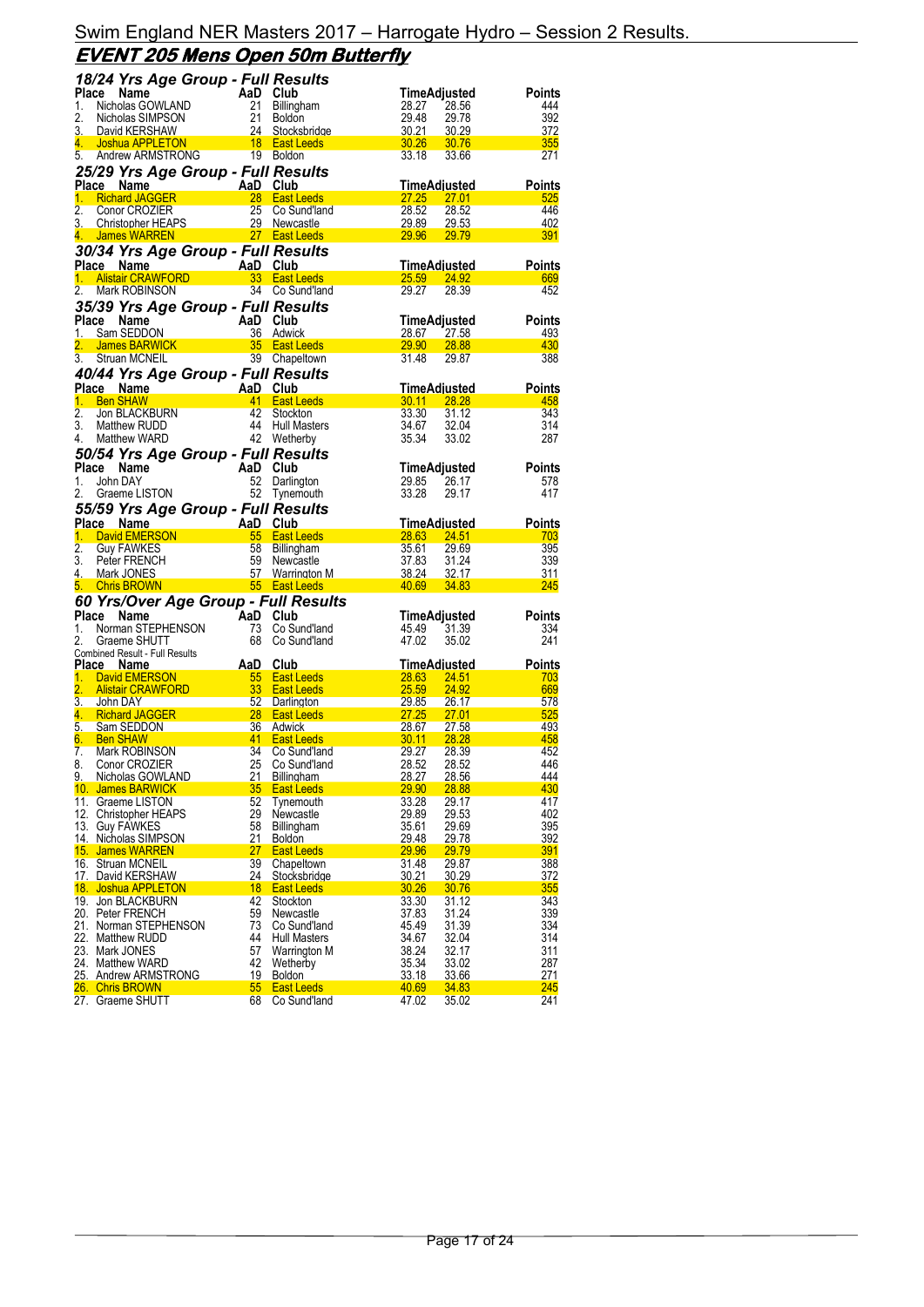### Swim England NER Masters 2017 – Harrogate Hydro – Session 2 Results. **EVENT 206 Womens Open 50m Butterfly**

| 18/24 Yrs Age Group - Full Results<br>Place Name AaD Club                                                                                     |            |                                                                                                                                                                                                                                                                                                                                                 |                |                     |               |
|-----------------------------------------------------------------------------------------------------------------------------------------------|------------|-------------------------------------------------------------------------------------------------------------------------------------------------------------------------------------------------------------------------------------------------------------------------------------------------------------------------------------------------|----------------|---------------------|---------------|
|                                                                                                                                               |            |                                                                                                                                                                                                                                                                                                                                                 |                | TimeAdiusted        | Points        |
| Rebecca GARFORTH<br>1.<br>$\overline{2}$ .                                                                                                    |            | 21 East Leeds<br>22 East Leeds                                                                                                                                                                                                                                                                                                                  | 32.89          | 33.23               | 394           |
| <b>Helen PHILLIPS</b>                                                                                                                         |            |                                                                                                                                                                                                                                                                                                                                                 | 34.47          | 34.74               | 345           |
| 25/29 Yrs Age Group - Full Results<br>Place<br>Name                                                                                           | AaD Club   |                                                                                                                                                                                                                                                                                                                                                 |                | TimeAdjusted        | <b>Points</b> |
| <b>Ce Name All Accord Accord Accord Accord Accord Accord Accord Accord Accord Accord Accord Accord Accord Accord A</b><br>Menney DODSON<br>1. | 25         | King'f Scar                                                                                                                                                                                                                                                                                                                                     | 35.74          | 35.74               | 317           |
| 2.<br>Hannah ROBSON                                                                                                                           |            | 26 Boldon                                                                                                                                                                                                                                                                                                                                       | 39.33          | 39.22               | 240           |
| Hannah SPRADBERY                                                                                                                              |            | 29 South Hunsle                                                                                                                                                                                                                                                                                                                                 | <b>DNC</b>     |                     |               |
| 35/39 Yrs Age Group - Full Results                                                                                                            |            |                                                                                                                                                                                                                                                                                                                                                 |                |                     |               |
| Place<br>Name                                                                                                                                 | AaD Club   |                                                                                                                                                                                                                                                                                                                                                 |                | TimeAdjusted        | <b>Points</b> |
| $1_{-}$<br>Rachel WHITWELL                                                                                                                    | 37         | <b>Bo Kirklees</b>                                                                                                                                                                                                                                                                                                                              | 33.10          | 31.70               | 454           |
| 2.<br>Clare CASTILLO<br>3.                                                                                                                    | 35<br>38   | <b>Hull Masters</b>                                                                                                                                                                                                                                                                                                                             | 35.73<br>36.21 | 34.52               | 352<br>352    |
| Caroline MARSH<br>Ann-Marie BLOWMAN                                                                                                           |            | <b>Bo Kirklees</b><br>38 Hull Masters                                                                                                                                                                                                                                                                                                           | <b>DNC</b>     | 34.52               |               |
| 40/44 Yrs Age Group - Full Results                                                                                                            |            |                                                                                                                                                                                                                                                                                                                                                 |                |                     |               |
| Place Name                                                                                                                                    | AaD Club   |                                                                                                                                                                                                                                                                                                                                                 |                | TimeAdjusted        | <b>Points</b> |
| است.<br>Jayne BLIZZARD<br>Susan HARRIS<br>Misin HARRIS<br>1.                                                                                  | 44         | King'f Scar                                                                                                                                                                                                                                                                                                                                     | 38.47          | 35.55               | 322           |
| 2.                                                                                                                                            | 44         | <b>Ilkley</b>                                                                                                                                                                                                                                                                                                                                   | 44.97          | 41.56               | 201           |
| 3.<br>Melanie BARKER                                                                                                                          | 41         | Ashington                                                                                                                                                                                                                                                                                                                                       | 46.81          | 43.97               | 170           |
| 45/49 Yrs Age Group - Full Results                                                                                                            |            |                                                                                                                                                                                                                                                                                                                                                 |                |                     |               |
| Place<br>Name<br><b>:e Name</b><br>Samantha ALMOND                                                                                            | AaD Club   |                                                                                                                                                                                                                                                                                                                                                 |                | TimeAdjusted        | <b>Points</b> |
|                                                                                                                                               |            | 46 South Hunsle                                                                                                                                                                                                                                                                                                                                 | <b>DNC</b>     |                     |               |
| 50/54 Yrs Age Group - Full Results                                                                                                            |            |                                                                                                                                                                                                                                                                                                                                                 |                |                     |               |
| Place Name                                                                                                                                    |            | AaD Club<br>52 East Leeds                                                                                                                                                                                                                                                                                                                       |                | <b>TimeAdjusted</b> | Points        |
| 1.<br><b>Karen GRAHAM</b>                                                                                                                     |            |                                                                                                                                                                                                                                                                                                                                                 | 32.67 28.64    |                     | 616           |
| 55/59 Yrs Age Group - Full Results                                                                                                            |            |                                                                                                                                                                                                                                                                                                                                                 |                |                     |               |
| Place<br>Name<br>1.                                                                                                                           | AaD Club   | 59 Consett                                                                                                                                                                                                                                                                                                                                      | 37.78          | TimeAdjusted        | Points        |
| $\overline{\phantom{a}}$<br>Joan EDWARDS<br>2.<br>Verity DOBBIE                                                                               |            | 58 Consett                                                                                                                                                                                                                                                                                                                                      | 41.06          | 31.20<br>34.23      | 477<br>361    |
| 60 Yrs/Over Age Group - Full Results                                                                                                          |            |                                                                                                                                                                                                                                                                                                                                                 |                |                     |               |
| Place<br>Name                                                                                                                                 | AaD Club   |                                                                                                                                                                                                                                                                                                                                                 |                | TimeAdjusted        | Points        |
| 1.<br>Sally SHIELDS                                                                                                                           |            | 63 Bo Kirklees                                                                                                                                                                                                                                                                                                                                  | 39.23 31.08    |                     | 482           |
| 2. .<br><b>Hilary CRICK</b><br>and the control of the control of                                                                              |            | 68 East Leeds                                                                                                                                                                                                                                                                                                                                   | 54.84          | 40.84               | 212           |
| Combined Result - Full Results                                                                                                                |            |                                                                                                                                                                                                                                                                                                                                                 |                |                     |               |
| Place Name<br>1. Karen GRAHAM 52 East Leeds                                                                                                   | <b>AaD</b> | Club<br>$32.67$ 28.64                                                                                                                                                                                                                                                                                                                           |                | TimeAdjusted        | Points<br>616 |
| $\overline{2}$ .<br>Sally SHIELDS                                                                                                             | 63         | <b>Bo Kirklees</b>                                                                                                                                                                                                                                                                                                                              | 39.23          | 31.08               | 482           |
| 3.<br>Joan EDWARDS                                                                                                                            | 59         | Consett                                                                                                                                                                                                                                                                                                                                         | 37.78          | 31.20               | 477           |
| 4.<br>Rachel WHITWELL                                                                                                                         | 37         | <b>Bo Kirklees</b>                                                                                                                                                                                                                                                                                                                              | 33.10          | 31.70               | 454           |
| 5.<br>Rebecca GARFORTH 21                                                                                                                     |            | 32.89<br><b>East Leeds</b>                                                                                                                                                                                                                                                                                                                      |                | 33.23               | 394           |
| 6.<br><b>Verity DOBBIE</b><br>7.                                                                                                              | 58<br>35   | Consett                                                                                                                                                                                                                                                                                                                                         | 41.06          | 34.23<br>34.52      | 361<br>352    |
| Clare CASTILLO<br>8. Caroline MARSH<br>38                                                                                                     |            | <b>Hull Masters</b><br><b>Bo Kirklees</b>                                                                                                                                                                                                                                                                                                       | 35.73<br>36.21 | 34.52               | 352           |
| $\begin{array}{ c c c c }\n\hline\n\textbf{1} & \textbf{22}\n\hline\n\end{array}$<br>9. Helen PHILLIPS                                        |            |                                                                                                                                                                                                                                                                                                                                                 |                |                     |               |
|                                                                                                                                               |            | <b>East Leeds</b>                                                                                                                                                                                                                                                                                                                               | <b>34.47</b>   | 34.74               | 345           |
| 10. Jayne BLIZZARD                                                                                                                            | 44         | King'f Scar                                                                                                                                                                                                                                                                                                                                     | 38.47          | 35.55               | 322           |
| 11. Megan OLDCORN                                                                                                                             | 25         | King'f Scar                                                                                                                                                                                                                                                                                                                                     | 35.74          | 35.74               | 317           |
| 12. Hannah ROBSON                                                                                                                             | 26         | Boldon                                                                                                                                                                                                                                                                                                                                          | 39.33          | 39.22               | 240           |
| 13. Hilary CRICK<br>14. Susan HARRIS                                                                                                          | 44         | $\frac{1}{2}$ , $\frac{1}{2}$ , $\frac{1}{2}$ , $\frac{1}{2}$ , $\frac{1}{2}$ , $\frac{1}{2}$ , $\frac{1}{2}$ , $\frac{1}{2}$ , $\frac{1}{2}$ , $\frac{1}{2}$ , $\frac{1}{2}$ , $\frac{1}{2}$ , $\frac{1}{2}$ , $\frac{1}{2}$ , $\frac{1}{2}$ , $\frac{1}{2}$ , $\frac{1}{2}$ , $\frac{1}{2}$ , $\frac{1$<br><b>East Leeds</b><br><b>Ilkley</b> | 44.97          | 40.84<br>41.56      | 212<br>201    |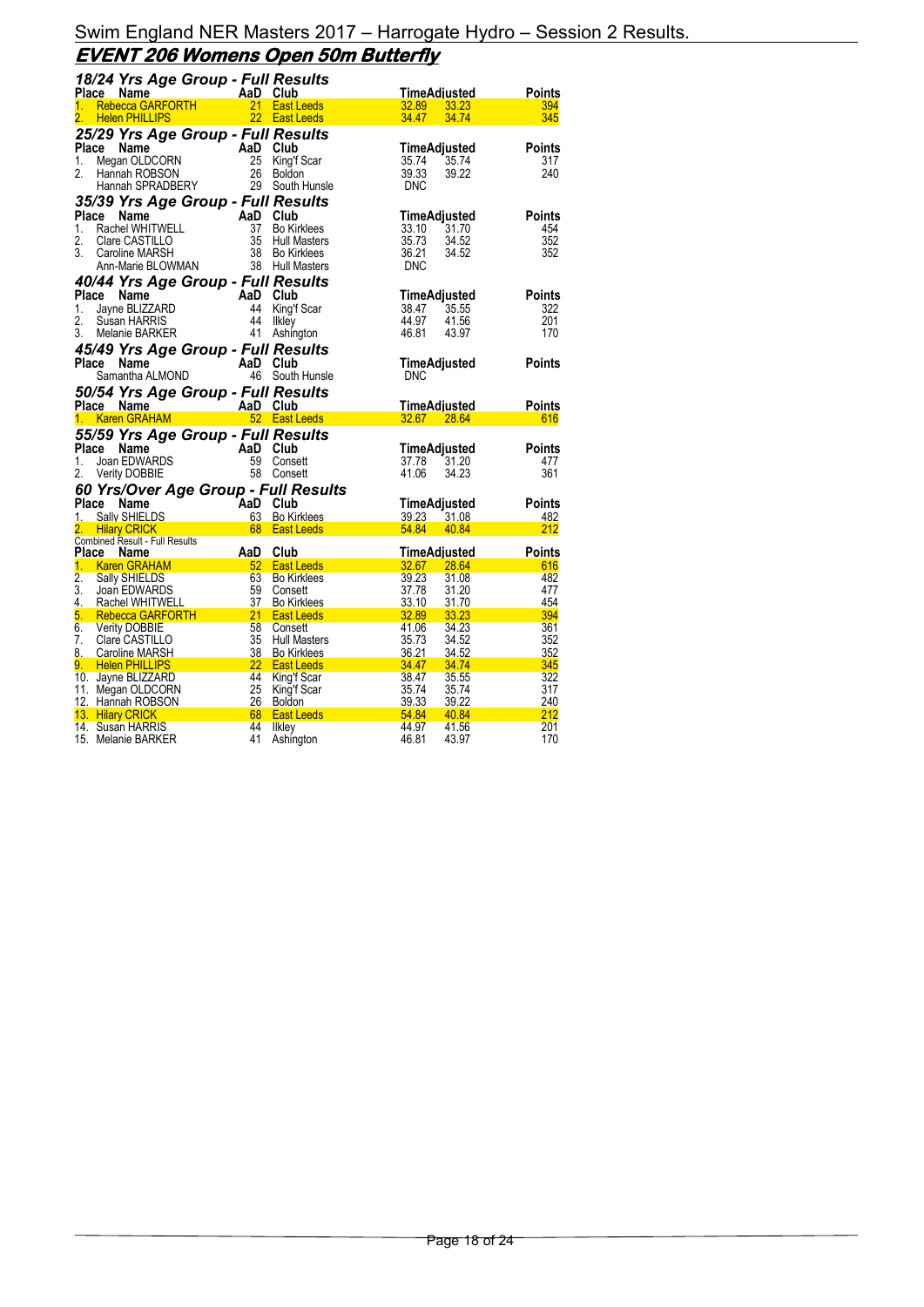|                  | 18/24 Yrs Age Group - Full Results                      |                 |                               |                                          |               |                |
|------------------|---------------------------------------------------------|-----------------|-------------------------------|------------------------------------------|---------------|----------------|
|                  | Place Name                                              |                 | AaD Club                      | TimeAdjusted                             | Points        | 50             |
| 1.               | <b>Ben TAYLOR-WALSH</b>                                 |                 | 19 East Leeds                 | 1:00.80 1:01.69                          | 553           | 28.72          |
| 2.               | Andrew NEAL                                             |                 | 21 Stocksbridge               | 1:07.71 1:08.40                          | 406           | 30.32          |
| 3.               | Nicholas SIMPSON                                        |                 | 21 Boldon                     | 1:14.08 1:14.84                          | 310           | 33.55          |
|                  | 25/29 Yrs Age Group - Full Results                      |                 |                               |                                          |               |                |
|                  | Place Name                                              |                 | AaD Club                      | <b>TimeAdjusted</b>                      | <b>Points</b> | 50             |
| 1.               | <b>Richard JAGGER</b>                                   |                 | 28 East Leeds                 | 1:02.01 1:01.46                          | 560           | 28.92          |
|                  | James WARREN                                            |                 | 27 East Leeds                 | 1 07 74 1 07 35                          | 425           | 31.34          |
| 3.               | Christopher HEAPS                                       |                 | 29 Newcastle                  | 1:09.51 1:08.67                          | 401           | 33.03          |
|                  | 30/34 Yrs Age Group - Full Results                      |                 |                               |                                          |               |                |
| Place            | Name                                                    |                 | AaD Club                      | TimeAdjusted                             | <b>Points</b> | 50             |
| 1.               | Mark ROBINSON                                           |                 | 34 Co Sund'land               | 1:08.12 1:06.08                          | 450           | 31.30          |
| 2.               | Graham KENNEDY                                          |                 | 33 Boldon                     | 1:14.02 1:12.08                          | 347           | 35.68          |
|                  | 35/39 Yrs Age Group - Full Results                      |                 |                               |                                          |               |                |
| Place            | Name                                                    |                 | AaD Club                      | TimeAdjusted                             | <b>Points</b> | 50             |
| 1.               | Sam SEDDON                                              |                 | 36 Adwick                     | 1:06.66 1:04.12                          | 493           | 32.14          |
| 2.               | Stewart WORTHY                                          |                 | 39 Bo Kirklees                | 1:07.88 1:04.40                          | 486           | 32.61          |
| 3.               | James BARWICK 35 East Leeds                             |                 |                               | 1:14.98 1:12.43                          | 342           | 33.12          |
|                  | 40/44 Yrs Age Group - Full Results                      |                 |                               |                                          |               |                |
|                  | Place Name<br><u> Liberatura de la p</u>                |                 | AaD Club                      | <b>TimeAdjusted</b>                      | <b>Points</b> | 50             |
| 1.               | <b>Ben SHAW</b>                                         |                 | 41 East Leeds                 | 1:07.96 1:03.84                          | 499           | 32.80          |
| 2.<br>3.         | Robert DICKINSON                                        |                 | 43 Consett<br>42 Stockton     | 1:09.25 1:04.36<br>1:15.98 1:11.00       | 487<br>363    | 32.60<br>35.75 |
| 4.               | Jon BLACKBURN<br>Damien HALL                            |                 | 41 Tynemouth                  | 1:16.21 1:11.59                          | 354           | 36.26          |
| 5.               | Matthew RUDD                                            |                 | 44 Hull Masters               | 1:16.84 1:11.01                          | 363           | 37.13          |
| 6.               | Christopher WILLIAMS                                    |                 | 42 Billingham                 | 1:26.60 1:20.92                          | 245           | 40.85          |
|                  | 45/49 Yrs Age Group - Full Results                      |                 |                               |                                          |               |                |
| Place            | Name                                                    |                 | AaD Club                      | TimeAdjusted                             | <b>Points</b> | 50             |
| 1.               | Jonathan DEAN                                           |                 | 46 Co Sund'land               | 1:19.45 1:12.55                          | 340           | 36.37          |
|                  |                                                         |                 |                               |                                          |               |                |
|                  | 55/59 Yrs Age Group - Full Results<br><u>Place Name</u> |                 | AaD Club                      | <u>TimeAdiusted</u>                      | <u>Points</u> | 50             |
| 1.               | ्<br>राप्त<br><b>Julian HARFORTH</b>                    |                 | 55 East Leeds                 | 1:15.66* 1:04.76                         | 478           | 34.51          |
| $\overline{2}$ . | Mark JONES                                              |                 | 57 Warrington M               | 1:26.57 1:12.83                          | 336           | 41.86          |
| 3 <sub>1</sub>   | <b>Chris BROWN</b>                                      |                 | 55 East Leeds                 | 1:35.79 1:21.99                          | 235           | 44.93          |
|                  | 60 Yrs/Over Age Group - Full Results                    |                 |                               |                                          |               |                |
| Place            | AaD Club<br>Name                                        |                 |                               | TimeAdjusted                             | Points        | 50             |
| 1.               | <b>Brian TAYLOR</b>                                     |                 | 67 Adwick                     | 1:23.36 1:02.92                          | 521           | 40.26          |
| 2.               | Peter GARLAND                                           |                 | 63 Hull Masters               | 1:28.14 1:09.82                          | 381           | 41.10          |
| 3.               | Norman STEPHENSON                                       |                 | 73 Co Sund'land               | 1:39.44 1:08.61                          | 402           | 48.24          |
| 4.               | Graeme SHUTT                                            |                 | 68 Co Sund'land               | 1:49.34 1:21.43                          | 240           | 50.43          |
|                  | Combined Result - Full Results                          |                 |                               |                                          |               |                |
| Place<br>1.      | <b>Name</b><br><b>Richard JAGGER</b>                    | AaD Club        | 28 East Leeds                 | <b>TimeAdjusted</b><br>1.02.01 1.01.46   | <b>Points</b> | 50<br>28.92    |
| $\overline{2}$ . | <b>Ben TAYLOR-WALSH</b>                                 |                 | 19 East Leeds                 | 1.00.80 1.01.69                          | 560<br>553    | 28.72          |
| $\overline{3}$ . | <b>Brian TAYLOR</b>                                     |                 | 67 Adwick                     | 1:23.36 1:02.92                          | 521           | 40.26          |
| 4.               | <b>Ben SHAW</b>                                         |                 | 41 East Leeds                 | 1:07.96 1:03.84                          | 499           | 32.80          |
| 5.               | Sam SEDDON                                              |                 | 36 Adwick                     | 1:06.66 1:04.12                          | 493           | 32.14          |
| 6.               | Robert DICKINSON                                        |                 | 43 Consett                    | 1:09.25 1:04.36                          | 487           | 32.60          |
| 7.               | <b>Stewart WORTHY</b>                                   |                 | 39 Bo Kirklees                | 1:07.88 1:04.40                          | 486           | 32.61          |
| 8.               | Julian HARFORTH                                         |                 | 55 East Leeds                 | 1.15.66 1.04.76                          | 478           | <u>34.51</u>   |
| 9.               | Mark ROBINSON                                           | 34              | Co Sund'land                  | 1:08.12 1:06.08                          | 450           | <u>31.30</u>   |
|                  | 10. James WARREN<br>11. Andrew NEAL                     | 21              | 27 East Leeds<br>Stocksbridge | 1:07.74 1:07.35<br>1:07.71 1:08.40       | 425<br>406    | 31.34<br>30.32 |
|                  | 12. Norman STEPHENSON                                   | 73              | Co Sund'land                  | 1:39.44<br>1:08.61                       | 402           | 48.24          |
|                  | 13. Christopher HEAPS                                   | 29              | Newcastle                     | 1:09.51<br>1:08.67                       | 401           | 33.03          |
|                  | 14. Peter GARLAND                                       | 63              | <b>Hull Masters</b>           | 1:28.14<br>1:09.82                       | 381           | 41.10          |
|                  | 15. Jon BLACKBURN                                       | 42              | Stockton                      | 1:15.98<br>1:11.00                       | 363           | 35.75          |
|                  | 16. Matthew RUDD                                        | 44              | <b>Hull Masters</b>           | 1:16.84<br>1:11.01                       | 363           | 37.13          |
|                  | 17. Damien HALL                                         | 41              | Tynemouth                     | 1:16.21<br>1:11.59                       | 354           | 36.26          |
|                  | 18. Graham KENNEDY                                      | 33              | <b>Boldon</b>                 | 1:14.02<br>1:12.08                       | <u>347</u>    | 35.68          |
|                  | 19. James BARWICK                                       | 35              | <b>East Leeds</b>             | 1:14.98<br>1:12.43                       | 342           | 33.12          |
|                  | 20. Jonathan DEAN                                       | 46              | Co Sund'land                  | 1:19.45<br>1:12.55                       | 340           | 36.37          |
|                  | 21. Mark JONES                                          | 57              | Warrington M                  | 1:26.57<br>1:12.83                       | 336           | 41.86          |
|                  | 22. Nicholas SIMPSON<br>23. Christopher WILLIAMS        | 21<br>42        | <b>Boldon</b><br>Billingham   | 1:14.08<br>1:14.84<br>1:26.60<br>1:20.92 | 310<br>245    | 33.55<br>40.85 |
|                  | 24. Graeme SHUTT                                        | <u>68</u>       | Co Sund'land                  | 1:49.34 1:21.43                          | 240           | 50.43          |
|                  | 25. Chris BROWN                                         | 55 <sub>o</sub> | <b>East Leeds</b>             | 1.35.79 1.21.99                          | 235           | 44.93          |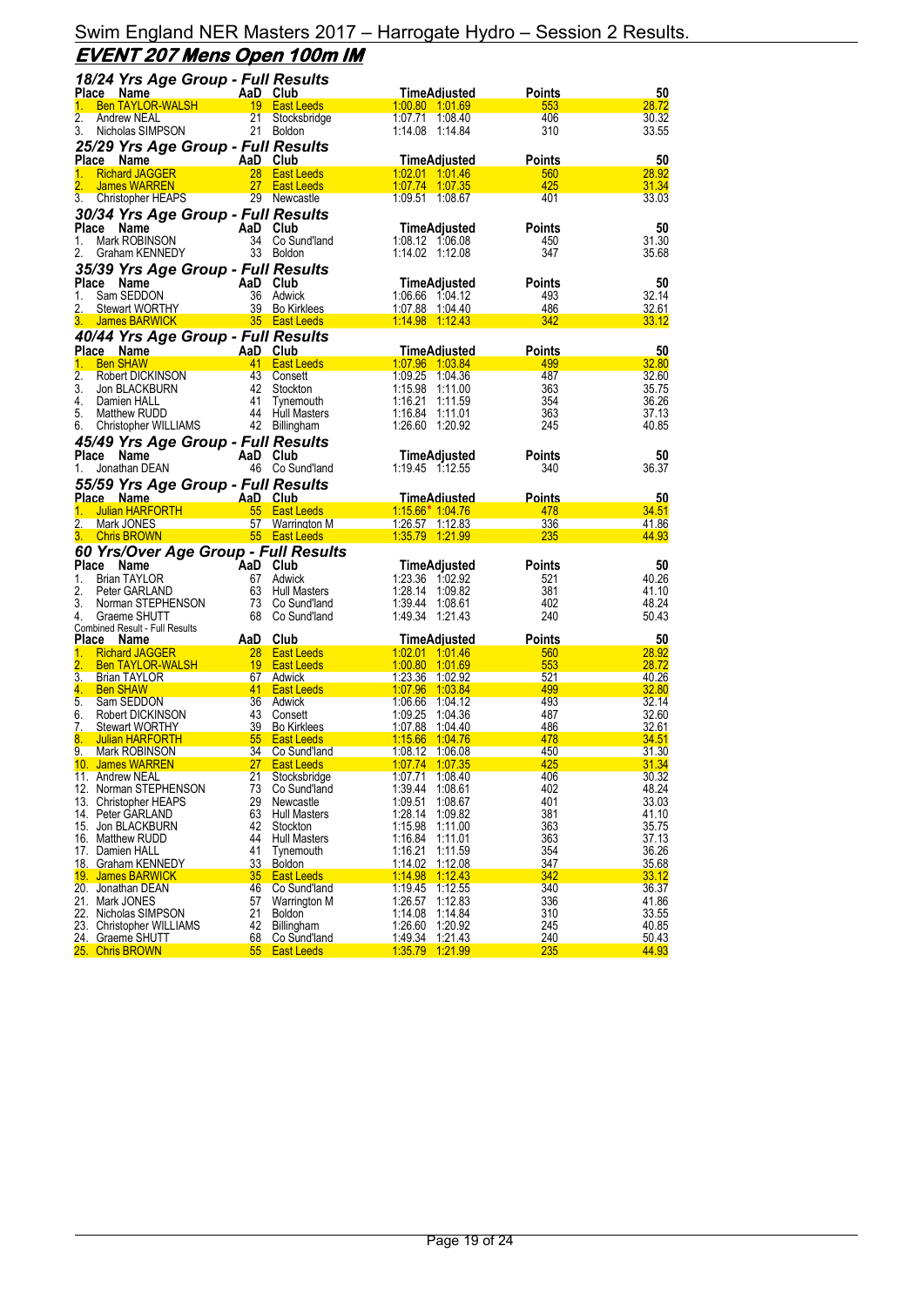### Swim England NER Masters 2017 – Harrogate Hydro – Session 2 Results. **EVENT 208 Womens Open 100m IM**

| 18/24 Yrs Age Group - Full Results                  |                 |                               |                                       |               |                |
|-----------------------------------------------------|-----------------|-------------------------------|---------------------------------------|---------------|----------------|
| Place Name                                          |                 | AaD Club                      | TimeAdjusted                          | <b>Points</b> | 50             |
| <b>Helen PHILLIPS</b>                               |                 | 22 East Leeds                 | 1:18.19 1:18.80                       | 371           | 36.37          |
| 2.<br>Imogen FIFE                                   |                 | 21 Co Sund'land               | 1:52.59 1:53.74                       | 123           | 55.38          |
| 25/29 Yrs Age Group - Full Results                  |                 |                               |                                       |               |                |
| Place Name                                          |                 | AaD Club                      | TimeAdjusted                          | <b>Points</b> | 50             |
| Hannah SPRADBERY<br>1.                              | 29              | South Hunsle                  | 1:20.63 1:19.65                       | 360           | 37.58          |
| Megan OLDCORN                                       |                 | 25 King'f Scar                | <b>DNC</b>                            |               |                |
| 35/39 Yrs Age Group - Full Results                  |                 |                               |                                       |               |                |
| <b>Place</b><br>Name                                |                 | AaD Club                      | TimeAdjusted                          | <b>Points</b> | 50             |
| Rachel WHITWELL<br>1.                               | 37              | <b>Bo Kirklees</b>            | 1:10.95 1:07.95                       | 580           | 33.43          |
| 2.<br><b>Caroline MARSH</b>                         | 38              | <b>Bo Kirklees</b>            | 1:19.01 1:15.32                       | 425           | 37.88          |
|                                                     |                 |                               |                                       |               |                |
| 40/44 Yrs Age Group - Full Results                  |                 |                               |                                       |               |                |
| Place<br><b>Name</b>                                | AaD             | Club                          | TimeAdjusted                          | <b>Points</b> | 50             |
| Susan HARRIS<br>1.<br>Nicola BENSTEAD               | 44<br>41        | Ilkley<br><b>Hull Masters</b> | 1:34.25 1:27.10<br><b>DNC</b>         | 275           | 45.25          |
|                                                     | 44              | King'f Scar                   | <b>DNC</b>                            |               |                |
| Jayne BLIZZARD                                      |                 |                               |                                       |               |                |
| 45/49 Yrs Age Group - Full Results                  |                 |                               |                                       |               |                |
| Place<br><b>Name</b>                                |                 | AaD Club                      | TimeAdjusted                          | <b>Points</b> | 50             |
| Samantha ALMOND<br>1.                               |                 | 46 South Hunsle               | 1:23.30 1:16.07                       | 413           | 38.98          |
|                                                     |                 |                               |                                       |               |                |
|                                                     |                 |                               |                                       |               |                |
| 50/54 Yrs Age Group - Full Results<br>Place Name    |                 | AaD Club                      | <b>TimeAdjusted</b>                   | <b>Points</b> | 50             |
| 1.<br><b>Karen GRAHAM</b>                           | 52              | <b>East Leeds</b>             | 1.16.36 1.06.94                       | 606           | 36.76          |
| 2.<br>Jayne SIMPSON                                 | 50              | Boldon                        | 1:23.60 1:14.36                       | 442           | 38.39          |
|                                                     |                 |                               |                                       |               |                |
| 55/59 Yrs Age Group - Full Results<br>Place<br>Name |                 | AaD Club                      |                                       | Points        | 50             |
| Lesley ZIMMERMAN<br>1.                              | 59              | Warrington M                  | TimeAdjusted<br>1:30.19 1:14.48       | 440           | 42.19          |
| 2.<br>Jacqueline ROBINSON                           | 55              | Harrogate                     | 1:30.98 1:17.88                       | 385           | 43.58          |
| Julie HOYLE                                         | 55              | East Leeds                    | <b>DNC</b>                            |               |                |
| <b>Combined Result - Full Results</b>               |                 |                               |                                       |               |                |
| Place Name                                          | AaD             | Club                          | TimeAdiusted                          | <b>Points</b> | 50             |
| $\mathbf{1}$ .<br><b>Karen GRAHAM</b>               | 52 <sub>2</sub> | <b>East Leeds</b>             | 1.16.36 1.06.94                       | 606           | 36.76          |
| 2.<br>Rachel WHITWELL                               | 37 <sup>7</sup> | <b>Bo Kirklees</b>            | 1:10.95 1:07.95                       | 580           | 33.43          |
| 3.<br>Jayne SIMPSON                                 | 50              | Boldon                        | 1:23.60 1:14.36                       | 442           | 38.39          |
| 4.<br>Lesley ZIMMERMAN                              | 59              | <b>Warrington M</b>           | 1:30.19<br>1:14.48                    | 440           | 42.19          |
| 5.<br>Caroline MARSH                                | 38              | <b>Bo Kirklees</b>            | 1:19.01 1:15.32                       | 425           | 37.88          |
| 6.<br>Samantha ALMOND                               | 46              | South Hunsle                  | 1:23.30 1:16.07                       | 413           | 38.98          |
| 7.<br>Jacqueline ROBINSON                           | 55              | Harrogate                     | 1:30.98 1:17.88                       | 385           | 43.58          |
| 8.<br><b>Helen PHILLIPS</b>                         |                 | 22 East Leeds                 | 1:18.19 1:18.80                       | 371           | 36.37          |
| 9.<br>Hannah SPRADBERY<br>10.<br>Susan HARRIS       | 29<br>44        | South Hunsle<br>likley        | 1:20.63 1:19.65<br>1:34.25<br>1:27.10 | 360<br>275    | 37.58<br>45.25 |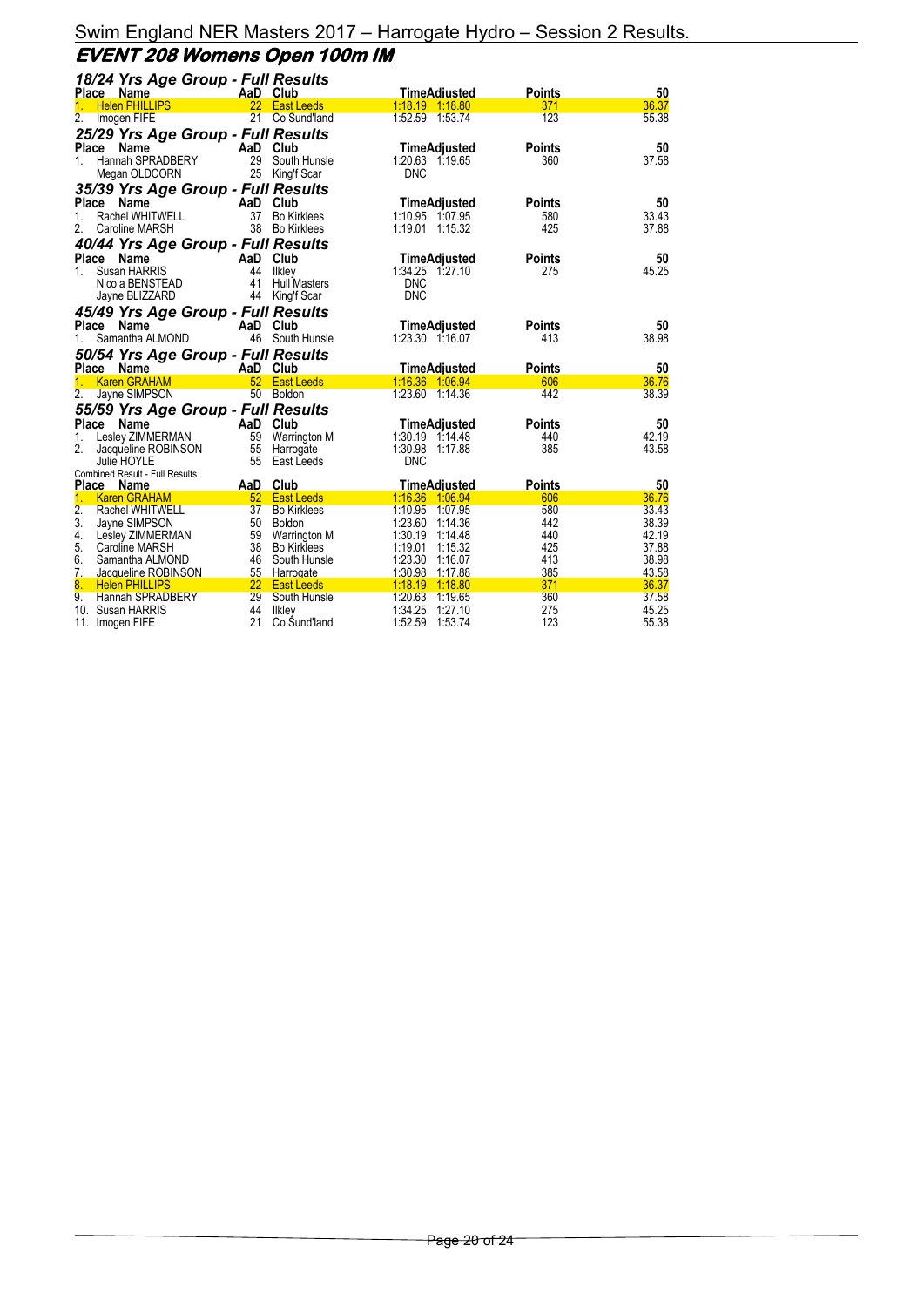### Swim England NER Masters 2017 – Harrogate Hydro – Session 2 Results. **EVENT 209 Mens Open 100m Freestyle**

| 18/24 Yrs Age Group - Full Results                             |                                                   |                                          |                      |                                                 |
|----------------------------------------------------------------|---------------------------------------------------|------------------------------------------|----------------------|-------------------------------------------------|
| Place<br>Name                                                  | AaD Club                                          | TimeAdjusted                             | Points               | 50                                              |
| Nicholas GOWLAND<br>1.                                         | 21 Billingham                                     | 59.88 1:00.49                            | 410                  | 29.11                                           |
| 2.<br>Joshua APPLETON<br>$\overline{3}$ .                      | 18 East Leeds                                     | 1:01.53 1:02.55<br>1:04.76 1:05.71       | 370                  | 29.78<br>31.20                                  |
| Andrew ARMSTRONG<br>4.<br>Thomas BARTRAM                       | 19 Boldon<br>23 York City                         | 1:05.40 1:05.75                          | 319<br>319           | 31.56                                           |
| 5.<br>Peter DE SAUSMAREZ                                       | 20 Boldon                                         | 1:19.22 1:20.21                          | 175                  | 36.82                                           |
| David KERSHAW                                                  | 24 Stocksbridge                                   | <b>DNC</b>                               |                      |                                                 |
| 25/29 Yrs Age Group - Full Results                             |                                                   |                                          |                      |                                                 |
| Place Name                                                     | AaD Club                                          | TimeAdjusted                             | Points               | 50                                              |
| 1.<br><b>Richard JAGGER</b>                                    | 28 East Leeds                                     | 55.49<br>55.00                           | 545                  | 27.16                                           |
| 2.<br>lain HODGSON                                             | 28<br>Darlington                                  | 56.92<br>56.41                           | 505                  | 27.16                                           |
| 3.<br>Brendan WATSON<br>4. James WARREN                        | 27<br>Co Bradford<br>27 East Leeds                | 59.67<br>59.32<br>1.00.22<br>59.87       | 434<br>422           | 29.35<br>28.85                                  |
| Christopher HEAPS                                              | 29 Newcastle                                      | <b>DNC</b>                               |                      |                                                 |
| 30/34 Yrs Age Group - Full Results                             |                                                   |                                          |                      |                                                 |
| Place Name                                                     | AaD Club                                          | TimeAdjusted                             | <b>Points</b>        | 50                                              |
| Andrew ELWICK<br>1.                                            | 32 Newcastle                                      | 1:12.39 1:10.76                          | 256                  | 35.37                                           |
| 35/39 Yrs Age Group - Full Results                             |                                                   |                                          |                      |                                                 |
| Place<br>Name                                                  | AaD Club                                          | <b>TimeAdjusted</b>                      | <b>Points</b>        | 50                                              |
| Richard DERDOWSKI<br>1.                                        | 36 Bo Kirklees                                    | 57.84<br>55.64                           | 526                  | 28.21                                           |
| <b>James BARWICK</b>                                           | 35 East Leeds                                     | 1:03.04 1:00.90                          | 401                  | 29.75                                           |
| 3.<br>Struan MCNEIL                                            | 39 Chapeltown                                     | 1:05.76 1:02.39                          | 373                  | 30.79                                           |
| 40/44 Yrs Age Group - Full Results                             |                                                   |                                          |                      |                                                 |
| Place<br>Name<br>1.<br>Robert DICKINSON                        | AaD Club<br>43 Consett                            | TimeAdjusted                             | Points               | 50<br>28.77                                     |
| 2.<br>Jon BLACKBURN                                            | 42<br>Stockton                                    | 58.80<br>54.65<br>1:07.48 1:03.05        | 556<br>362           | 32.50                                           |
| 3.<br>Matthew WARD                                             | 42 Wetherby                                       | 1:11.29 1:06.62                          | 306                  | 33.13                                           |
| Ben SHAW                                                       | 41 East Leeds                                     | <b>DNC</b>                               |                      |                                                 |
| 45/49 Yrs Age Group - Full Results                             |                                                   |                                          |                      |                                                 |
| Place Name                                                     | AaD Club                                          | TimeAdjusted                             | Points               | 50                                              |
| 1.<br>David CHANEY                                             | 49 Gates & Whick                                  | 57.80<br>51.77                           | 654                  | 27.32                                           |
| 2.<br>lan CLARKE                                               | 47<br>Consett                                     | 59.69<br>54.17                           | 570                  | 29.06                                           |
| Andrew ATKINSON                                                | 45 East Leeds                                     | <b>DNC</b>                               |                      |                                                 |
| 50/54 Yrs Age Group - Full Results                             |                                                   |                                          |                      |                                                 |
| Place Name<br><b>Andrew CARR</b><br>1.                         | AaD Club<br>51 East Leeds                         | TimeAdjusted<br>1.04.88<br>57.30         | Points<br>482        | 50<br>30.83                                     |
| 2.<br>Graeme LISTON                                            | 52 Tynemouth                                      | 1:07.99<br>59.60                         | 428                  | 32.45                                           |
| 55/59 Yrs Age Group - Full Results                             |                                                   |                                          |                      |                                                 |
|                                                                |                                                   |                                          | Points               | 50                                              |
|                                                                |                                                   |                                          |                      |                                                 |
| Place Name<br><b>Julian HARFORTH</b><br>1.                     | AaD Club<br>55 East Leeds                         | TimeAdjusted<br>1.05.33<br>55.92         | 519                  | 31.32                                           |
| 2.<br>David EMERSON                                            | 55<br><b>East Leeds</b>                           | 1:12.31 1:01.90                          | 382                  | 34.89                                           |
| 2.<br>Mark JONES                                               | 57<br>Warrington M                                | 1:12.31 1:00.83                          | 403                  | 34.67                                           |
| lan LONGSTER                                                   | 59<br>Billingham                                  | <b>DNC</b>                               |                      |                                                 |
| Peter FRENCH                                                   | 59 Newcastle                                      | <b>DNC</b>                               |                      |                                                 |
| Gordon DICKINSON                                               | 58 Ashington                                      | DQ                                       |                      |                                                 |
| 60 Yrs/Over Age Group - Full Results<br>Place<br>Name          | AaD Club                                          |                                          |                      | 50                                              |
| 1.<br><b>Colin GERRARD</b>                                     | 70 RichmondDale                                   | TimeAdjusted<br><u>1:16.64</u><br>55.47  | Points<br>531        | 37.22                                           |
| <b>Michael FULFORD</b>                                         | 71 East Leeds                                     |                                          | 179                  | 52.04                                           |
| lan URQUHART                                                   | 63 Co Lincoln P                                   | <b>DNC</b>                               |                      |                                                 |
| Combined Result - Full Results                                 |                                                   |                                          |                      |                                                 |
| Place Name<br>David CHANEY<br>1.                               | AaD Club<br>Gates & Whick<br>49                   | <b>TimeAdjusted</b><br>51.77<br>57.80    | <b>Points</b><br>654 | 27.32                                           |
| 2.<br>lan CLARKE                                               | 47<br>Consett                                     | 54.17<br>59.69                           | 570                  |                                                 |
| 3.<br>Robert DICKINSON                                         | 43<br>Consett                                     | 58.80<br>54.65                           | 556                  | 28.77                                           |
| 4.<br><b>Richard JAGGER</b>                                    | 28<br><b>East Leeds</b>                           | 55.49<br>55.00                           | 545                  | 27.16                                           |
| 5.<br>Colin GERRARD                                            | 70<br>RichmondDale                                | 1:16.64<br>55.47                         | 531                  | 37.22                                           |
| 6.<br><b>Richard DERDOWSKI</b><br>7.<br><b>Julian HARFORTH</b> | 36<br><b>Bo Kirklees</b><br><b>East Leeds</b>     | 57.84<br>55.64<br>1:05.33<br>55.92       | 526<br>519           | 28.21                                           |
| 8.<br>lain HODGSON                                             | 55<br>28<br>Darlington                            | 56.92<br>56.41                           | 505                  | 31.32<br>27.16                                  |
| 9.<br><b>Andrew CARR</b>                                       | 51<br><b>East Leeds</b>                           | 1:04.88<br>57.30                         | 482                  | 30.83                                           |
| 10. Brendan WATSON                                             | 27<br>Co Bradford                                 | 59.67<br>59.32                           | 434                  | 29.35                                           |
| 11. Graeme LISTON                                              | 52<br><b>Tynemouth</b>                            | 1:07.99<br>59.60                         | 428                  |                                                 |
| 12. James WARREN<br>13. Nicholas GOWLAND                       | 27<br><b>East Leeds</b><br>21<br>Billingham       | 1:00.22<br>59.87<br>1:00.49              | 422<br>410           | 28.85<br>29.11                                  |
| 14. Mark JONES                                                 | 57<br><b>Warrington M</b>                         | 59.88<br>1:12.31<br>1:00.83              | 403                  | 34.67                                           |
| 15. James BARWICK                                              | 35<br><b>East Leeds</b>                           | 1.03.04<br>1:00.90                       | 401                  | 29.75                                           |
| 16. David EMERSON                                              | 55<br><b>East Leeds</b>                           | 1:12.31<br><u>1:01.90</u>                | 382                  | 34.89                                           |
| 17. Struan MCNEIL                                              | 39 <sup>°</sup><br>Chapeltown                     | 1:05.76 1:02.39                          | 373                  | 30.79                                           |
| Joshua APPLETON<br>18.                                         | 18<br><b>East Leeds</b>                           | 1.01.53<br>1:02.55                       | 370                  | 29.78                                           |
| 19. Jon BLACKBURN<br>20. Andrew ARMSTRONG                      | 42<br>Stockton<br>19<br><b>Boldon</b>             | 1:07.48<br>1:03.05<br>1.04.76<br>1:05.71 | 362<br>319           | 32.50                                           |
| 21. Thomas BARTRAM                                             | 23<br><b>York City</b>                            | 1:05.40<br>1:05.75                       | 319                  |                                                 |
| 22. Matthew WARD                                               | 42<br>Wetherby                                    | 1:11.29<br>1:06.62                       | 306                  | 50<br>29.06<br>32.45<br>31.20<br>31.56<br>33.13 |
| 23. Andrew ELWICK<br>24. Michael FULFORD                       | 32<br><b>Newcastle</b><br>71<br><b>East Leeds</b> | 1:12.39 1:10.76<br>1:51.67 1:19.61       | 256<br>179           | 35.37<br>52.04                                  |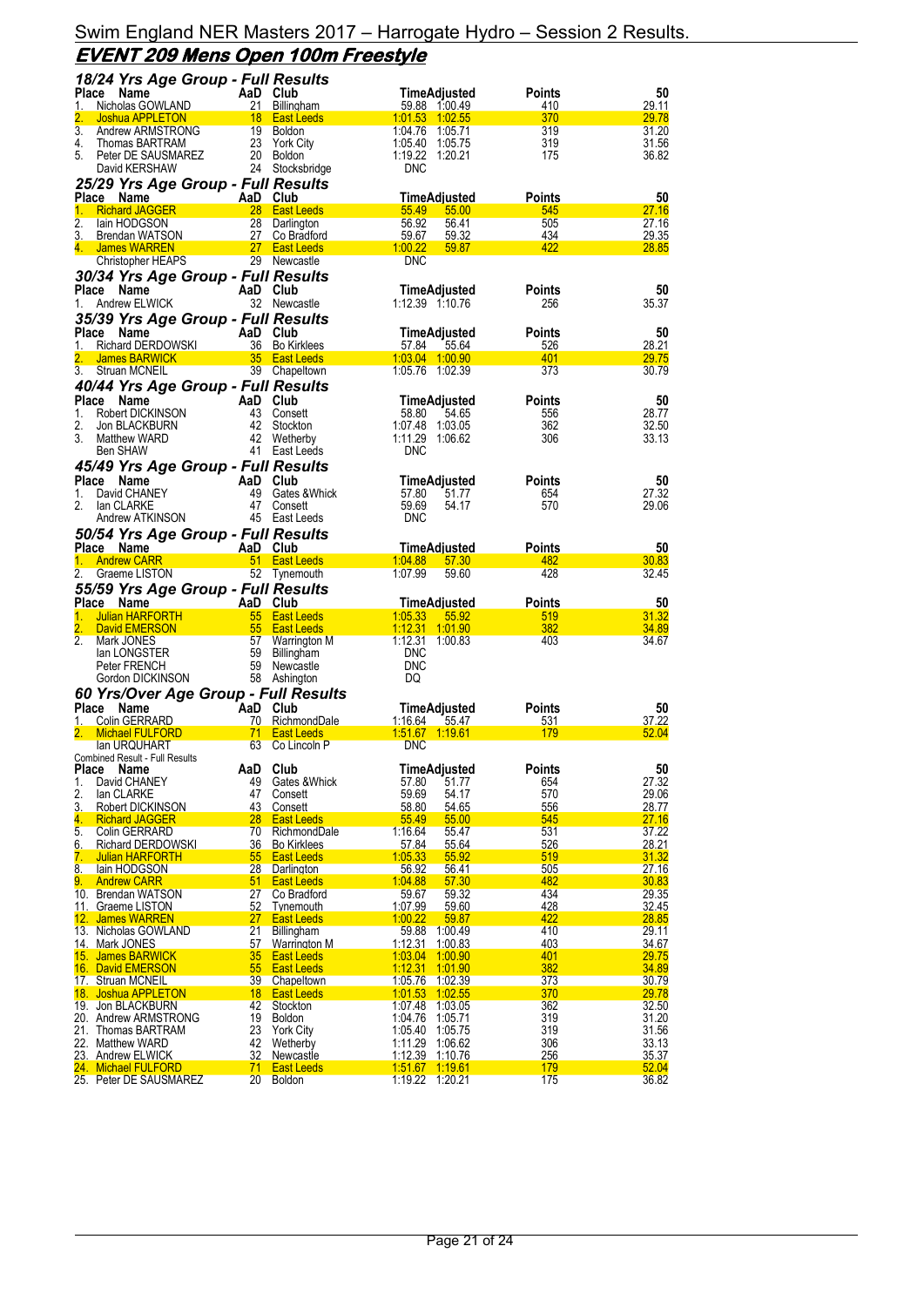### Swim England NER Masters 2017 – Harrogate Hydro – Session 2 Results. **EVENT 210 Womens Open 100m Freestyle**

| 18/24 Yrs Age Group - Full Results                  |                 |                                        |                                          |               |                       |
|-----------------------------------------------------|-----------------|----------------------------------------|------------------------------------------|---------------|-----------------------|
| Place<br>Name                                       |                 | AaD Club                               | <b>TimeAdjusted</b>                      | Points        | 50                    |
| Nicola FRASER<br>1.                                 | 24              | Stocksbridge                           | 1:05.21 1:05.39                          | 471           | 31.30                 |
| 2.<br>Lucy BYE                                      | 20              | Stocksbridge                           | 1:05.34 1:06.15                          | 455           | 30.86                 |
| 3.<br>Rebecca GARFORTH                              | 21              | <b>East Leeds</b>                      | 1:09.20 1:09.91                          | 386           | 32.83                 |
| 4.<br>Ruth EPLER-SNOW<br>5.                         | 24              | <b>Hull Masters</b><br>21 Co Sund'land | 1:15.37 1:15.58<br>1:30.47 1:31.39       | 305<br>172    | 36.37<br>43.62        |
| Imogen FIFE                                         |                 |                                        |                                          |               |                       |
| 25/29 Yrs Age Group - Full Results<br>Place<br>Name |                 | AaD Club                               |                                          | Points        | 50                    |
| 1.<br>Lisa SHEEHAN                                  | 28              | Billingham                             | TimeAdjusted<br>1:11.68 1:11.04          | 368           | 33.91                 |
| 2.<br>Hannah SPRADBERY                              |                 | 29 South Hunsle                        | 1:11.83 1:10.96                          | 369           | 34.44                 |
| 3.<br><b>Katherine PURCELL</b>                      |                 | 27 East Leeds                          | 1:19.52 1:19.06                          | 267           | <u>39.24</u>          |
| 35/39 Yrs Age Group - Full Results                  |                 |                                        |                                          |               |                       |
| Place<br>Name                                       |                 | AaD Club                               | <b>TimeAdjusted</b>                      | <b>Points</b> | 50                    |
| Clare CASTILLO<br>1.                                | 35              | <b>Hull Masters</b>                    | 1:10.63 1:08.23                          | 415           | 33.86                 |
| 2.<br><b>Vicky HEWICK</b>                           |                 | 37 Hull Masters                        | 1:15.04 1:11.86                          | 355           | 36.52                 |
| 40/44 Yrs Age Group - Full Results                  |                 |                                        |                                          |               |                       |
| Place<br>Name                                       |                 | AaD Club                               | TimeAdjusted                             | <b>Points</b> | 50                    |
| Victoria WILFORD<br>1.                              | 43              | <b>Bo Kirklees</b>                     | 1:11.16 1:06.13                          | 456           | 34.37                 |
| 2.<br>Jayne BLIZZARD                                |                 | 44 King'f Scar                         | 1:14.47 1:08.82                          | 404           | 35.67                 |
| 3.<br>Melanie BARKER                                | 41              | Ashington                              | 1:30.09<br>1:24.63                       | 217           | 42.28                 |
| Susan HARRIS                                        | 44              | likley                                 | <b>DNC</b>                               |               |                       |
| 50/54 Yrs Age Group - Full Results                  |                 |                                        |                                          |               |                       |
| Place Name                                          |                 | AaD Club<br>54 East Leeds              | <b>TimeAdjusted</b><br>1:27.56 1:15.57   | Points<br>305 | 50<br>42.09           |
| <b>Jayne DRESSER</b><br>1.                          |                 |                                        |                                          |               |                       |
|                                                     |                 |                                        |                                          |               |                       |
| 55/59 Yrs Age Group - Full Results                  |                 |                                        |                                          |               |                       |
| Place<br>Name                                       |                 | AaD Club                               | TimeAdjusted                             | Points        | 50                    |
| Joan EDWARDS<br>1.                                  |                 | 59 Consett                             | 1:13.09 1:00.36                          | 600           | 35.65                 |
| 60 Yrs/Over Age Group - Full Results                |                 |                                        |                                          |               |                       |
| Place<br>Name                                       | AaD             | Club                                   | TimeAdjusted                             | Points        | 50                    |
| 1.<br>Sally SHIELDS<br>2.                           | 63<br>63        | <b>Bo Kirklees</b><br>Co Sund'land     | 1:18.73 1:02.37<br>1:46.06 1:24.02       | 543<br>222    | 38.33<br>48.69        |
| Lindy WOODROW<br>Gail DAFFERN                       | 67              | East Leeds                             | <b>DNC</b>                               |               |                       |
| <b>Combined Result - Full Results</b>               |                 |                                        |                                          |               |                       |
| <b>Place</b><br>Name                                | AaD             | Club                                   | TimeAdjusted                             | Points        | 50                    |
| 1.<br>Joan EDWARDS                                  | 59              | Consett                                | 1:13.09 1:00.36                          | 600           | 35.65                 |
| 2.<br>Sally SHIELDS                                 | 63              | <b>Bo Kirklees</b>                     | 1:18.73 1:02.37                          | 543           | 38.33                 |
| 3.<br>Nicola FRASER                                 | 24              | Stocksbridge                           | 1:05.21<br>1:05.39                       | 471           | 31.30                 |
| 4.<br>Victoria WILFORD<br>5.                        | 43<br>20        | <b>Bo Kirklees</b>                     | 1:11.16<br>1:06.13<br>1:05.34 1:06.15    | 456<br>455    | 34.37<br>30.86        |
| Lucy BYE<br>6.<br>Clare CASTILLO                    | 35              | Stocksbridge<br><b>Hull Masters</b>    | 1:10.63 1:08.23                          | 415           | 33.86                 |
| 7.<br>Jayne BLIZZARD                                | 44              | King'f Scar                            | 1:14.47 1:08.82                          | 404           | 35.67                 |
| 8.<br>Rebecca GARFORTH                              | 21              | <b>East Leeds</b>                      | 1:09.20 1:09.91                          | 386           | 32.83                 |
| 9.<br>Hannah SPRADBERY                              | 29              | South Hunsle                           | 1:11.83<br>1:10.96                       | 369           | 34.44                 |
| 10. Lisa SHEEHAN                                    | 28              | Billingham                             | 1:11.68<br>1:11.04                       | 368           | 33.91                 |
| 11. Vicky HEWICK                                    | 37              | <b>Hull Masters</b>                    | 1:15.04<br>1:11.86                       | 355           | 36.52                 |
| 12. Jayne DRESSER                                   |                 | 54 East Leeds                          | 1:27.56<br>1:15.57                       | 305<br>305    | 42.09                 |
| 13. Ruth EPLER-SNOW<br>14. Katherine PURCELL        | 27 <sub>2</sub> | 24 Hull Masters<br><b>East Leeds</b>   | 1:15.37 1:15.58<br>1:19.52 1:19.06       | 267           | <u>36.37</u><br>39.24 |
| 15. Lindy WOODROW                                   | 63              | Co Sund'land                           | 1:24.02<br>1:46.06                       | 222           | 48.69                 |
| 16. Melanie BARKER<br>17. Imogen FIFE               | 41<br>21        | Ashington<br>Co Sund'land              | 1:30.09<br>1.24.63<br>1:30.47<br>1:31.39 | 217<br>172    | 42.28<br>43.62        |

# **EVENT 211 Mens/Womens Open 200m Butterfly**

| <b>MENS 18/24 Yrs Age Group - Full Results</b>                   |                 |                                  |                                       |               |                |                    |                    |
|------------------------------------------------------------------|-----------------|----------------------------------|---------------------------------------|---------------|----------------|--------------------|--------------------|
| Place<br>Name                                                    |                 | AaD Club                         | TimeAdjusted                          | <b>Points</b> | 50             | 100                | 150                |
| Nicholas GOWLAND                                                 | 21              | Billingham                       | 2:12.89 2:14.24                       | 528           | 29.59          | 1:03.63            | 1:38.54            |
| 2. Joshua APPLETON                                               |                 | 18 East Leeds                    | 2.41.38 2.44.06                       | 289           | 34.35          | 1:16.95            | 1:58.22            |
| <b>MENS 25/29 Yrs Age Group - Full Results</b>                   |                 |                                  |                                       |               |                |                    |                    |
| Place Name                                                       |                 | AaD Club                         | <b>TimeAdjusted</b>                   | <b>Points</b> | 50             | 100                | 150                |
| 1.<br>William JOLLY                                              | 26              | Newcastle                        | 2:25.16 2:24.75                       | 421           | 31.83          | 1:08.61            | 1:47.14            |
| 2.<br><b>Richard JAGGER</b>                                      | 28              | <b>East Leeds</b>                | 2:36.58<br>2:37.99                    | 333           | 33.77          | 1:15.38            | 1:59.74            |
| 3. James WARREN                                                  | 27              | <b>East Leeds</b>                | 2:41.18 2:40.24                       | 310           | 34.38          | 1:15.44            | 1:57.88            |
| <b>MENS 30/34 Yrs Age Group - Full Results</b>                   |                 |                                  |                                       |               |                |                    |                    |
| Place Name                                                       |                 | AaD Club                         | TimeAdjusted                          | <b>Points</b> | 50             | 100                | 150                |
| 1. Omar HUSSAIN                                                  | 31              | Co Bradford                      | 2:28.93 2:26.12                       | 410           | 31.30          | 1:08.28            | 1:48.23            |
| <b>MENS 55/59 Yrs Age Group - Full Results</b>                   |                 |                                  |                                       |               |                |                    |                    |
| Place Name                                                       |                 | AaD Club                         | TimeAdjusted                          | <b>Points</b> | 50             | 100                | 150                |
| Mark JONES                                                       | 57              | Warrington M                     | <b>DNC</b>                            |               |                |                    |                    |
| <b>MENS Combined Result - Full Results</b>                       |                 |                                  |                                       |               |                |                    |                    |
| <b>Place</b><br>Name                                             | AaD             | Club                             | TimeAdjusted                          | <b>Points</b> | 50             | 100                | 150                |
| Nicholas GOWLAND                                                 | 21              | Billingham                       | 2:12.89 2:14.24                       | 528           | 29.59          | 1:03.63            | 1:38.54            |
| 2.<br>William JOLLY                                              | 26              | Newcastle                        | 2:25.16 2:24.75                       | 421           | 31.83          | 1:08.61            | 1:47.14            |
| 3. Omar HUSSAIN                                                  | 31<br>28        | Co Bradford<br><b>East Leeds</b> | 2:28.93 2:26.12<br>2:37.99<br>2:36.58 | 410<br>333    | 31.30<br>33.77 | 1:08.28<br>1:15.38 | 1:48.23<br>1:59.74 |
| 4. Richard JAGGER<br>5. James WARREN                             | 27              | <b>East Leeds</b>                | 2:41.18 2:40.24                       | 310           | 34.38          | 1:15.44            | 1:57.88            |
| 6.<br>Joshua APPLETON                                            | 18              | <b>East Leeds</b>                | 2:41.38<br>2:44.06                    | 289           | 34.35          | 1:16.95            | 1:58.22            |
|                                                                  |                 |                                  |                                       |               |                |                    |                    |
| WOMENS 25/29 Yrs Age Group - Full Results<br>Place Name AaD Club |                 |                                  | <b>TimeAdiusted</b>                   | <b>Points</b> | 50             | 100                | 150                |
| <b>Katherine PURCELL</b>                                         | 27 <sub>2</sub> | <b>East Leeds</b>                | $3.54.17*3.52.81$                     | 135           | 51.08          | 1:50.09            | 2:53.00            |
| <b>WOMENS Combined Result - Full Results</b>                     |                 |                                  |                                       |               |                |                    |                    |
| Place<br><b>Name</b>                                             | AaD             | Club                             | <b>TimeAdjusted</b>                   | <b>Points</b> | 50             | 100                | 150                |
| 1. Katherine PURCELL                                             | <b>27</b>       | <b>East Leeds</b>                | 3 54 17 3 52 81                       | 135           | 51.08          | 1:50.09            | 2:53.00            |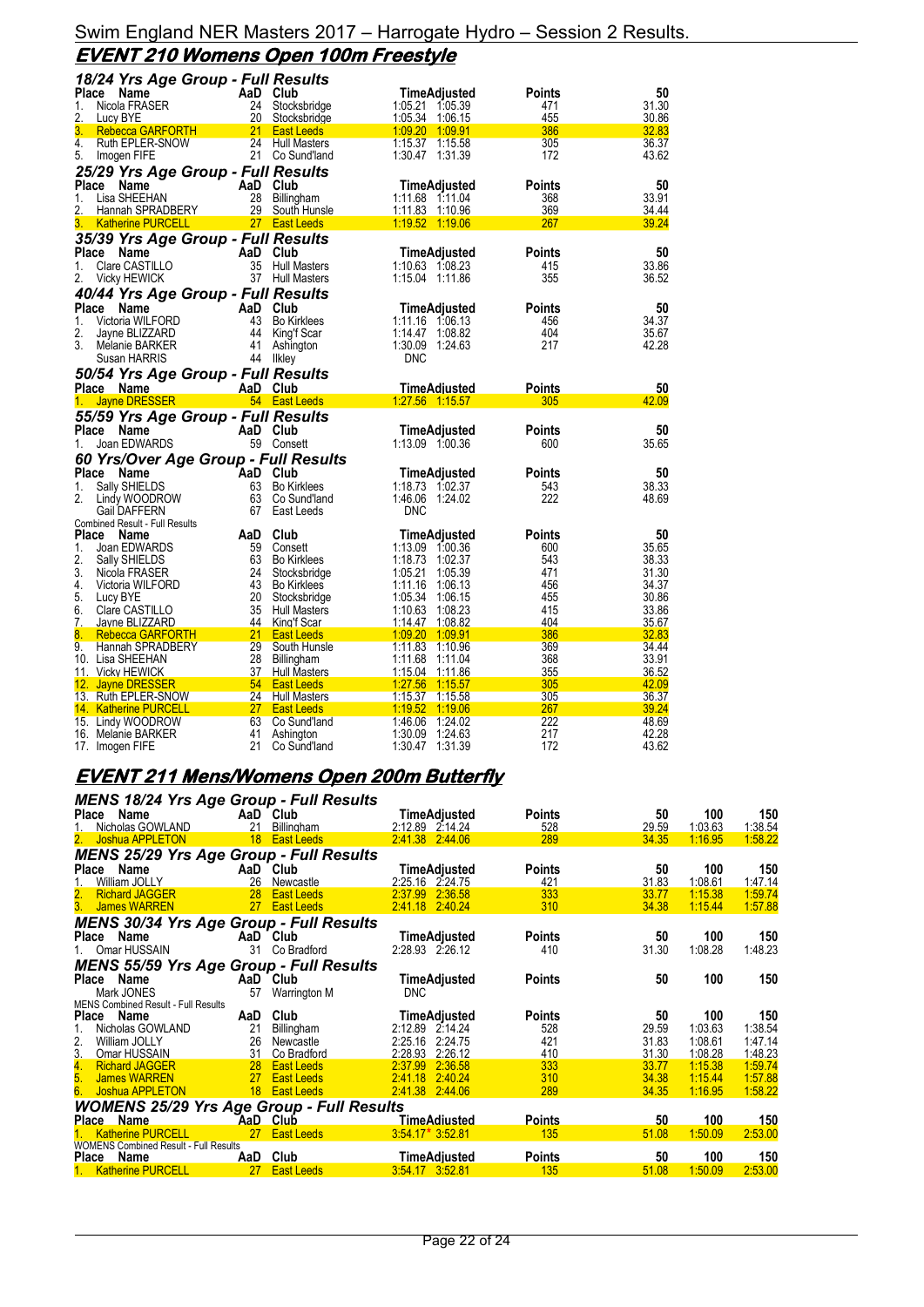|                  | 18/24 Yrs Age Group - Full Results          |            |                                |                         |               |
|------------------|---------------------------------------------|------------|--------------------------------|-------------------------|---------------|
|                  | Place Name                                  | AaD Club   |                                | TimeAdiusted            | <b>Points</b> |
| 1.               | Joshua APPLETON                             |            | 18 East Leeds                  | 35.05<br>35.63          | 242           |
|                  | David KERSHAW                               |            | 24 Stocksbridge                | <b>DNC</b>              |               |
|                  | 25/29 Yrs Age Group - Full Results          |            |                                |                         |               |
| Place            | Name                                        | AaD Club   |                                | <b>TimeAdjusted</b>     | Points        |
|                  | 1. Richard JAGGER                           | 28         | <b>East Leeds</b>              | 30.01<br>29.74          | 417           |
| 2.               | Conor CROZIER                               | 25         | Co Sund'land                   | 30.48<br>30.48          | 387           |
|                  | 3. James WARREN                             | 27         | <b>East Leeds</b>              | 32.64<br>32.45          | 321           |
|                  | <b>Christopher HEAPS</b>                    |            | 29 Newcastle                   | <b>DNC</b>              |               |
|                  |                                             |            |                                |                         |               |
|                  | 30/34 Yrs Age Group - Full Results          |            |                                |                         |               |
| Place            | Name                                        | AaD Club   |                                | <b>TimeAdjusted</b>     | Points        |
| 1.               | Mark ROBINSON                               |            | 34 Co Sund'land                | 31.89<br>30.93          | 370           |
|                  | 35/39 Yrs Age Group - Full Results          |            |                                |                         |               |
| Place            | Name                                        | AaD Club   |                                | TimeAdjusted            | Points        |
|                  | 1. Struan MCNEIL                            |            | 39 Chapeltown                  | 33.16 31.46             | 352           |
| 2.               | James BARWICK                               |            | 35 East Leeds                  | 33.93<br>32.78          | 311           |
|                  | 40/44 Yrs Age Group - Full Results          |            |                                |                         |               |
|                  | Place<br>Name                               | AaD Club   |                                | TimeAdjusted            | Points        |
|                  | Robert DICKINSON                            | 43         | Consett                        | <b>DNC</b>              |               |
|                  | 45/49 Yrs Age Group - Full Results          |            |                                |                         |               |
| Place            | Name                                        |            | Club                           | <b>TimeAdjusted</b>     | Points        |
| 1.               | Jonathan DEAN                               | AaD<br>46  | Co Sund'land                   | 33.23<br>36.39          | 298           |
|                  | David CHANEY                                |            | 49 Gates & Whick               | <b>DNC</b>              |               |
|                  |                                             |            |                                |                         |               |
|                  | 55/59 Yrs Age Group - Full Results          |            |                                |                         |               |
|                  | Place Name                                  | AaD Club   |                                | <b>TimeAdiusted</b>     | Points        |
| 1 <sup>1</sup>   | <b>Julian HARFORTH</b>                      | 55         | <b>East Leeds</b>              | $34.04*$<br>29.14       | 443           |
| $\overline{2}$ . | Mark JONES                                  | 57         | Warrington M                   | 39.98<br>33.63          | 288           |
| 3.               | Gordon DICKINSON                            | 58         | Ashington                      | 42.99<br>35.84          | 238           |
|                  | Peter FRENCH                                |            | 59 Newcastle                   | <b>DNC</b>              |               |
|                  | 60 Yrs/Over Age Group - Full Results        |            |                                |                         |               |
| Place            | Name                                        | <b>AaD</b> | Club                           | TimeAdjusted            | Points        |
| 1.               | Graeme SHUTT                                | 68         | Co Sund'land                   | 50.43<br>37.56          | 207           |
|                  | Bill MOORE                                  | 80         | East Leeds                     | <b>DNC</b>              |               |
|                  | <b>Combined Result - Full Results</b>       |            |                                |                         |               |
|                  | Place<br>Name                               | AaD        | Club                           | <b>TimeAdjusted</b>     | Points        |
| 1.               | Julian HARFORTH                             | 55         | <b>East Leeds</b>              | 34.04<br>29.14          | 443           |
| 2.               | <b>Richard JAGGER</b>                       | 28         | <b>East Leeds</b>              | 30.01<br>29.74          | 417           |
| 3.               | <b>Conor CROZIER</b>                        | 25         | Co Sund'land                   | 30.48<br>30.48          | 387           |
| 4.               | Mark ROBINSON                               | 34         | Co Sund'land                   | 31.89<br>30.93          | 370           |
| 5.               | Struan MCNEIL                               | 39         | Chapeltown                     | 33.16<br>31.46          | 352           |
| 6.               | <b>James WARREN</b>                         | 27         | <b>East Leeds</b>              | 32.64<br>32.45          | 321           |
| 7.               | <b>James BARWICK</b>                        | 35         | <b>East Leeds</b>              | 33.93<br>32.78          | 311           |
| 8.               | Jonathan DEAN                               | 46         | Co Sund'land                   | 36.39<br>33.23          | 298<br>288    |
| 9.               | Mark JONES                                  | 57<br>18   | <b>Warrington M</b>            | 39.98<br>33.63<br>35.05 | 242           |
|                  | 10. Joshua APPLETON<br>11. Gordon DICKINSON | 58         | <b>East Leeds</b><br>Ashington | 35.63<br>42.99<br>35.84 | 238           |
|                  |                                             |            |                                |                         |               |
|                  | 12. Graeme SHUTT                            | 68         | Co Sund'land                   | 50.43<br>37.56          | 207           |